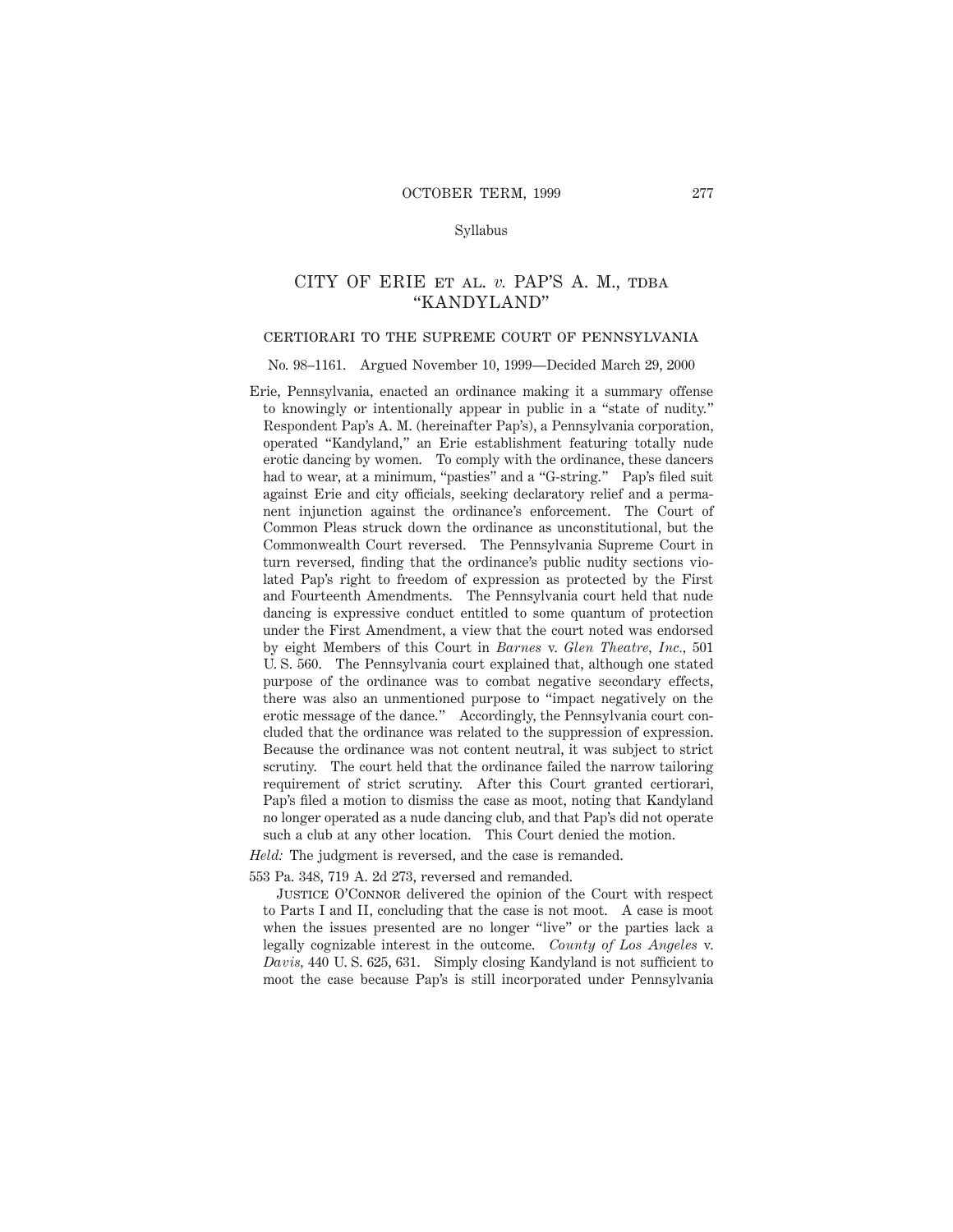law, and could again decide to operate a nude dancing establishment in Erie. Moreover, Pap's failed, despite its obligation to the Court, to mention the potential mootness issue in its brief in opposition, which was filed after Kandyland was closed and the property sold. See *Board of License Comm'rs of Tiverton* v. *Pastore,* 469 U. S. 238, 240*.* In any event, this is not a run of the mill voluntary cessation case. Here it is the plaintiff who, having prevailed below, seeks to have the case declared moot. And it is the defendant city that seeks to invoke the federal judicial power to obtain this Court's review of the decision. Cf. *ASARCO Inc.* v. *Kadish,* 490 U. S. 605, 617–618. The city has an ongoing injury because it is barred from enforcing the ordinance's public nudity provisions. If the ordinance is found constitutional, then Erie can enforce it, and the availability of such relief is sufficient to prevent the case from being moot. See *Church of Scientology of Cal.* v. *United States,* 506 U. S. 9, 13. And Pap's still has a concrete stake in the case's outcome because, to the extent it has an interest in resuming operations, it has an interest in preserving the judgment below. This Court's interest in preventing litigants from attempting to manipulate its jurisdiction to insulate a favorable decision from review further counsels against a finding of mootness. See, *e. g., United States* v. *W. T. Grant Co.,* 345 U. S. 629, 632. Pp. 287–289.

JUSTICE O'CONNOR, joined by THE CHIEF JUSTICE, JUSTICE KENnedy, and Justice Breyer, concluded in Parts III and IV that:

1. Government restrictions on public nudity such as Erie's ordinance should be evaluated under the framework set forth in *United States* v. *O'Brien,* 391 U. S. 367, for content-neutral restrictions on symbolic speech. Although being "in a state of nudity" is not an inherently expressive condition, nude dancing of the type at issue here is expressive conduct that falls within the outer ambit of the First Amendment's protection. See, *e. g., Barnes, supra,* at 565–566 (plurality opinion). What level of scrutiny applies is determined by whether the ordinance is related to the suppression of expression. *E. g., Texas* v. *Johnson,* 491 U. S. 397, 403. If the governmental purpose in enacting the ordinance is unrelated to such suppression, the ordinance need only satisfy the "less stringent," intermediate *O'Brien* standard. *E. g., Johnson, supra,* at 403*.* If the governmental interest is related to the expression's content, however, the ordinance falls outside *O'Brien* and must be justified under the more demanding, strict scrutiny standard. *Johnson, supra,* at 403. An almost identical public nudity ban was held not to violate the First Amendment in *Barnes,* although no five Members of the Court agreed on a single rationale for that conclusion. The ordinance here, like the statute in *Barnes,* is on its face a general prohibition on public nudity. By its terms, it regulates conduct alone. It does not target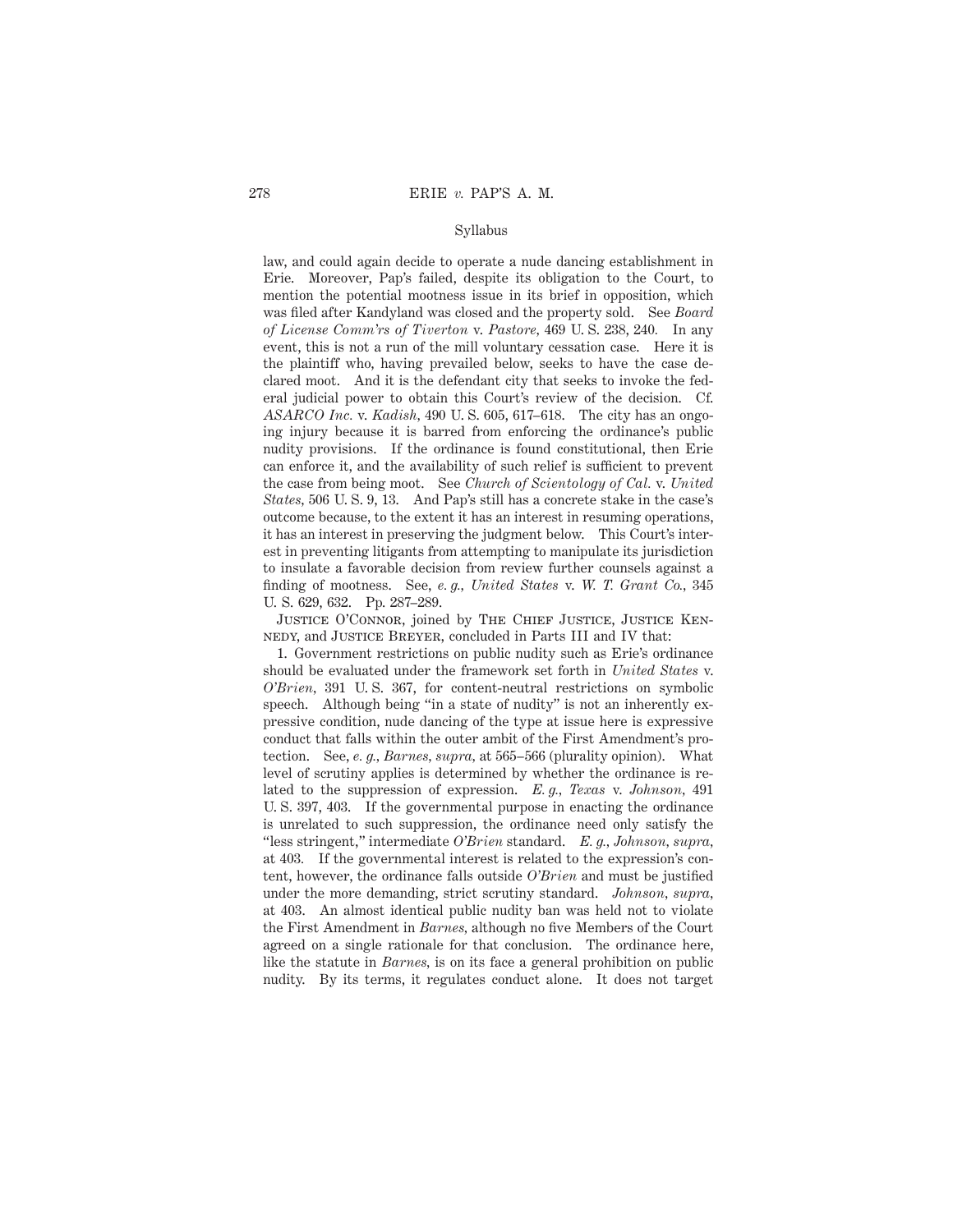nudity that contains an erotic message; rather, it bans all public nudity, regardless of whether that nudity is accompanied by expressive activity. Although Pap's contends that the ordinance is related to the suppression of expression because its preamble suggests that its actual purpose is to prohibit erotic dancing of the type performed at Kandyland, that is not how the Pennsylvania Supreme Court interpreted that language. Rather, the Pennsylvania Supreme Court construed the preamble to mean that one purpose of the ordinance was to combat negative secondary effects. That is, the ordinance is aimed at combating crime and other negative secondary effects caused by the presence of adult entertainment establishments like Kandyland, and not at suppressing the erotic message conveyed by this type of nude dancing. See 391 U. S., at 382; see also *Boos* v. *Barry,* 485 U. S. 312, 321. The Pennsylvania Supreme Court's ultimate conclusion that the ordinance was nevertheless content based relied on Justice White's position in dissent in *Barnes* that a ban of this type *necessarily* has the purpose of suppressing the erotic message of the dance. That view was rejected by a majority of the Court in *Barnes,* and is here rejected again. Pap's argument that the ordinance is "aimed" at suppressing expression through a ban on nude dancing is really an argument that Erie also had an illicit motive in enacting the ordinance. However, this Court will not strike down an otherwise constitutional statute on the basis of an alleged illicit motive. *O'Brien, supra,* at 382–383. Even if Erie's public nudity ban has some minimal effect on the erotic message by muting that portion of the expression that occurs when the last stitch is dropped, the dancers at Kandyland and other such establishments are free to perform wearing pasties and G-strings. Any effect on the overall expression is therefore *de minimis.* If States are to be able to regulate secondary effects, then such *de minimis* intrusions on expression cannot be sufficient to render the ordinance content based. See, *e. g., Clark* v. *Community for Creative Non-Violence,* 468 U. S. 288, 299. Thus, Erie's ordinance is valid if it satisfies the *O'Brien* test. Pp. 289–296.

2. Erie's ordinance satisfies *O'Brien*'s four-factor test. First, the ordinance is within Erie's constitutional power to enact because the city's efforts to protect public health and safety are clearly within its police powers. Second, the ordinance furthers the important government interests of regulating conduct through a public nudity ban and of combating the harmful secondary effects associated with nude dancing. In terms of demonstrating that such secondary effects pose a threat, the city need not conduct new studies or produce evidence independent of that already generated by other cities, so long as the evidence relied on is reasonably believed to be relevant to the problem addressed. *Renton* v. *Playtime Theatres, Inc.,* 475 U. S. 41, 51–52. Erie could reasonably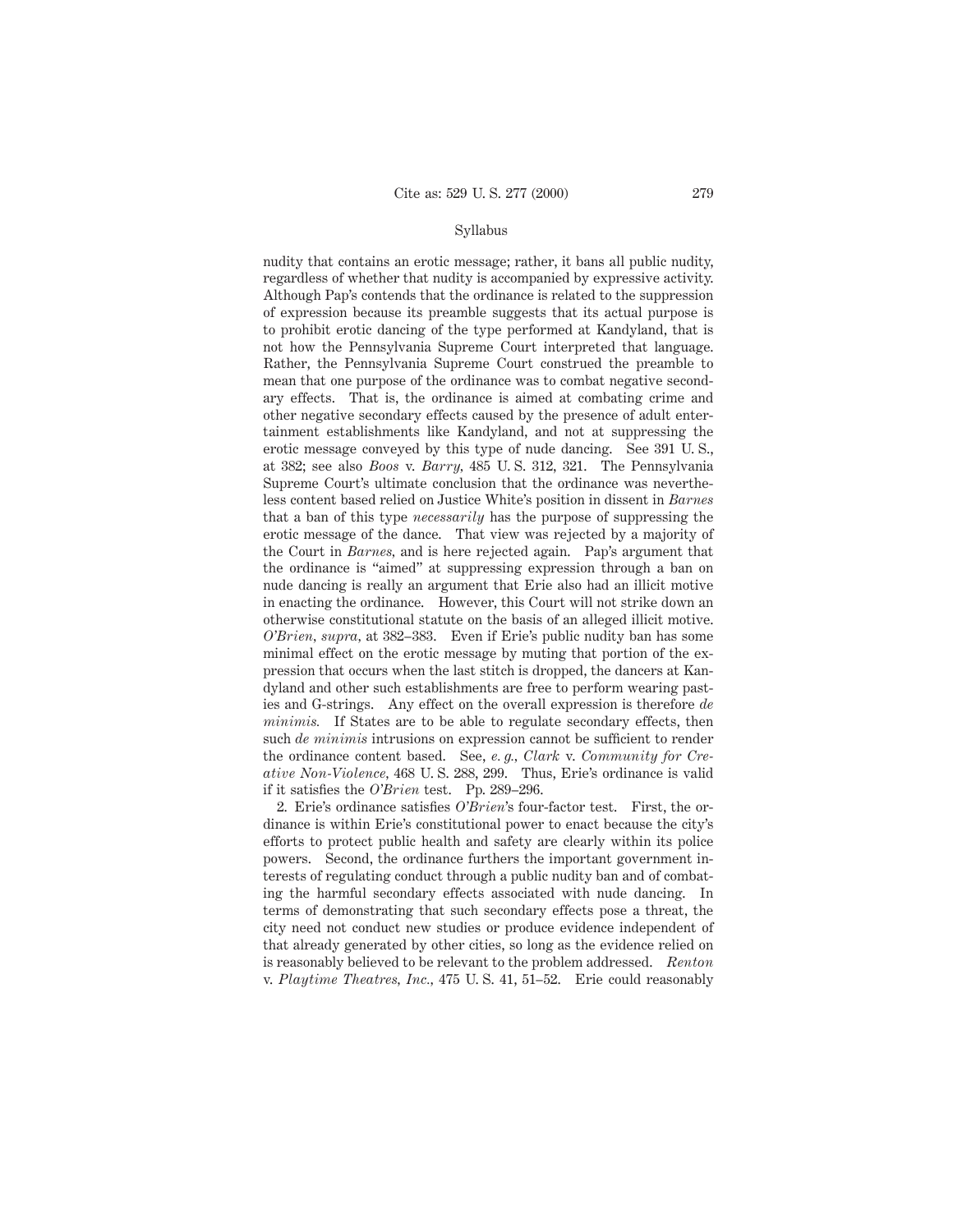rely on the evidentiary foundation set forth in *Renton* and *Young* v. *American Mini Theatres, Inc.,* 427 U. S. 50, to the effect that secondary effects are caused by the presence of even one adult entertainment establishment in a given neighborhood. See *Renton, supra,* at 51–52. In fact, Erie expressly relied on *Barnes* and its discussion of secondary effects, including its reference to *Renton* and *American Mini Theatres.* The evidentiary standard described in *Renton* controls here, and Erie meets that standard. In any event, the ordinance's preamble also relies on the city council's express findings that "certain lewd, immoral activities carried on in public places for profit are highly detrimental to the public health, safety and welfare . . . ." The council members, familiar with commercial downtown Erie, are the individuals who would likely have had firsthand knowledge of what took place at, and around, nude dancing establishments there, and can make particularized, expert judgments about the resulting harmful secondary effects. Cf., *e. g., FCC* v. *National Citizens Comm. for Broadcasting,* 436 U. S. 775. The fact that this sort of leeway is appropriate in this case, which involves a content-neutral restriction that regulates conduct, says nothing whatsoever about its appropriateness in a case involving actual regulation of First Amendment expression. Also, although requiring dancers to wear pasties and G-strings may not greatly reduce these secondary effects, *O'Brien* requires only that the regulation further the interest in combating such effects. The ordinance also satisfies *O'Brien*'s third factor, that the government interest is unrelated to the suppression of free expression, as discussed *supra.* The fourth *O'Brien* factor—that the restriction is no greater than is essential to the furtherance of the government interest—is satisfied as well. The ordinance regulates conduct, and any incidental impact on the expressive element of nude dancing is *de minimis.* The pasties and G-string requirement is a minimal restriction in furtherance of the asserted government interests, and the restriction leaves ample capacity to convey the dancer's erotic message. See, *e. g., Barnes,* 501 U. S., at 572. Pp. 296–302.

Justice Scalia, joined by Justice Thomas, agreed that the Pennsylvania Supreme Court's decision must be reversed, but disagreed with the mode of analysis that should be applied. Erie self-consciously modeled its ordinance on the public nudity statute upheld in *Barnes* v. *Glen Theatre, Inc.,* 501 U. S. 560, calculating (one would have supposed reasonably) that the Pennsylvania courts would consider themselves bound by this Court's judgment on a question of federal constitutional law. That statute was constitutional not because it survived some lower level of First Amendment scrutiny, but because, as a general law regulating conduct and not specifically directed at expression, it was not subject to First Amendment scrutiny at all. *Id.,* at 572 (Scalia, J., concurring in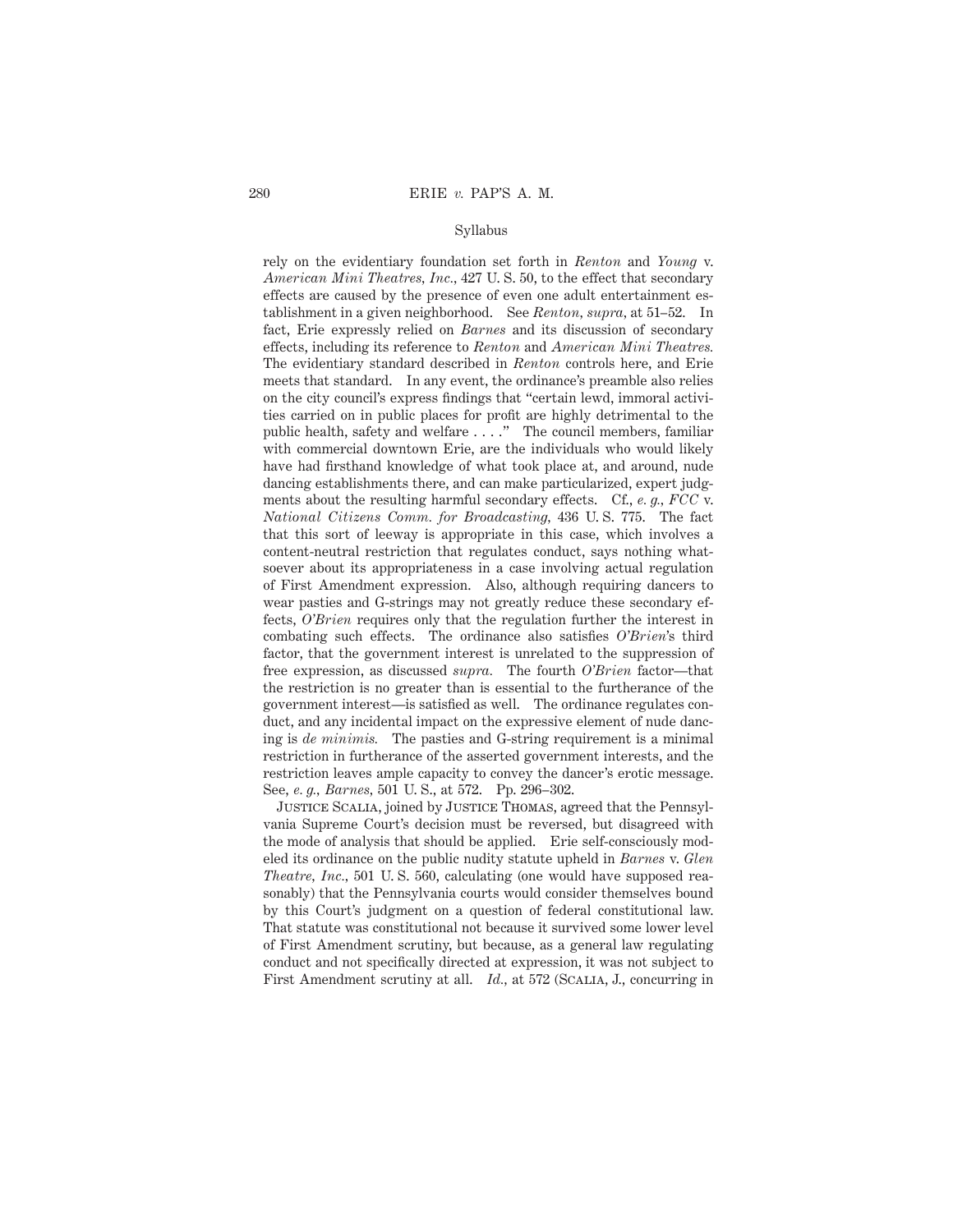judgment). Erie's ordinance, too, by its terms prohibits not merely nude dancing, but the act—irrespective of whether it is engaged in for expressive purposes—of going nude in public. The facts that the preamble explains the ordinance's purpose, in part, as limiting a recent increase in nude live entertainment, that city councilmembers in supporting the ordinance commented to that effect, and that the ordinance includes in the definition of nudity the exposure of devices simulating that condition, neither make the law any less general in its reach nor demonstrate that what the municipal authorities *really* find objectionable is expression rather than public nakedness. That the city made no effort to enforce the ordinance against a production of Equus involving nudity that was being staged in Erie at the time the ordinance became effective does not render the ordinance discriminatory on its face. The assertion of the city's counsel in the trial court that the ordinance would not cover theatrical productions to the extent their expressive activity rose to a higher level of protected expression simply meant that the ordinance would not be enforceable against such productions if the Constitution forbade it. That limitation does not cause the ordinance to be not generally applicable, in the relevant sense of being *targeted* against expressive conduct. Moreover, even if it could be concluded that Erie specifically singled out the activity of nude dancing, the ordinance still would not violate the First Amendment unless it could be proved (as on this record it could not) that it was the communicative character of nude dancing that prompted the ban. See *id.,* at 577. There is no need to identify "secondary effects" associated with nude dancing that Erie could properly seek to eliminate. The traditional power of government to foster good morals, and the acceptability of the traditional judgment that nude public dancing *itself* is immoral, have not been repealed by the First Amendment. Pp. 307–310.

O'Connor, J., announced the judgment of the Court and delivered the opinion of the Court with respect to Parts I and II, in which REHNQUIST, C. J., and KENNEDY, SOUTER, and BREYER, JJ., joined, and an opinion with respect to Parts III and IV, in which REHNQUIST, C. J., and KENNEDY and Breyer, JJ., joined. Scalia, J., filed an opinion concurring in the judgment, in which Thomas, J., joined, *post*, p. 302. SOUTER, J., filed an opinion concurring in part and dissenting in part, *post,* p. 310. Stevens, J., filed a dissenting opinion, in which Ginsburg, J., joined, *post,* p. 317.

*Gregory A. Karle* argued the cause for petitioners. With him on the briefs were *Gerald J. Villella* and *Valerie J. Sprenkle.*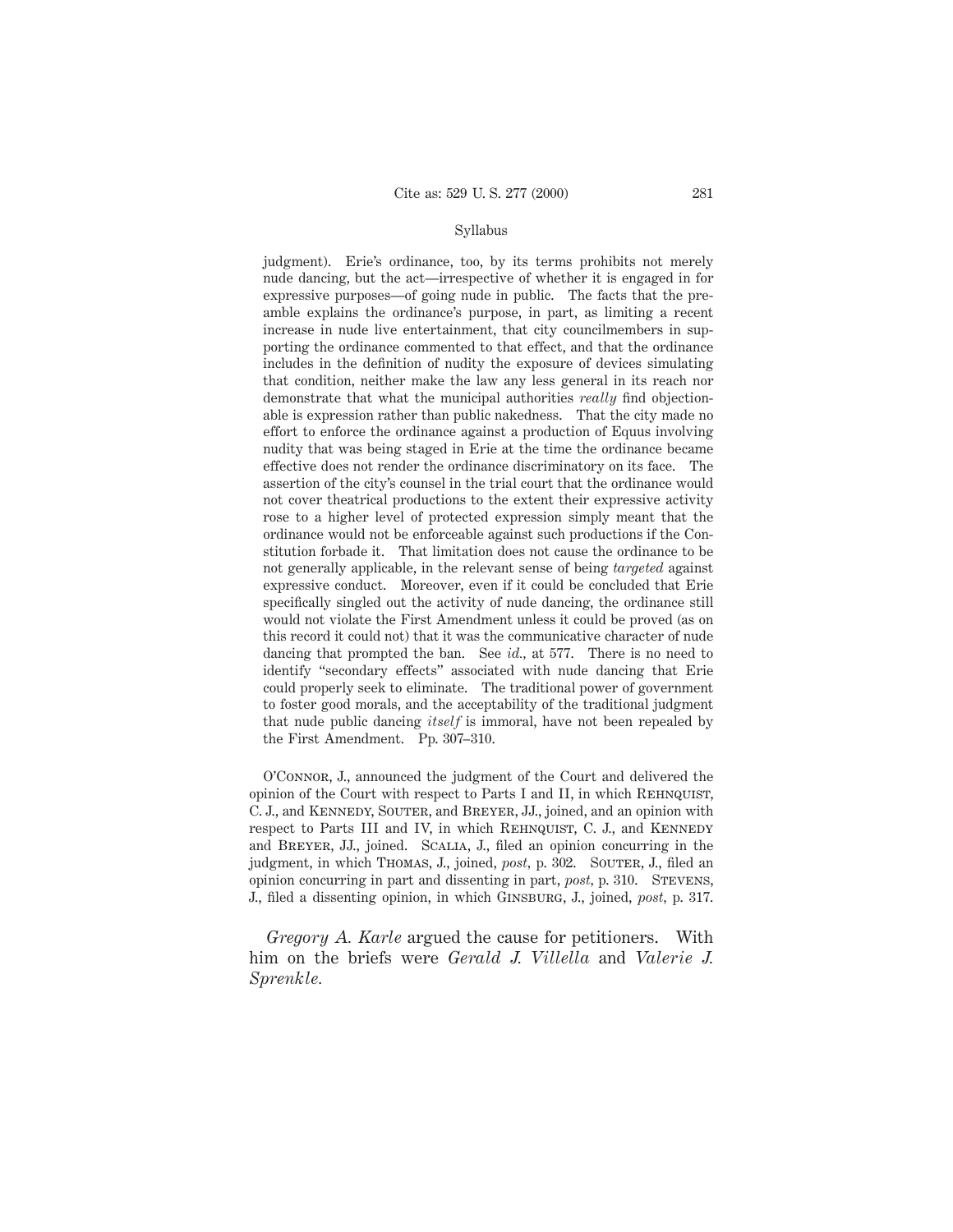*John H. Weston* argued the cause for respondent. With him on the briefs were *G. Randall Garrou, Philip B. Friedman,* and *Cathy Crosson.*\*

JUSTICE O'CONNOR announced the judgment of the Court and delivered the opinion of the Court with respect to Parts I and II, and an opinion with respect to Parts III and IV, in which THE CHIEF JUSTICE, JUSTICE KENNEDY, and JUSTICE Breyer join.

The city of Erie, Pennsylvania, enacted an ordinance banning public nudity. Respondent Pap's A. M. (hereinafter

Briefs of *amici curiae* urging affirmance were filed for the American Association for Nude Recreation by *Robert T. Page;* for the American Civil Liberties Union et al. by *Steven R. Shapiro, Witold J. Walczak, Bruce J. Ennis, Jr.,* and *Paul M. Smith;* for Deja Vu Consulting, Inc., et al. by *Bradley J. Shafer;* for Feminists for Free Expression by *Mary D. Dorman;* for the First Amendment Lawyers Association by *Randall D. B. Tigue, Steven H. Swander,* and *Richard L. Wilson;* for the Thomas Jefferson Center for Protection of Free Expression et al. by *J. Joshua Wheeler;* and for Bill Conte, on behalf of *The Dante Project: Inferno* et al. by *Jack R. Burns.*

Briefs of *amici curiae* were filed for the State of Kansas et al. by *Carla J. Stovall,* Attorney General of Kansas, *Stephen R. McAllister,* State Solicitor, *Betty D. Montgomery,* Attorney General of Ohio, *Edward B. Foley,* State Solicitor, and *Elise Porter,* Assistant Solicitor, and by the Attorneys General for their respective States as follows: *Alan G. Lance* of Idaho, *Richard P. Ieyoub* of Louisiana, *Jennifer M. Granholm* of Michigan, *Mike Moore* of Mississippi, *Joseph P. Mazurek* of Montana, *Don Stenberg* of Nebraska, *D. Michael Fisher* of Pennsylvania, *Charles M. Condon* of South Carolina, *Paul G. Summers* of Tennessee, *John Cornyn* of Texas, *Jan Graham* of Utah, and *Mark L. Earley* of Virginia; and for Orange County, Florida, by *Joel D. Prinsell.*

<sup>\*</sup>Briefs of *amici curiae* urging reversal were filed for Brevard County, Florida, by *Scott L. Knox;* for the American Liberties Institute et al. by *Frederick H. Nelson, Lonnie N. Groot,* and *Anthony A. Garganese;* for Erie County Citizen's Coalition Against Violent Pornography by *Keith O. Barrows;* for Morality in Media, Inc., et al. by *Paul J. McGeady, Bruce A. Taylor,* and *Janet M. LaRue;* and for the National Family Legal Foundation by *Len L. Munsil.*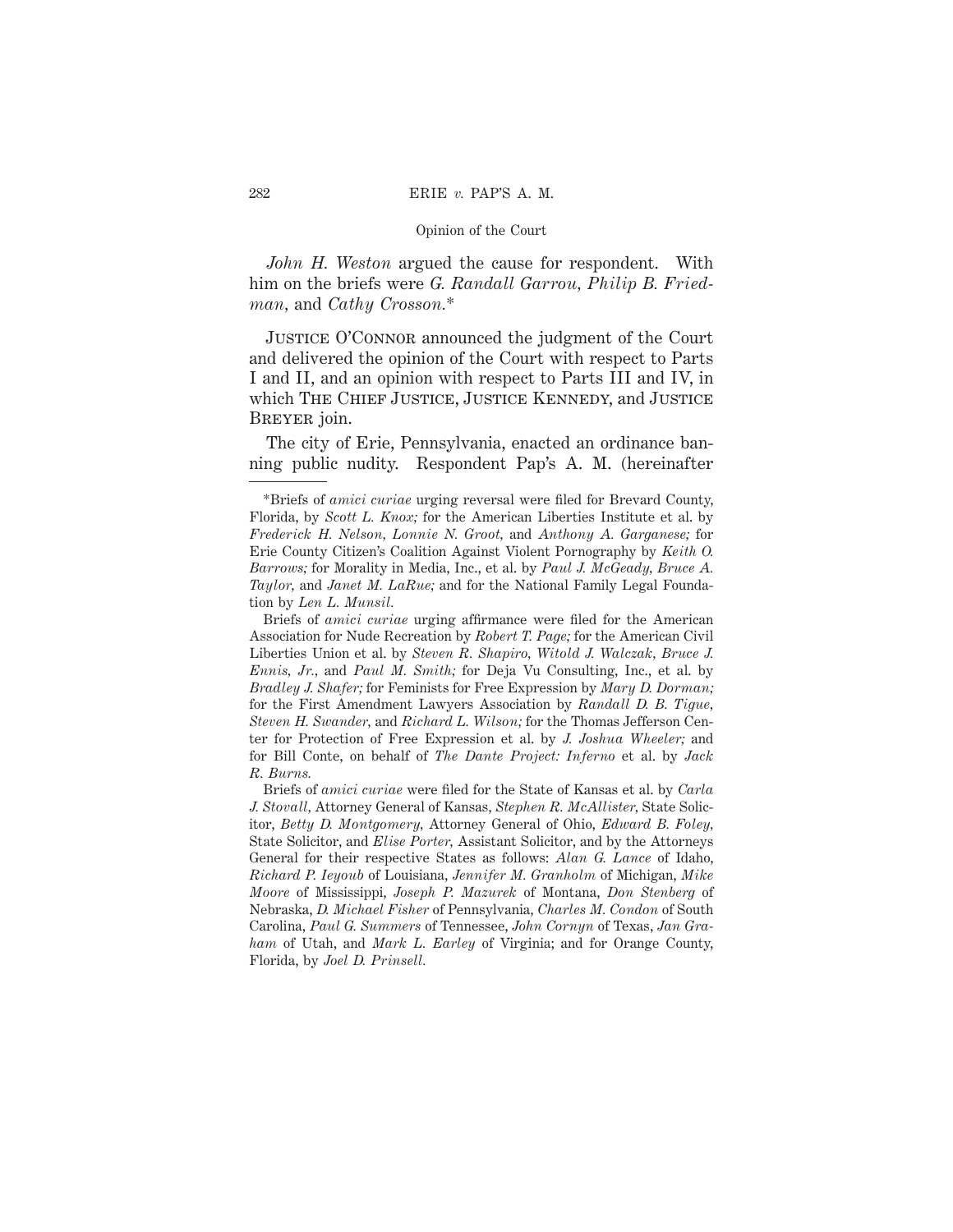Pap's), which operated a nude dancing establishment in Erie, challenged the constitutionality of the ordinance and sought a permanent injunction against its enforcement. The Pennsylvania Supreme Court, although noting that this Court in *Barnes* v. *Glen Theatre, Inc.,* 501 U. S. 560 (1991), had upheld an Indiana ordinance that was "strikingly similar" to Erie's, found that the public nudity sections of the ordinance violated respondent's right to freedom of expression under the United States Constitution. 553 Pa. 348, 356, 719 A. 2d 273, 277 (1998). This case raises the question whether the Pennsylvania Supreme Court properly evaluated the ordinance's constitutionality under the First Amendment. We hold that Erie's ordinance is a content-neutral regulation that satisfies the four-part test of *United States* v. *O'Brien,* 391 U. S. 367 (1968). Accordingly, we reverse the decision of the Pennsylvania Supreme Court and remand for the consideration of any remaining issues.

I

On September 28, 1994, the city council for the city of Erie, Pennsylvania, enacted Ordinance 75–1994, a public indecency ordinance that makes it a summary offense to knowingly or intentionally appear in public in a "state of nudity."\*

<sup>\*</sup>Ordinance 75–1994, codified as Article 711 of the Codified Ordinances of the city of Erie, provides in relevant part:

<sup>&</sup>quot;1. A person who knowingly or intentionally, in a public place:

<sup>&</sup>quot;a. engages in sexual intercourse

<sup>&</sup>quot;b. engages in deviate sexual intercourse as defined by the Pennsylvania Crimes Code

<sup>&</sup>quot;c. appears in a state of nudity, or

<sup>&</sup>quot;d. fondles the genitals of himself, herself or another person commits Public Indecency, a Summary Offense.

<sup>&</sup>quot;2. "Nudity" means the showing of the human male or female genital *[sic],* pubic area or buttocks with less than a fully opaque covering; the showing of the female breast with less than a fully opaque covering of any part of the nipple; the exposure of any device, costume, or covering which gives the appearance of or simulates the genitals, pubic hair, natal cleft,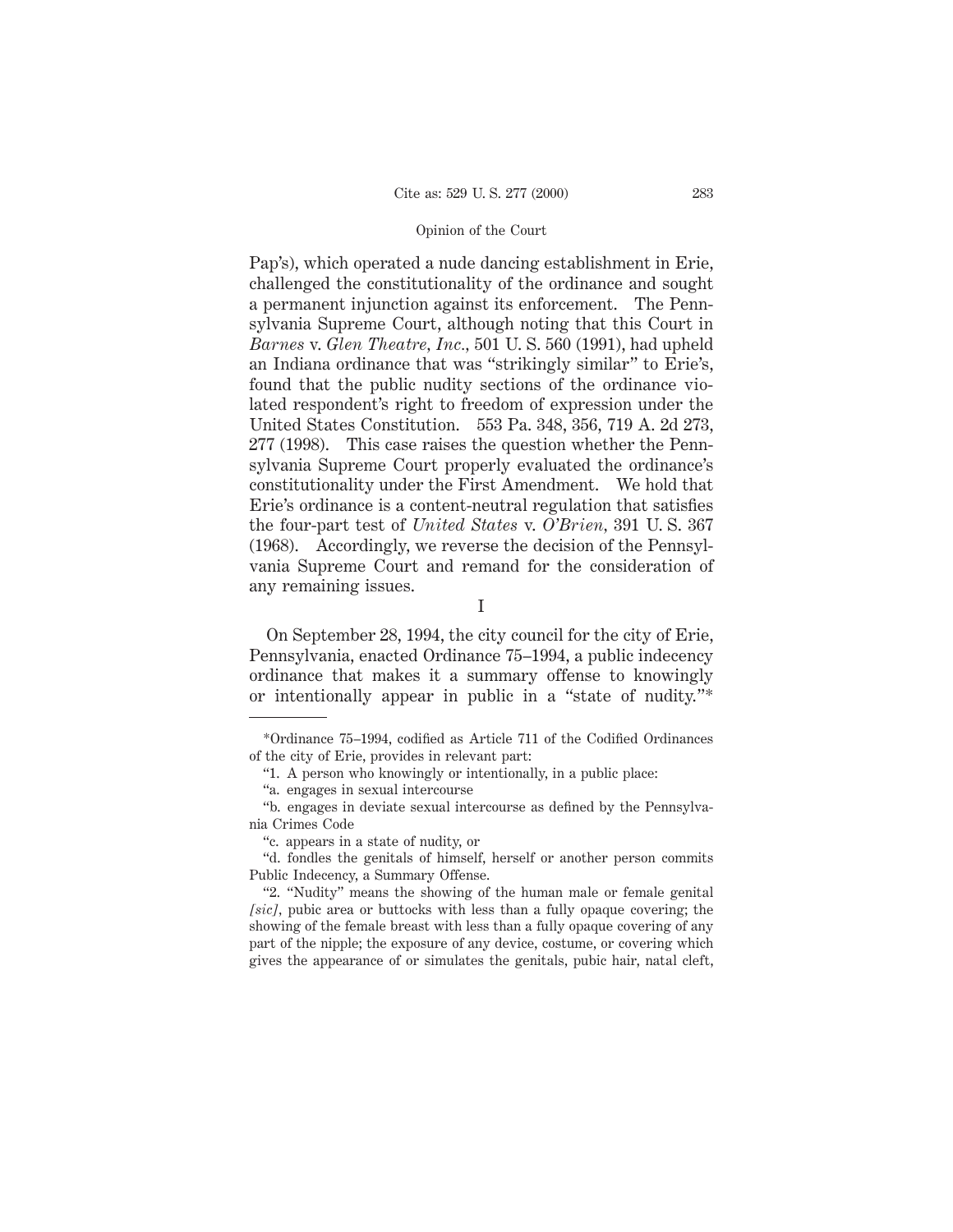Respondent Pap's, a Pennsylvania corporation, operated an establishment in Erie known as "Kandyland" that featured totally nude erotic dancing performed by women. To comply with the ordinance, these dancers must wear, at a minimum, "pasties" and a "G-string." On October 14, 1994, two days after the ordinance went into effect, Pap's filed a complaint against the city of Erie, the mayor of the city, and members of the city council, seeking declaratory relief and a permanent injunction against the enforcement of the ordinance.

The Court of Common Pleas of Erie County granted the permanent injunction and struck down the ordinance as unconstitutional. Civ. No. 60059–1994 (Jan. 18, 1995), Pet. for Cert. 40a. On cross appeals, the Commonwealth Court reversed the trial court's order. 674 A. 2d 338 (1996).

The Pennsylvania Supreme Court granted review and reversed, concluding that the public nudity provisions of the ordinance violated respondent's rights to freedom of expression as protected by the First and Fourteenth Amendments. 553 Pa. 348, 719 A. 2d 273 (1998). The Pennsylvania court first inquired whether nude dancing constitutes expressive conduct that is within the protection of the First Amendment. The court noted that the act of being nude, in and of

perineum anal region or pubic hair region; or the exposure of any device worn as a cover over the nipples and/or areola of the female breast, which device simulates and gives the realistic appearance of nipples and/or areola.

<sup>&</sup>quot;3. "Public Place" includes all outdoor places owned by or open to the general public, and all buildings and enclosed places owned by or open to the general public, including such places of entertainment, taverns, restaurants, clubs, theaters, dance halls, banquet halls, party rooms or halls limited to specific members, restricted to adults or to patrons invited to attend, whether or not an admission charge is levied.

<sup>&</sup>quot;4. The prohibition set forth in subsection 1(c) shall not apply to:

<sup>&</sup>quot;a. Any child under ten (10) years of age; or

<sup>&</sup>quot;b. Any individual exposing a breast in the process of breastfeeding an infant under two (2) years of age."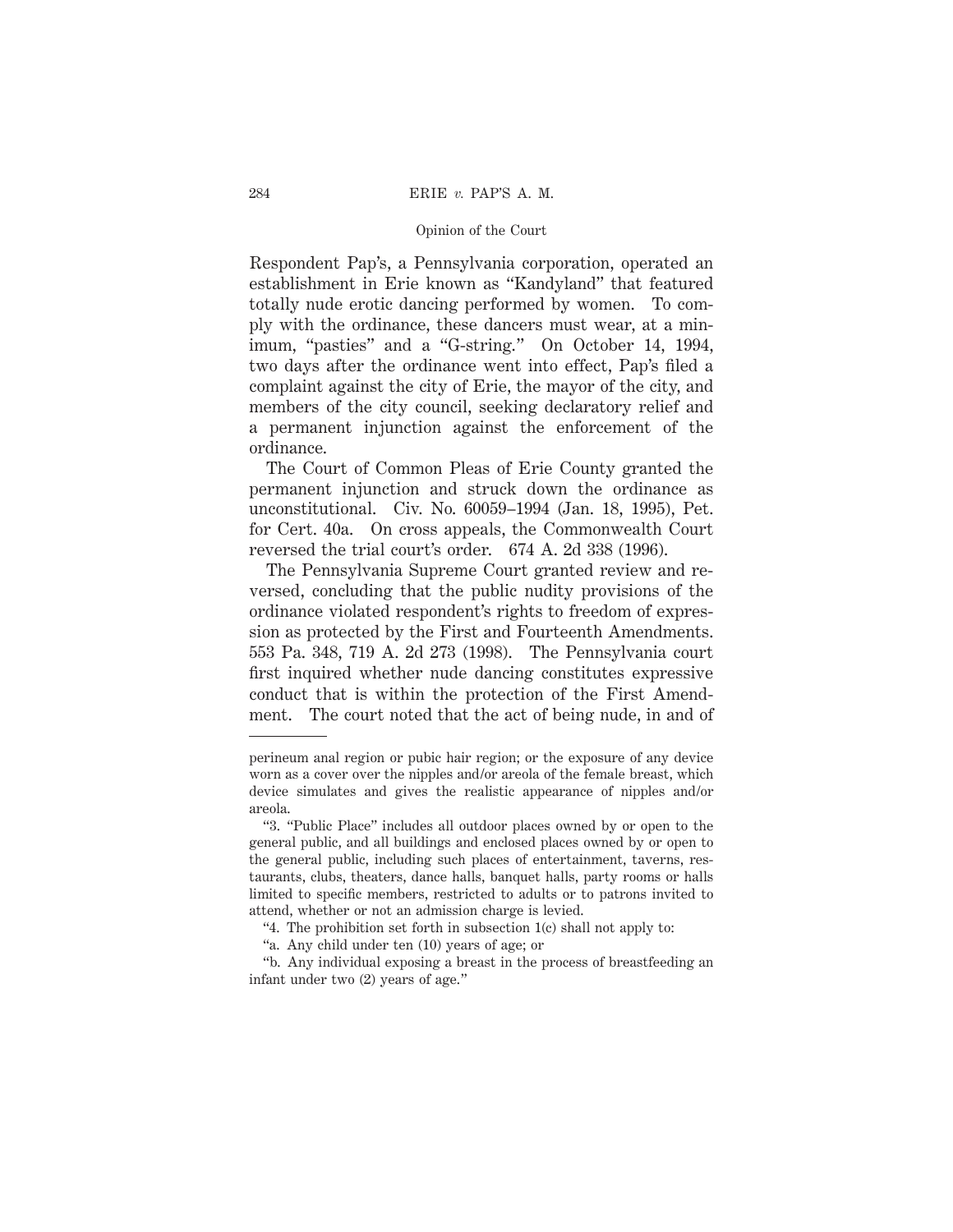itself, is not entitled to First Amendment protection because it conveys no message. *Id.,* at 354*,* 719 A. 2d, at 276. Nude dancing, however, is expressive conduct that is entitled to some quantum of protection under the First Amendment, a view that the Pennsylvania Supreme Court noted was endorsed by eight Members of this Court in *Barnes.* 553 Pa., at 354, 719 A. 2d, at 276.

The Pennsylvania court next inquired whether the government interest in enacting the ordinance was content neutral, explaining that regulations that are unrelated to the suppression of expression are not subject to strict scrutiny but to the less stringent standard of *United States* v. *O'Brien, supra,* at 377. To answer the question whether the ordinance is content based, the court turned to our decision in *Barnes.* 553 Pa., at 355–356, 719 A. 2d, at 277. Although the Pennsylvania court noted that the Indiana statute at issue in *Barnes* "is strikingly similar to the Ordinance we are examining," it concluded that "[u]nfortunately for our purposes, the *Barnes* Court splintered and produced four separate, non-harmonious opinions." 553 Pa., at 356, 719 A. 2d, at 277. After canvassing these separate opinions, the Pennsylvania court concluded that, although it is permissible to find precedential effect in a fragmented decision, to do so a majority of the Court must have been in agreement on the concept that is deemed to be the holding. See *Marks* v. *United States,* 430 U. S. 188 (1977). The Pennsylvania court noted that "aside from the agreement by a majority of the *Barnes* Court that nude dancing is entitled to some First Amendment protection, we can find no point on which a majority of the *Barnes* Court agreed." 553 Pa., at 358, 719 A. 2d, at 278. Accordingly, the court concluded that "no clear precedent arises out of *Barnes* on the issue of whether the [Erie] ordinance . . . passes muster under the First Amendment." *Ibid.*

Having determined that there was no United States Supreme Court precedent on point, the Pennsylvania court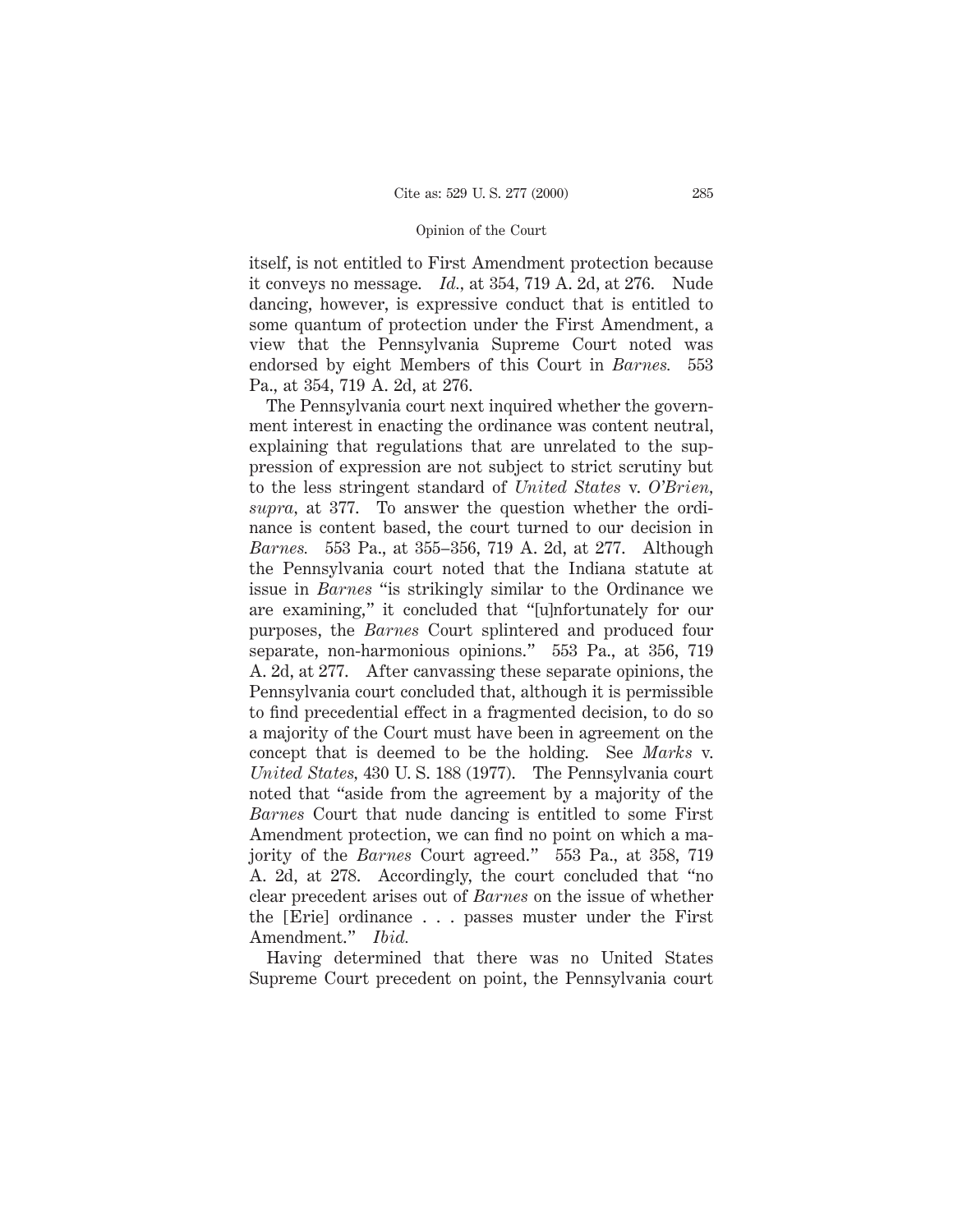conducted an independent examination of the ordinance to ascertain whether it was related to the suppression of expression. The court concluded that although one of the purposes of the ordinance was to combat negative secondary effects, "[i]nextricably bound up with this stated purpose is an unmentioned purpose . . . to impact negatively on the erotic message of the dance." *Id.,* at 359, 719 A. 2d, at 279. As such, the court determined the ordinance was content based and subject to strict scrutiny. The ordinance failed the narrow tailoring requirement of strict scrutiny because the court found that imposing criminal and civil sanctions on those who commit sex crimes would be a far narrower means of combating secondary effects than the requirement that dancers wear pasties and G-strings. *Id.,* at 361–362, 719 A. 2d, at 280.

Concluding that the ordinance unconstitutionally burdened respondent's expressive conduct, the Pennsylvania court then determined that, under Pennsylvania law, the public nudity provisions of the ordinance could be severed rather than striking the ordinance in its entirety. Accordingly, the court severed §§ 1(c) and 2 from the ordinance and reversed the order of the Commonwealth Court. *Id.,* at 363–364, 719 A. 2d, at 281. Because the court determined that the public nudity provisions of the ordinance violated Pap's right to freedom of expression under the United States Constitution, it did not address the constitutionality of the ordinance under the Pennsylvania Constitution or the claim that the ordinance is unconstitutionally overbroad. *Ibid.*

In a separate concurrence, two justices of the Pennsylvania court noted that, because this Court upheld a virtually identical statute in *Barnes,* the ordinance should have been upheld under the United States Constitution. 553 Pa., at 364, 719 A. 2d, at 281. They reached the same result as the majority, however, because they would have held that the public nudity sections of the ordinance violate the Pennsylvania Constitution. *Id.,* at 370, 719 A. 2d, at 284.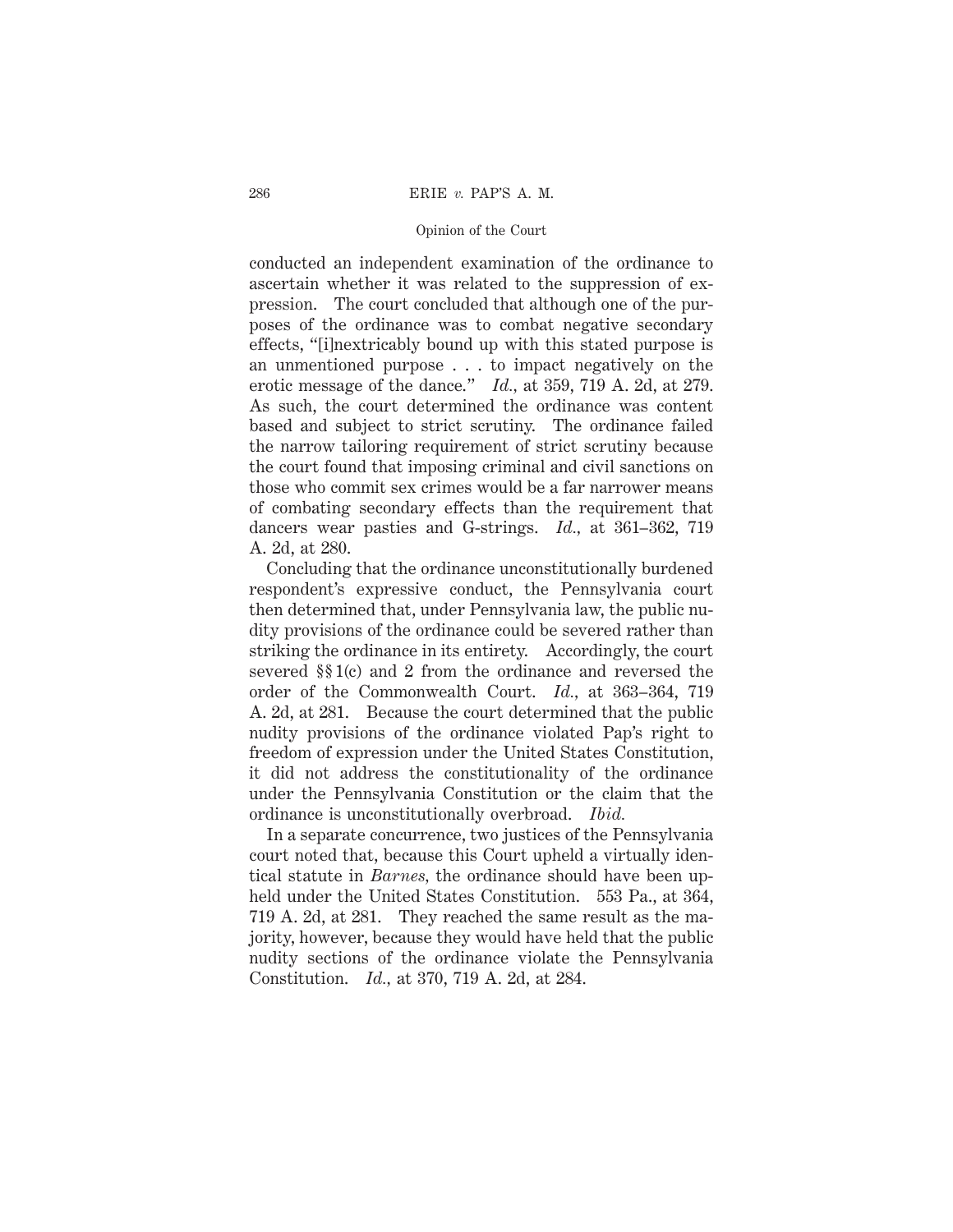The city of Erie petitioned for a writ of certiorari, which we granted. 526 U. S. 1111 (1999). Shortly thereafter, Pap's filed a motion to dismiss the case as moot, noting that Kandyland was no longer operating as a nude dancing club, and Pap's was not operating a nude dancing club at any other location. Respondent's Motion to Dismiss as Moot 1. We denied the motion. 527 U. S. 1034 (1999).

II

As a preliminary matter, we must address the justiciability question. " '[A] case is moot when the issues presented are no longer "live" or the parties lack a legally cognizable interest in the outcome.'" *County of Los Angeles v. Davis,* 440 U. S. 625, 631 (1979) (quoting *Powell* v. *McCormack,* 395 U. S. 486, 496 (1969)). The underlying concern is that, when the challenged conduct ceases such that " 'there is no reasonable expectation that the wrong will be repeated,'" *United States* v. *W. T. Grant Co.,* 345 U. S. 629, 633 (1953), then it becomes impossible for the court to grant " 'any effectual relief whatever' to [the] prevailing party," *Church of Scientology of Cal.* v. *United States,* 506 U. S. 9, 12 (1992) (quoting *Mills* v. *Green,* 159 U. S. 651, 653 (1895)). In that case, any opinion as to the legality of the challenged action would be advisory.

Here, Pap's submitted an affidavit stating that it had "ceased to operate a nude dancing establishment in Erie." Status Report Re Potential Issue of Mootness 1 (Sept. 8, 1999). Pap's asserts that the case is therefore moot because "[t]he outcome of this case will have no effect upon Respondent." Respondent's Motion to Dismiss as Moot 1. Simply closing Kandyland is not sufficient to render this case moot, however. Pap's is still incorporated under Pennsylvania law, and it could again decide to operate a nude dancing establishment in Erie. See Petitioner's Brief in Opposition to Motion to Dismiss 3. Justice Scalia differs with our assessment as to the likelihood that Pap's may resume its nude dancing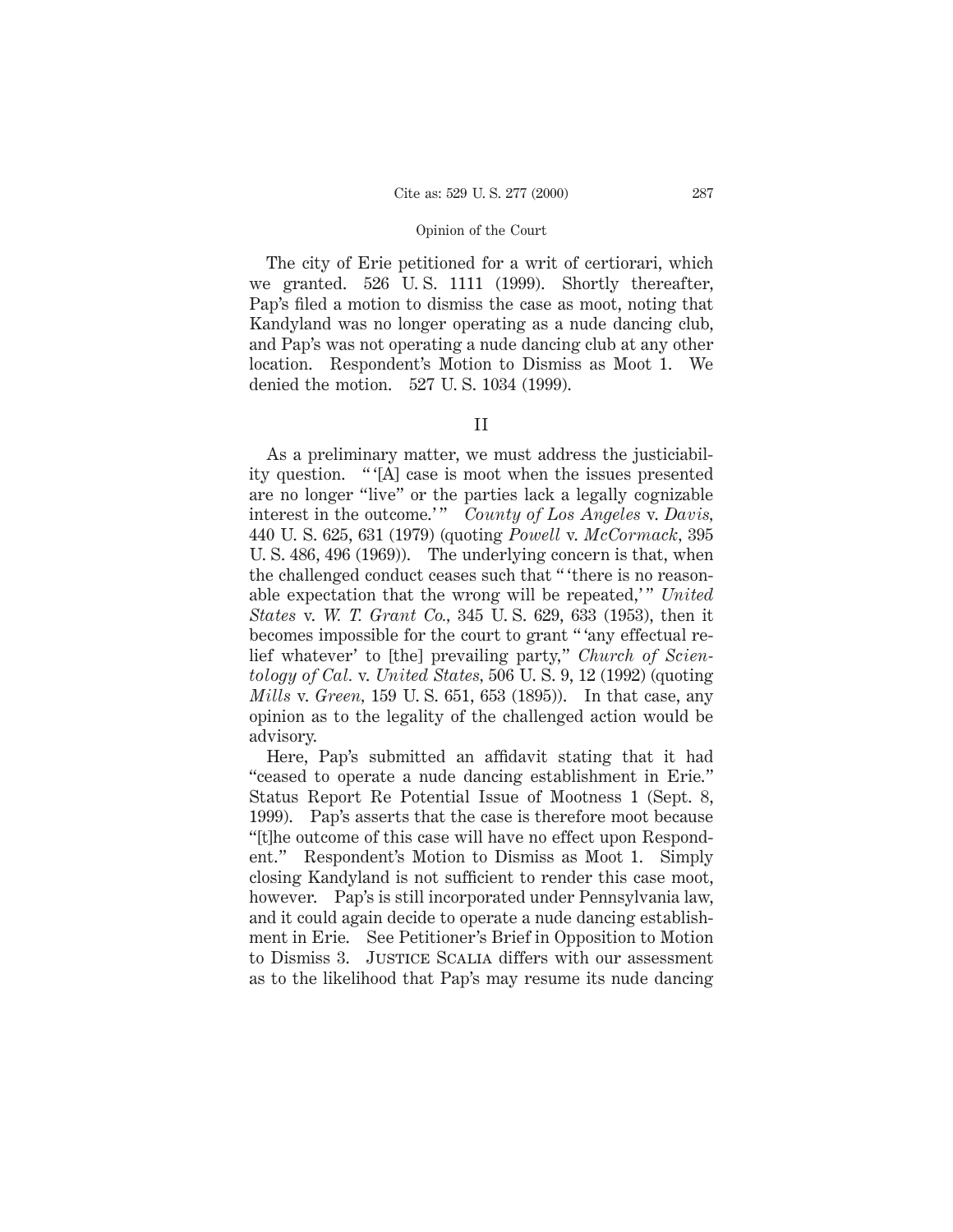operation. Several Members of this Court can attest, however, that the "advanced age" of Pap's owner (72) does not make it "absolutely clear" that a life of quiet retirement is his only reasonable expectation. Cf. *Friends of Earth, Inc.* v. *Laidlaw Environmental Services (TOC), Inc.,* 528 U. S. 167 (2000). Moreover, our appraisal of Pap's affidavit is influenced by Pap's failure, despite its obligation to the Court, to mention a word about the potential mootness issue in its brief in opposition to the petition for writ of certiorari, which was filed in April 1999, even though, as JUSTICE SCALIA points out, Kandyland was closed and that property sold in 1998. See *Board of License Comm'rs of Tiverton* v. *Pastore,* 469 U. S. 238, 240 (1985) *(per curiam).* Pap's only raised the issue after this Court granted certiorari.

In any event, this is not a run of the mill voluntary cessation case. Here it is the plaintiff who, having prevailed below, now seeks to have the case declared moot. And it is the city of Erie that seeks to invoke the federal judicial power to obtain this Court's review of the Pennsylvania Supreme Court decision. Cf. *ASARCO Inc.* v. *Kadish,* 490 U. S. 605, 617–618 (1989). The city has an ongoing injury because it is barred from enforcing the public nudity provisions of its ordinance. If the challenged ordinance is found constitutional, then Erie can enforce it, and the availability of such relief is sufficient to prevent the case from being moot. See *Church of Scientology of Cal.* v. *United States, supra,* at 13. And Pap's still has a concrete stake in the outcome of this case because, to the extent Pap's has an interest in resuming operations, it has an interest in preserving the judgment of the Pennsylvania Supreme Court. Our interest in preventing litigants from attempting to manipulate the Court's jurisdiction to insulate a favorable decision from review further counsels against a finding of mootness here. See *United States* v. *W. T. Grant Co., supra,* at 632; cf. *Arizonans for Official English* v. *Arizona,* 520 U. S. 43,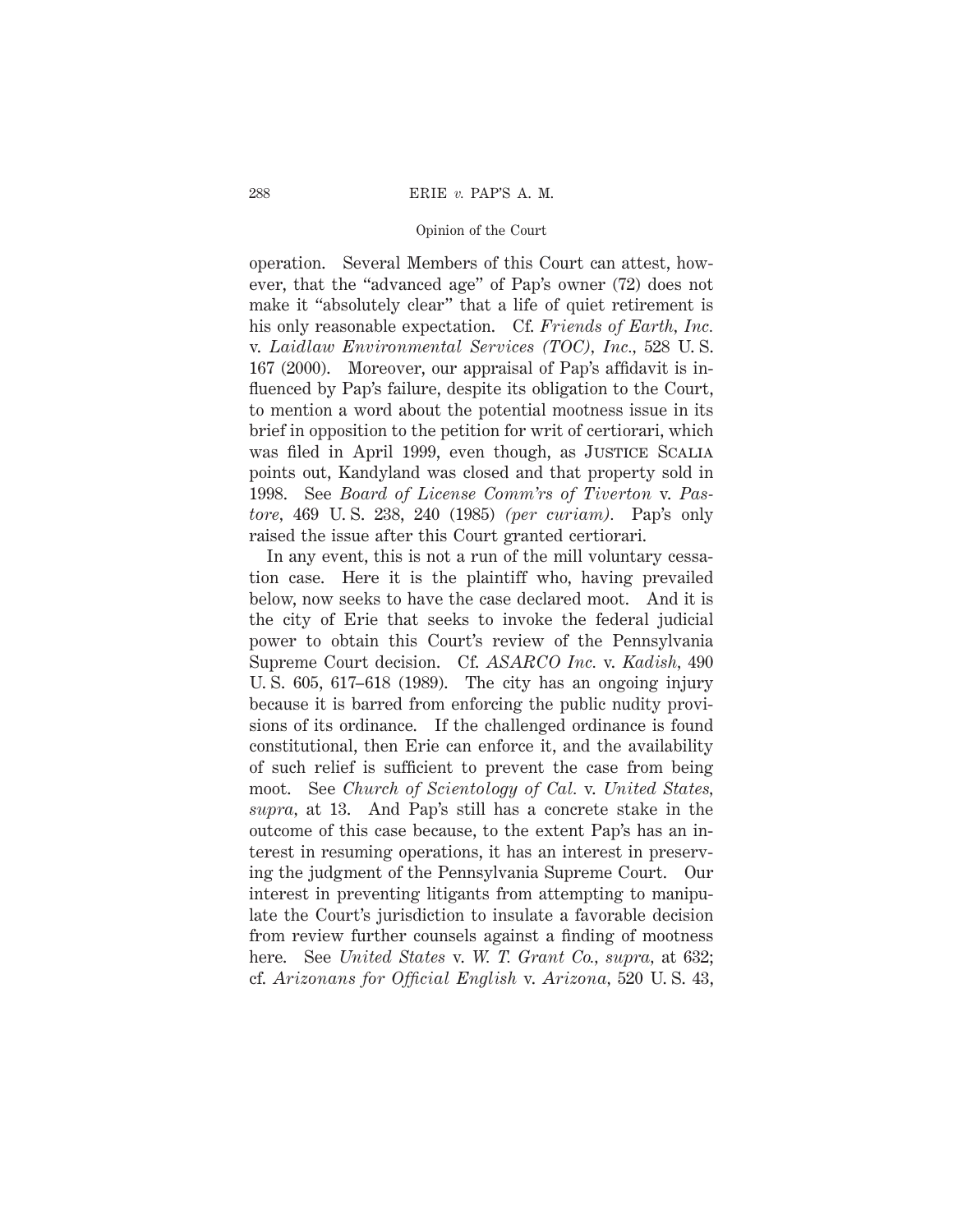74 (1997). Although the issue is close, we conclude that the case is not moot, and we turn to the merits.

# III

Being "in a state of nudity" is not an inherently expressive condition. As we explained in *Barnes,* however, nude dancing of the type at issue here is expressive conduct, although we think that it falls only within the outer ambit of the First Amendment's protection. See *Barnes* v. *Glen Theatre, Inc.,* 501 U. S., at 565–566 (plurality opinion); *Schad* v. *Mount Ephraim,* 452 U. S. 61, 66 (1981).

To determine what level of scrutiny applies to the ordinance at issue here, we must decide "whether the State's regulation is related to the suppression of expression." *Texas* v. *Johnson,* 491 U. S. 397, 403 (1989); see also *United States* v. *O'Brien,* 391 U. S., at 377. If the governmental purpose in enacting the regulation is unrelated to the suppression of expression, then the regulation need only satisfy the "less stringent" standard from *O'Brien* for evaluating restrictions on symbolic speech. *Texas* v. *Johnson, supra,* at 403; *United States* v. *O'Brien, supra,* at 377. If the government interest is related to the content of the expression, however, then the regulation falls outside the scope of the *O'Brien* test and must be justified under a more demanding standard. *Texas* v. *Johnson, supra,* at 403.

In *Barnes,* we analyzed an almost identical statute, holding that Indiana's public nudity ban did not violate the First Amendment, although no five Members of the Court agreed on a single rationale for that conclusion. We now clarify that government restrictions on public nudity such as the ordinance at issue here should be evaluated under the framework set forth in *O'Brien* for content-neutral restrictions on symbolic speech.

The city of Erie argues that the ordinance is a contentneutral restriction that is reviewable under *O'Brien* because the ordinance bans conduct, not speech; specifically, public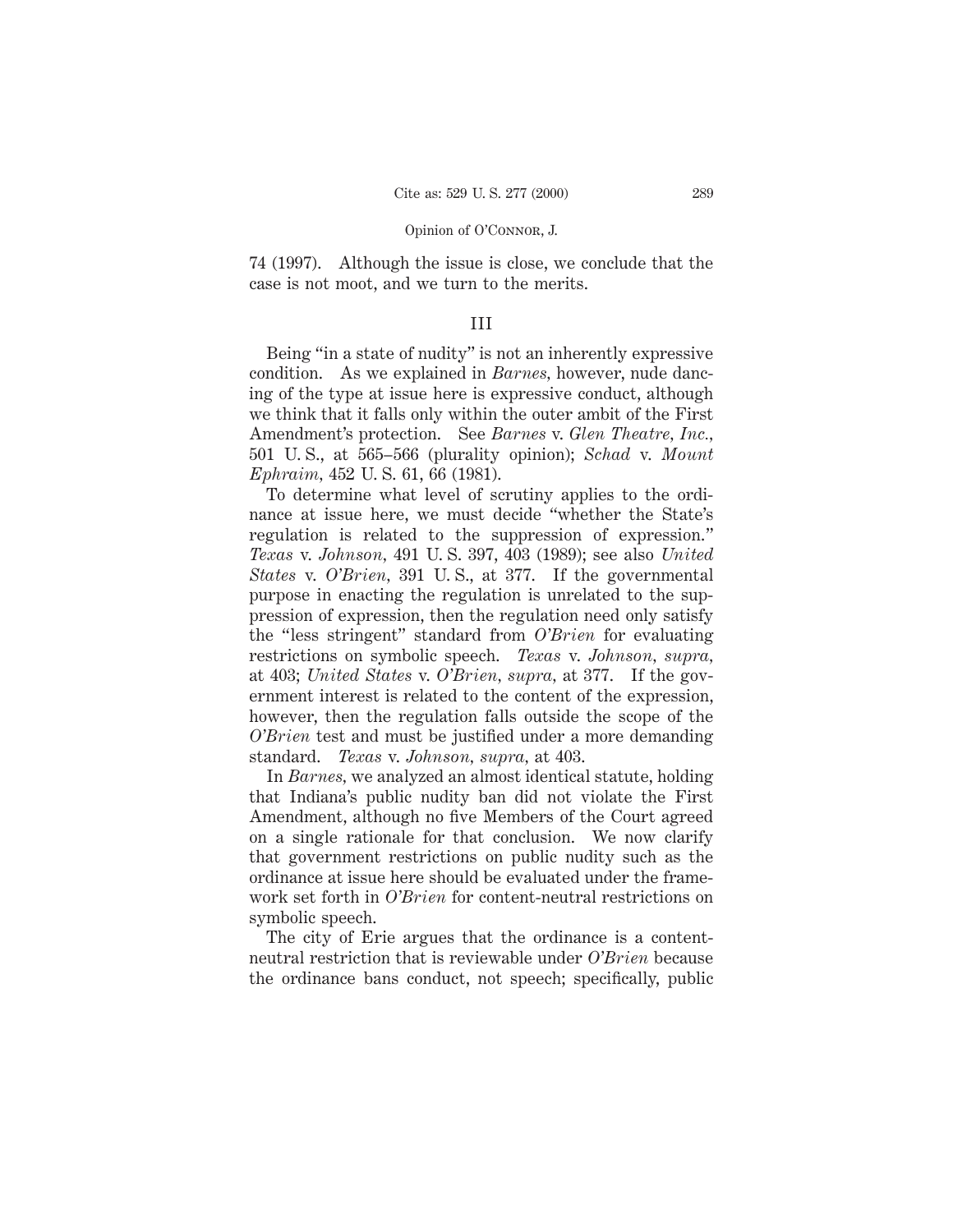nudity. Respondent counters that the ordinance targets nude dancing and, as such, is aimed specifically at suppressing expression, making the ordinance a content-based restriction that must be subjected to strict scrutiny.

The ordinance here, like the statute in *Barnes,* is on its face a general prohibition on public nudity. 553 Pa., at 354, 719 A. 2d, at 277. By its terms, the ordinance regulates conduct alone. It does not target nudity that contains an erotic message; rather, it bans all public nudity, regardless of whether that nudity is accompanied by expressive activity. And like the statute in *Barnes,* the Erie ordinance replaces and updates provisions of an "Indecency and Immorality" ordinance that has been on the books since 1866, predating the prevalence of nude dancing establishments such as Kandyland. Pet. for Cert. 7a; see *Barnes* v. *Glen Theatre, Inc., supra,* at 568.

Respondent and JUSTICE STEVENS contend nonetheless that the ordinance is related to the suppression of expression because language in the ordinance's preamble suggests that its actual purpose is to prohibit erotic dancing of the type performed at Kandyland. *Post,* at 318 (dissenting opinion). That is not how the Pennsylvania Supreme Court interpreted that language, however. In the preamble to the ordinance, the city council stated that it was adopting the regulation

" 'for the purpose of limiting a recent increase in nude live entertainment within the City, which activity adversely impacts and threatens to impact on the public health, safety and welfare by providing an atmosphere conducive to violence, sexual harassment, public intoxication, prostitution, the spread of sexually transmitted diseases and other deleterious effects.'" 553 Pa., at 359, 719 A. 2d, at 279.

The Pennsylvania Supreme Court construed this language to mean that one purpose of the ordinance was "to combat negative secondary effects." *Ibid.*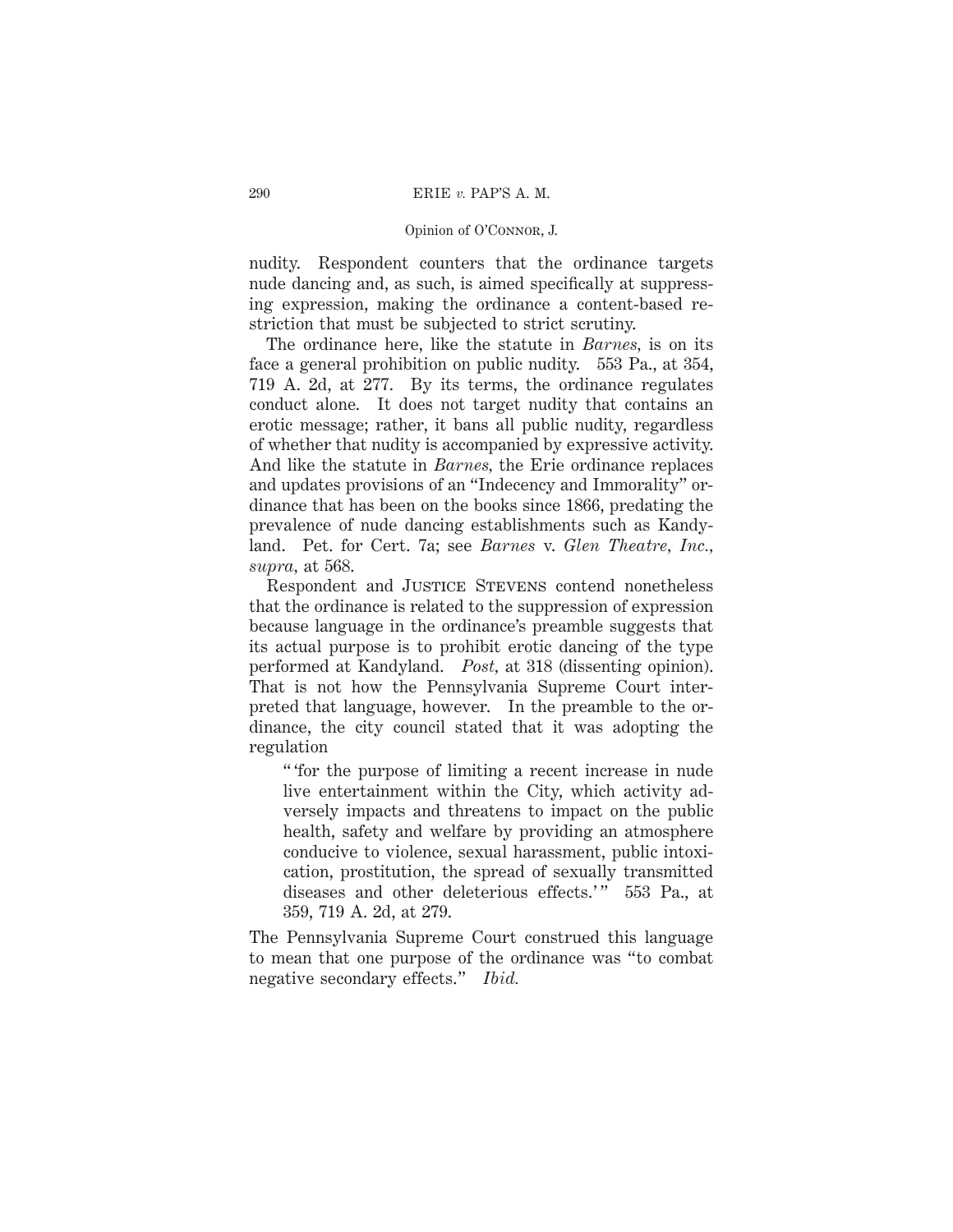As JUSTICE SOUTER noted in *Barnes*, "on its face, the governmental interest in combating prostitution and other criminal activity is not at all inherently related to expression." 501 U. S., at 585 (opinion concurring in judgment). In that sense, this case is similar to *O'Brien.* O'Brien burned his draft registration card as a public statement of his antiwar views, and he was convicted under a statute making it a crime to knowingly mutilate or destroy such a card. This Court rejected his claim that the statute violated his First Amendment rights, reasoning that the law punished him for the "noncommunicative impact of his conduct, and for nothing else." 391 U. S., at 382. In other words, the Government regulation prohibiting the destruction of draft cards was aimed at maintaining the integrity of the Selective Service System and not at suppressing the message of draft resistance that O'Brien sought to convey by burning his draft card. So too here, the ordinance prohibiting public nudity is aimed at combating crime and other negative secondary effects caused by the presence of adult entertainment establishments like Kandyland and not at suppressing the erotic message conveyed by this type of nude dancing. Put another way, the ordinance does not attempt to regulate the primary effects of the expression, *i. e.,* the effect on the audience of watching nude erotic dancing, but rather the secondary effects, such as the impacts on public health, safety, and welfare, which we have previously recognized are "caused by the presence of even one such" establishment. *Renton* v. *Playtime Theatres, Inc.,* 475 U. S. 41, 47–48, 50 (1986); see also *Boos* v. *Barry,* 485 U. S. 312, 321 (1988).

Although the Pennsylvania Supreme Court acknowledged that one goal of the ordinance was to combat the negative secondary effects associated with nude dancing establishments, the court concluded that the ordinance was nevertheless content based, relying on Justice White's position in dissent in *Barnes* for the proposition that a ban of this type *necessarily* has the purpose of suppressing the erotic mes-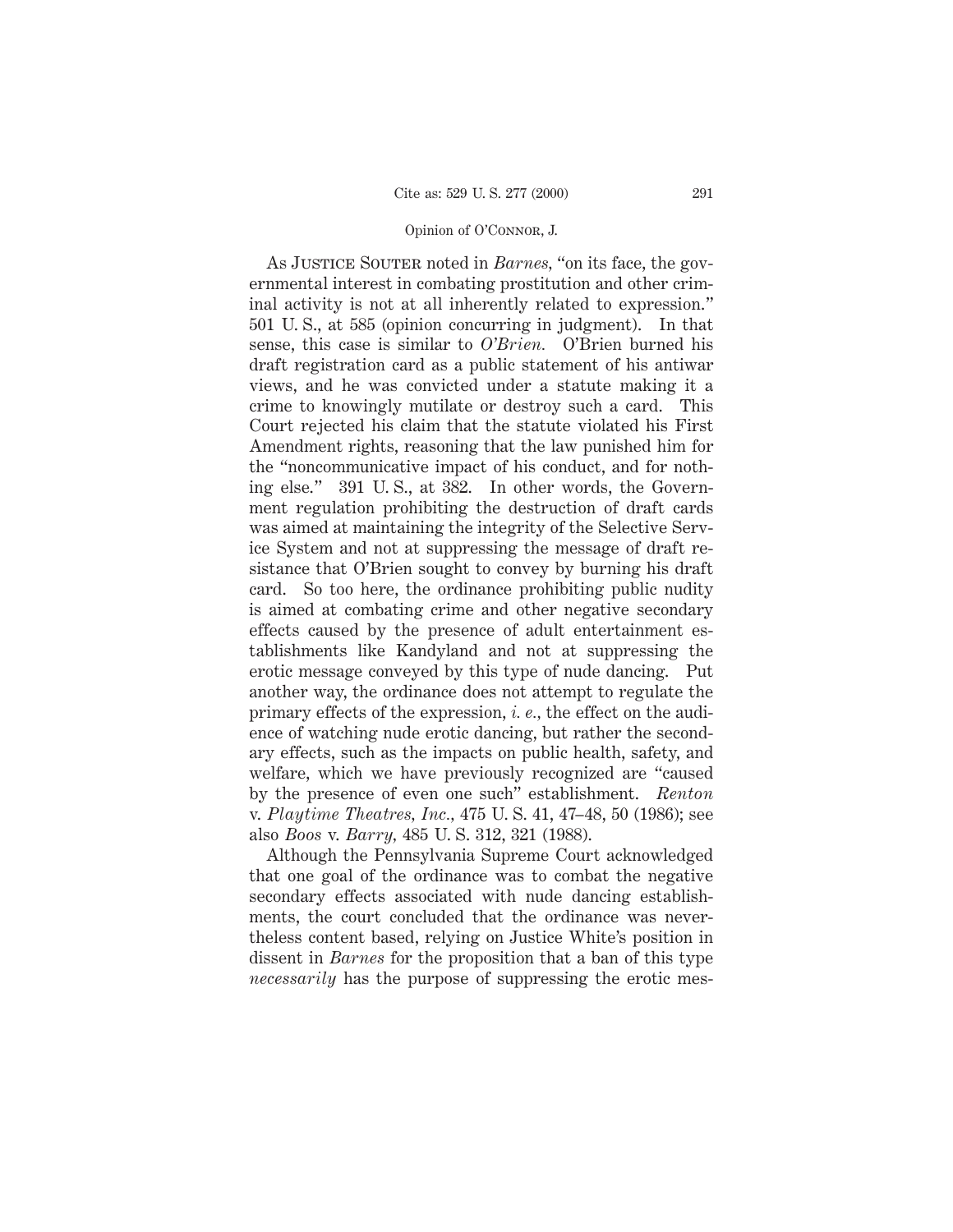sage of the dance. Because the Pennsylvania court agreed with Justice White's approach, it concluded that the ordinance must have another, "unmentioned" purpose related to the suppression of expression. 553 Pa., at 359, 719 A. 2d, at 279. That is, the Pennsylvania court adopted the dissent's view in *Barnes* that " '[s]ince the State permits the dancers to perform if they wear pasties and G-strings but forbids nude dancing, it is precisely because of the distinctive, expressive content of the nude dancing performances at issue in this case that the State seeks to apply the statutory prohibition." 553 Pa., at 359, 719 A. 2d, at 279 (quoting *Barnes, supra,* at 592 (White, J., dissenting)). A majority of the Court rejected that view in *Barnes,* and we do so again here.

Respondent's argument that the ordinance is "aimed" at suppressing expression through a ban on nude dancing—an argument that respondent supports by pointing to statements by the city attorney that the public nudity ban was not intended to apply to "legitimate" theater productions is really an argument that the city council also had an illicit motive in enacting the ordinance. As we have said before, however, this Court will not strike down an otherwise constitutional statute on the basis of an alleged illicit motive. *O'Brien, supra,* at 382–383; *Renton* v. *Playtime Theatres, Inc., supra,* at 47–48 (that the "predominate" purpose of the statute was to control secondary effects was "more than adequate to establish" that the city's interest was unrelated to the suppression of expression). In light of the Pennsylvania court's determination that one purpose of the ordinance is to combat harmful secondary effects, the ban on public nudity here is no different from the ban on burning draft registration cards in *O'Brien,* where the Government sought to prevent the means of the expression and not the expression of antiwar sentiment itself.

Justice Stevens argues that the ordinance enacts a complete ban on expression. We respectfully disagree with that characterization. The public nudity ban certainly has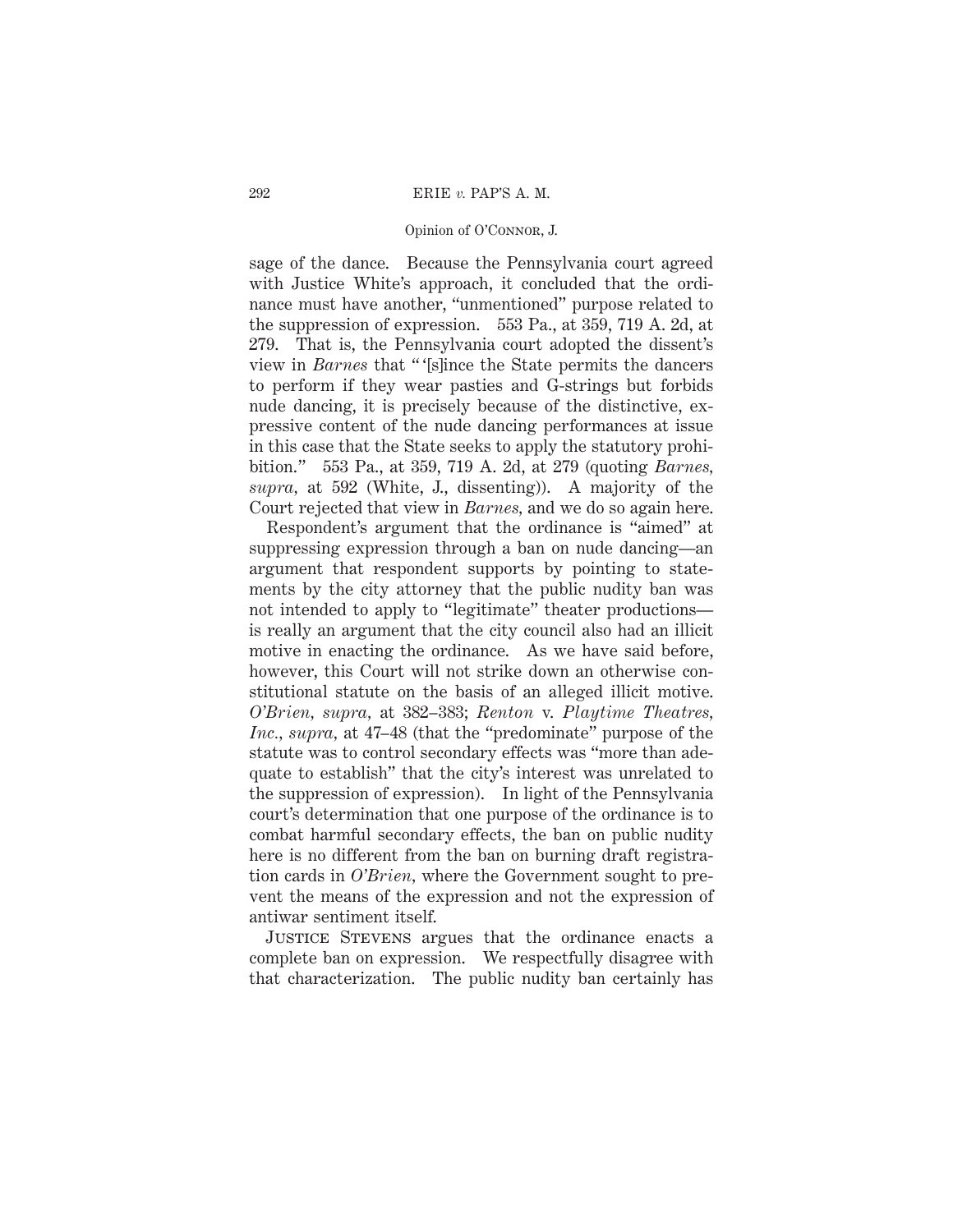the effect of limiting one particular means of expressing the kind of erotic message being disseminated at Kandyland. But simply to define what is being banned as the "message" is to assume the conclusion. We did not analyze the regulation in *O'Brien* as having enacted a total ban on expression. Instead, the Court recognized that the regulation against destroying one's draft card was justified by the Government's interest in preventing the harmful "secondary effects" of that conduct (disruption to the Selective Service System), even though that regulation may have some incidental effect on the expressive element of the conduct. Because this justification was unrelated to the suppression of O'Brien's antiwar message, the regulation was content neutral. Although there may be cases in which banning the means of expression so interferes with the message that it essentially bans the message, that is not the case here.

Even if we had not already rejected the view that a ban on public nudity is necessarily related to the suppression of the erotic message of nude dancing, we would do so now because the premise of such a view is flawed. The State's interest in preventing harmful secondary effects is not related to the suppression of expression. In trying to control the secondary effects of nude dancing, the ordinance seeks to deter crime and the other deleterious effects caused by the presence of such an establishment in the neighborhood. See *Renton, supra,* at 50–51. In *Clark* v. *Community for Creative Non-Violence,* 468 U. S. 288 (1984), we held that a National Park Service regulation prohibiting camping in certain parks did not violate the First Amendment when applied to prohibit demonstrators from sleeping in Lafayette Park and the Mall in Washington, D. C., in connection with a demonstration intended to call attention to the plight of the homeless. Assuming, *arguendo,* that sleeping can be expressive conduct, the Court concluded that the Government interest in conserving park property was unrelated to the demonstrators' message about homelessness. *Id.,* at 299.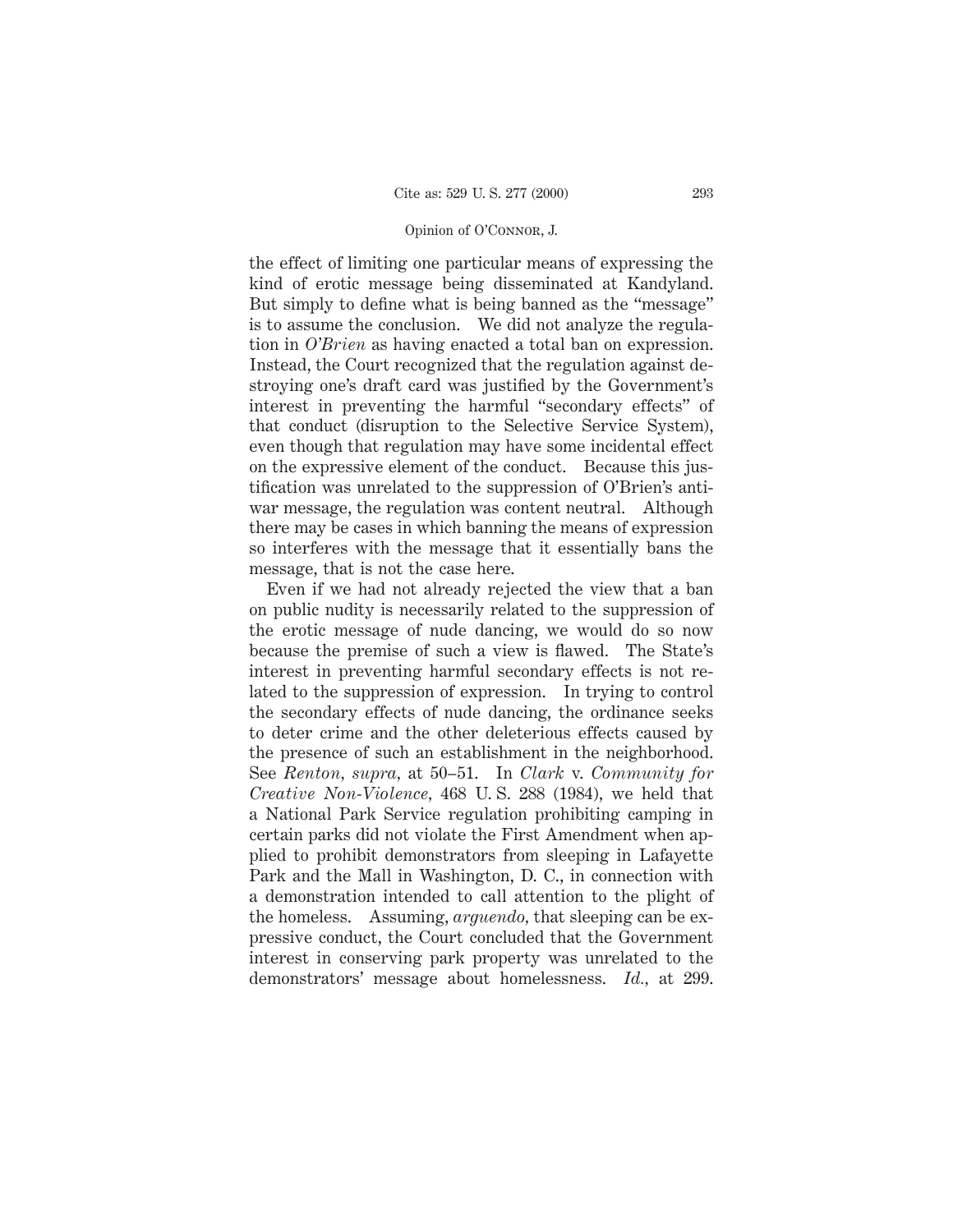So, while the demonstrators were allowed to erect "symbolic tent cities," they were not allowed to sleep overnight in those tents. Even though the regulation may have directly limited the expressive element involved in actually sleeping in the park, the regulation was nonetheless content neutral.

Similarly, even if Erie's public nudity ban has some minimal effect on the erotic message by muting that portion of the expression that occurs when the last stitch is dropped, the dancers at Kandyland and other such establishments are free to perform wearing pasties and G-strings. Any effect on the overall expression is *de minimis*. And as JUSTICE Stevens eloquently stated for the plurality in *Young* v. *American Mini Theatres, Inc.,* 427 U. S. 50, 70 (1976), "even though we recognize that the First Amendment will not tolerate the total suppression of erotic materials that have some arguably artistic value, it is manifest that society's interest in protecting this type of expression is of a wholly different, and lesser, magnitude than the interest in untrammeled political debate," and "few of us would march our sons and daughters off to war to preserve the citizen's right to see" specified anatomical areas exhibited at establishments like Kandyland. If States are to be able to regulate secondary effects, then *de minimis* intrusions on expression such as those at issue here cannot be sufficient to render the ordinance content based. See *Clark* v. *Community for Creative Non-Violence, supra,* at 299; *Ward* v. *Rock Against Racism,* 491 U. S. 781, 791 (1989) (even if regulation has an incidental effect on some speakers or messages but not others, the regulation is content neutral if it can be justified without reference to the content of the expression).

This case is, in fact, similar to *O'Brien, Community for Creative Non-Violence,* and *Ward.* The justification for the government regulation in each case prevents harmful "secondary" effects that are unrelated to the suppression of expression. See, *e. g., Ward* v. *Rock Against Racism, supra,* at 791–792 (noting that "[t]he principal justification for the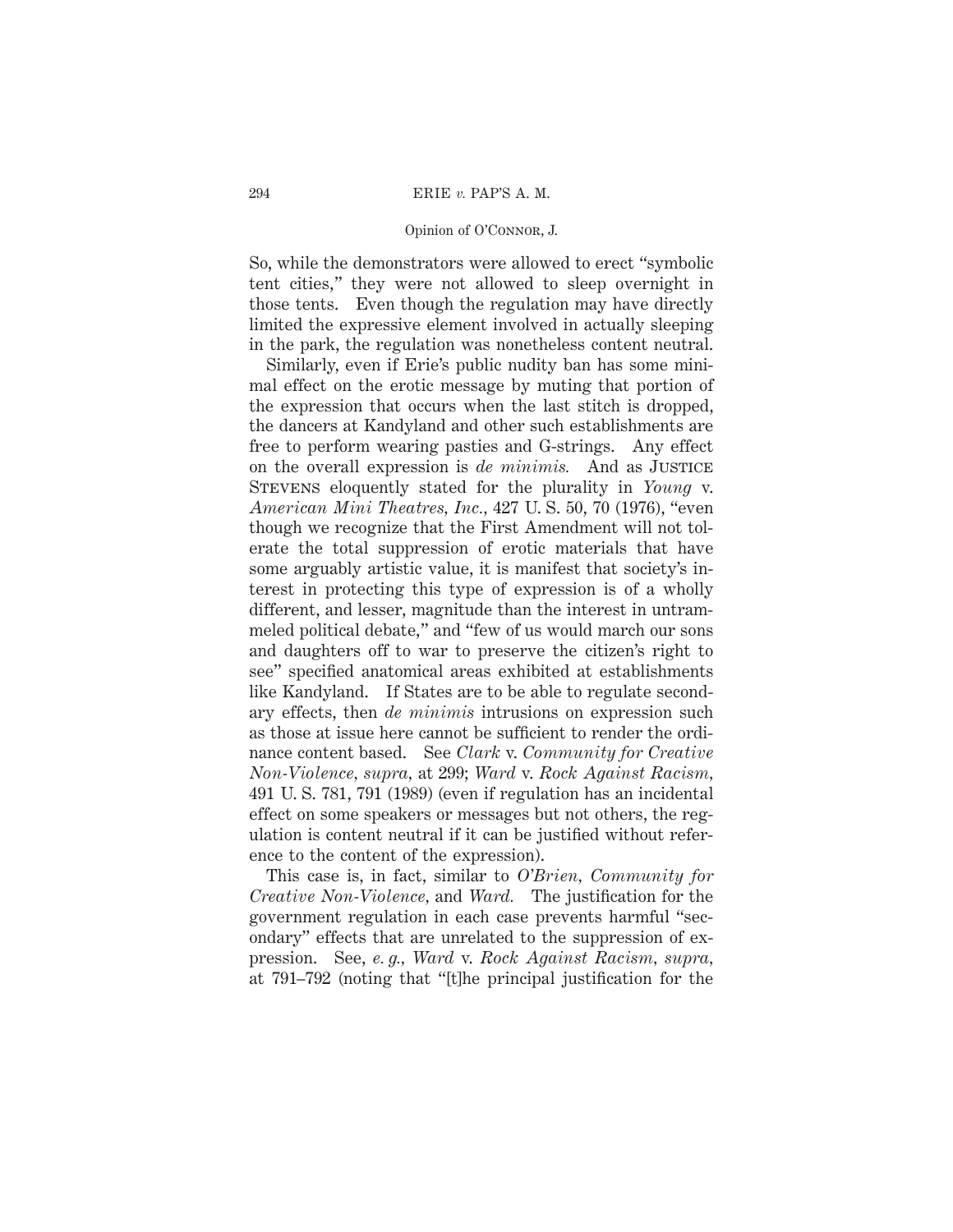sound-amplification guideline is the city's desire to control noise levels at bandshell events, in order to retain the character of the [adjacent] Sheep Meadow and its more sedate activities," and citing *Renton* for the proposition that "[a] regulation that serves purposes unrelated to the content of expression is deemed neutral, even if it has an incidental effect on some speakers or messages but not others"). While the doctrinal theories behind "incidental burdens" and "secondary effects" are, of course, not identical, there is nothing objectionable about a city passing a general ordinance to ban public nudity (even though such a ban may place incidental burdens on some protected speech) and at the same time recognizing that one specific occurrence of public nudity nude erotic dancing—is particularly problematic because it produces harmful secondary effects.

Justice Stevens claims that today we "[f]or the first time" extend *Renton*'s secondary effects doctrine to justify restrictions other than the location of a commercial enterprise. *Post,* at 317 (dissenting opinion). Our reliance on *Renton* to justify other restrictions is not new, however. In *Ward,* the Court relied on *Renton* to evaluate restrictions on sound amplification at an outdoor bandshell, rejecting the dissent's contention that *Renton* was inapplicable. See *Ward* v. *Rock Against Racism, supra,* at 804, n. 1 (Marshall, J., dissenting) ("Today, for the first time, a majority of the Court applies *Renton* analysis to a category of speech far afield from that decision's original limited focus"). Moreover, Erie's ordinance does not effect a "total ban" on protected expression. *Post,* at 319.

In *Renton,* the regulation explicitly treated "adult" movie theaters differently from other theaters, and defined "adult" theaters solely by reference to the content of their movies. 475 U. S., at 44. We nonetheless treated the zoning regulation as content neutral because the ordinance was aimed at the secondary effects of adult theaters, a justification unrelated to the content of the adult movies themselves. *Id.,* at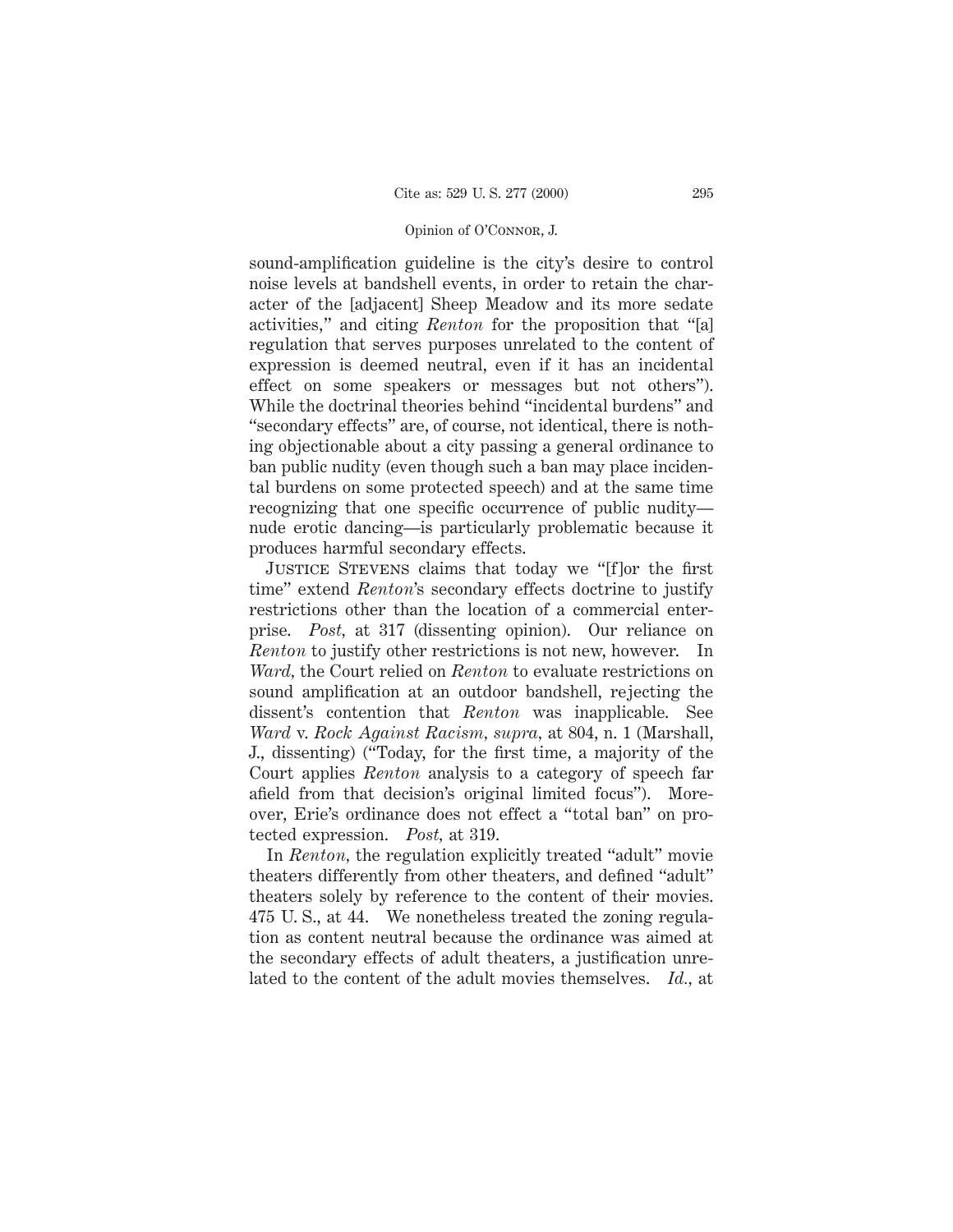48. Here, Erie's ordinance is on its face a content-neutral restriction on conduct. Even if the city thought that nude dancing at clubs like Kandyland constituted a particularly problematic instance of public nudity, the regulation is still properly evaluated as a content-neutral restriction because the interest in combating the secondary effects associated with those clubs is unrelated to the suppression of the erotic message conveyed by nude dancing.

We conclude that Erie's asserted interest in combating the negative secondary effects associated with adult entertainment establishments like Kandyland is unrelated to the suppression of the erotic message conveyed by nude dancing. The ordinance prohibiting public nudity is therefore valid if it satisfies the four-factor test from *O'Brien* for evaluating restrictions on symbolic speech.

# IV

Applying that standard here, we conclude that Erie's ordinance is justified under *O'Brien.* The first factor of the *O'Brien* test is whether the government regulation is within the constitutional power of the government to enact. Here, Erie's efforts to protect public health and safety are clearly within the city's police powers. The second factor is whether the regulation furthers an important or substantial government interest. The asserted interests of regulating conduct through a public nudity ban and of combating the harmful secondary effects associated with nude dancing are undeniably important. And in terms of demonstrating that such secondary effects pose a threat, the city need not "conduct new studies or produce evidence independent of that already generated by other cities" to demonstrate the problem of secondary effects, "so long as whatever evidence the city relies upon is reasonably believed to be relevant to the problem that the city addresses." *Renton* v. *Playtime Theatres, Inc., supra,* at 51–52. Because the nude dancing at Kandyland is of the same character as the adult entertain-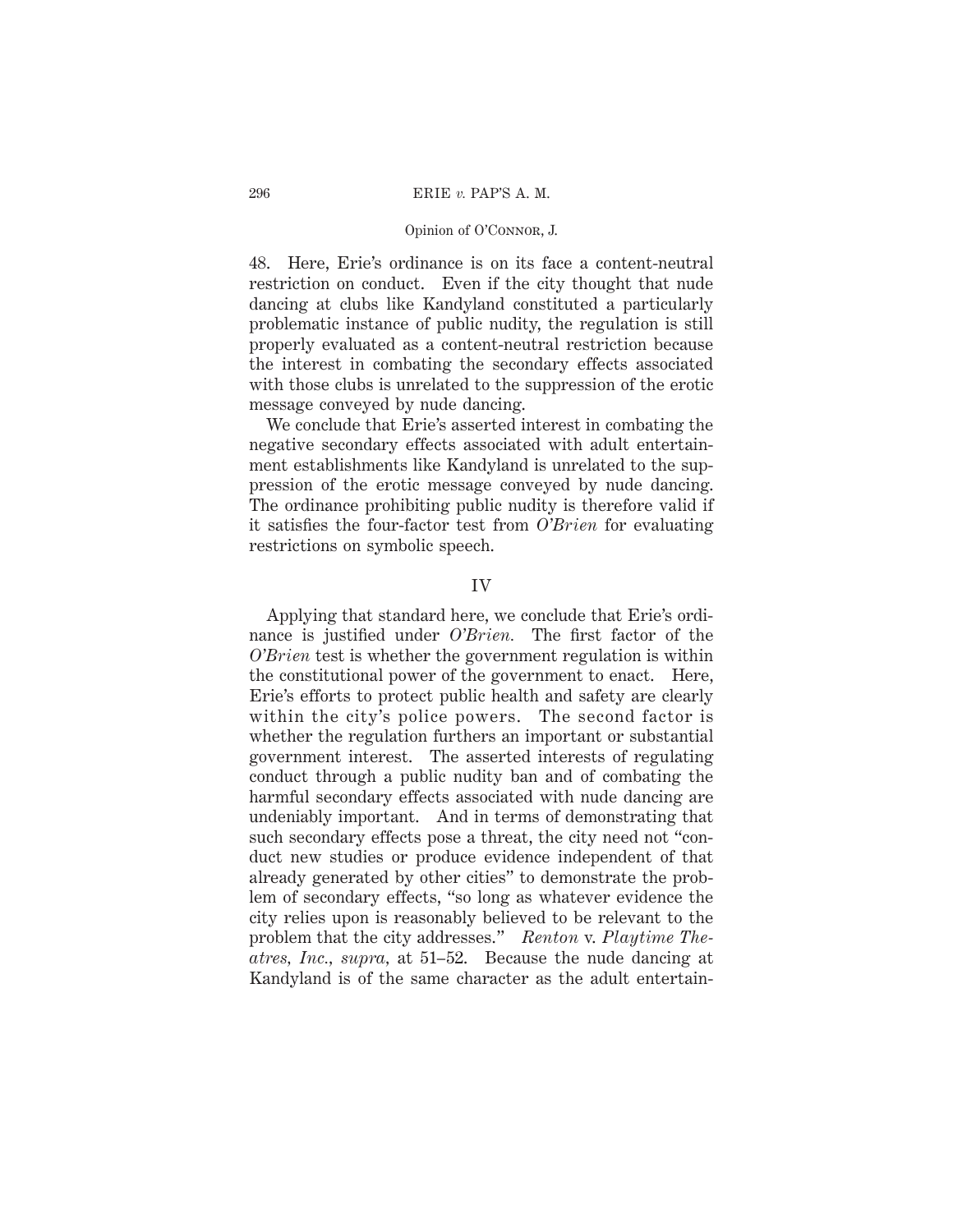ment at issue in *Renton, Young* v. *American Mini Theatres, Inc.,* 427 U. S. 50 (1976), and *California* v. *LaRue,* 409 U. S. 109 (1972), it was reasonable for Erie to conclude that such nude dancing was likely to produce the same secondary effects. And Erie could reasonably rely on the evidentiary foundation set forth in *Renton* and *American Mini Theatres* to the effect that secondary effects are caused by the presence of even one adult entertainment establishment in a given neighborhood. See *Renton* v. *Playtime Theatres, Inc., supra,* at 51–52 (indicating that reliance on a judicial opinion that describes the evidentiary basis is sufficient). In fact, Erie expressly relied on *Barnes* and its discussion of secondary effects, including its reference to *Renton* and *American Mini Theatres.* Even in cases addressing regulations that strike closer to the core of First Amendment values, we have accepted a state or local government's reasonable belief that the experience of other jurisdictions is relevant to the problem it is addressing. See *Nixon* v. *Shrink Missouri Government PAC,* 528 U. S. 377, 393, n. 6 (2000). Regardless of whether JUSTICE SOUTER now wishes to disavow his opinion in *Barnes* on this point, see *post,* at 316–317 (opinion concurring in part and dissenting in part), the evidentiary standard described in *Renton* controls here, and Erie meets that standard.

In any event, Erie also relied on its own findings. The preamble to the ordinance states that "the Council of the City of Erie *has, at various times over more than a century, expressed its findings* that certain lewd, immoral activities carried on in public places for profit are highly detrimental to the public health, safety and welfare, and lead to the debasement of both women and men, promote violence, public intoxication, prostitution and other serious criminal activity." Pet. for Cert. 6a (emphasis added). The city council members, familiar with commercial downtown Erie, are the individuals who would likely have had firsthand knowledge of what took place at and around nude dancing establish-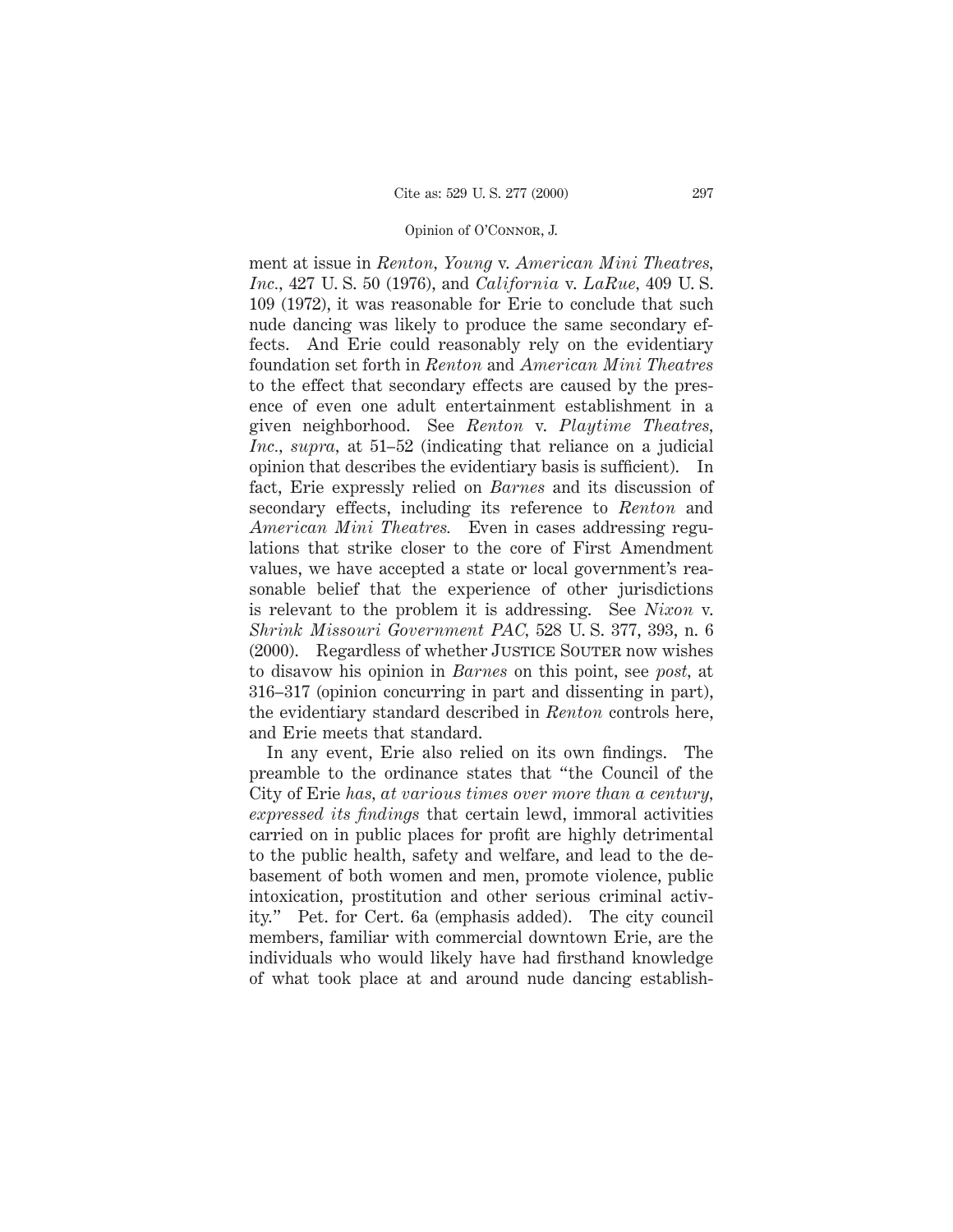ments in Erie, and can make particularized, expert judgments about the resulting harmful secondary effects. Analogizing to the administrative agency context, it is well established that, as long as a party has an opportunity to respond, an administrative agency may take official notice of such "legislative facts" within its special knowledge, and is not confined to the evidence in the record in reaching its expert judgment. See *FCC* v. *National Citizens Comm. for Broadcasting,* 436 U. S. 775 (1978); *Republic Aviation Corp.* v. *NLRB,* 324 U. S. 793 (1945); 2 K. Davis & R. Pierce, Administrative Law Treatise § 10.6 (3d ed. 1994). Here, Kandyland has had ample opportunity to contest the council's findings about secondary effects—before the council itself, throughout the state proceedings, and before this Court. Yet to this day, Kandyland has never challenged the city council's findings or cast any specific doubt on the validity of those findings. Instead, it has simply asserted that the council's evidentiary proof was lacking. In the absence of any reason to doubt it, the city's expert judgment should be credited. And the study relied on by *amicus curiae* does not cast any legitimate doubt on the Erie city council's judgment about Erie. See Brief for First Amendment Lawyers Association as *Amicus Curiae* 16–23.

Finally, it is worth repeating that Erie's ordinance is on its face a content-neutral restriction that regulates conduct, not First Amendment expression. And the government should have sufficient leeway to justify such a law based on secondary effects. On this point, *O'Brien* is especially instructive. The Court there did not require evidence that the integrity of the Selective Service System would be jeopardized by the knowing destruction or mutilation of draft cards. It simply reviewed the Government's various administrative interests in issuing the cards, and then concluded that "Congress has a legitimate and substantial interest in preventing their wanton and unrestrained destruction and assuring their continuing availability by punishing people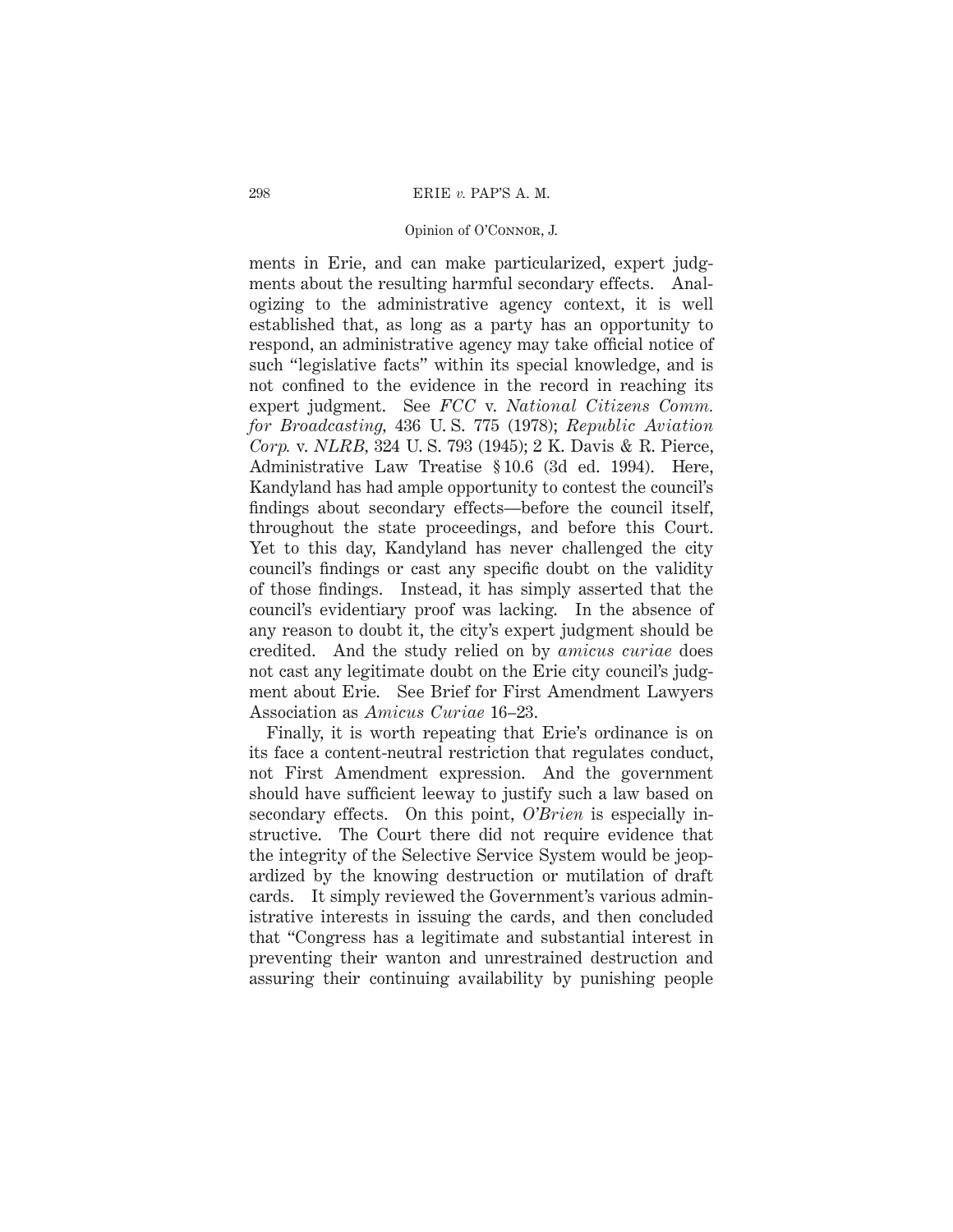who knowingly and willfully destroy or mutilate them." 391 U. S., at 378–380. There was no study documenting instances of draft card mutilation or the actual effect of such mutilation on the Government's asserted efficiency interests. But the Court permitted Congress to take official notice, as it were, that draft card destruction would jeopardize the system. The fact that this sort of leeway is appropriate in a case involving conduct says nothing whatsoever about its appropriateness in a case involving actual regulation of First Amendment expression. As we have said, so long as the regulation is unrelated to the suppression of expression, "[t]he government generally has a freer hand in restricting expressive conduct than it has in restricting the written or spoken word." *Texas* v. *Johnson,* 491 U. S., at 406. See, *e. g., United States* v. *O'Brien, supra,* at 377; *United States* v. *Albertini,* 472 U. S. 675, 689 (1985) (finding sufficient the Government's assertion that those who had previously been barred from entering the military installation pose a threat to the security of that installation); *Clark* v. *Community for Creative Non-Violence,* 468 U. S., at 299 (finding sufficient the Government's assertion that camping overnight in the park poses a threat to park property).

JUSTICE SOUTER, however, would require Erie to develop a specific evidentiary record supporting its ordinance. *Post,* at 317 (opinion concurring in part and dissenting in part). Justice Souter agrees that Erie's interest in combating the negative secondary effects associated with nude dancing establishments is a legitimate government interest unrelated to the suppression of expression, and he agrees that the ordinance should therefore be evaluated under *O'Brien. O'Brien,* of course, required no evidentiary showing at all that the threatened harm was real. But that case is different, JUSTICE SOUTER contends, because in *O'Brien* "there could be no doubt" that a regulation prohibiting the destruction of draft cards would alleviate the harmful secondary ef-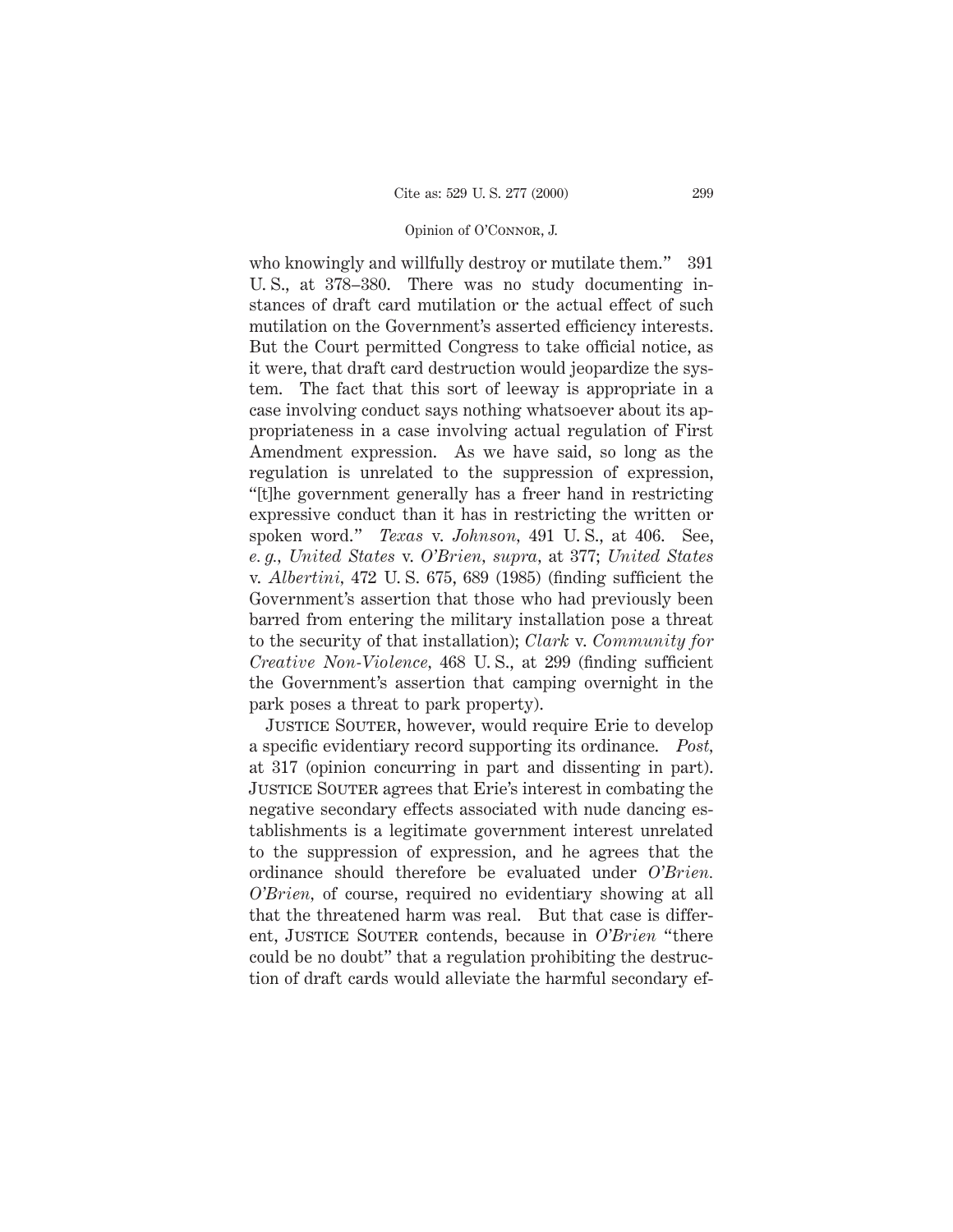fects flowing from the destruction of those cards. *Post,* at 311, n. 1.

But whether the harm is evident to our "intuition," *ibid.,* is not the proper inquiry. If it were, we would simply say there is no doubt that a regulation prohibiting public nudity would alleviate the harmful secondary effects associated with nude dancing. In any event, JUSTICE SOUTER conflates two distinct concepts under *O'Brien:* whether there is a substantial government interest and whether the regulation furthers that interest. As to the government interest, *i. e.,* whether the threatened harm is real, the city council relied on this Court's opinions detailing the harmful secondary effects caused by establishments like Kandyland, as well as on its own experiences in Erie. Justice Souter attempts to denigrate the city council's conclusion that the threatened harm was real, arguing that we cannot accept Erie's findings because the subject of nude dancing is "fraught with some emotionalism," *post,* at 314. Yet surely the subject of drafting our citizens into the military is "fraught" with more emotionalism than the subject of regulating nude dancing. *Ibid.* JUSTICE SOUTER next hypothesizes that the reason we cannot accept Erie's conclusion is that, since the question whether these secondary effects occur is "amenable to empirical treatment," we should ignore Erie's actual experience and instead require such an empirical analysis. *Post,* at 314–315, n. 3 (referring to a "scientifically sound" study offered by an *amicus curiae* to show that nude dancing establishments do not cause secondary effects). In *Nixon,* however, we flatly rejected that idea. 528 U. S., at 394 (noting that the "invocation of academic studies said to indicate" that the threatened harms are not real is insufficient to cast doubt on the experience of the local government).

As to the second point—whether the regulation furthers the government interest—it is evident that, since crime and other public health and safety problems are caused by the presence of nude dancing establishments like Kandyland, a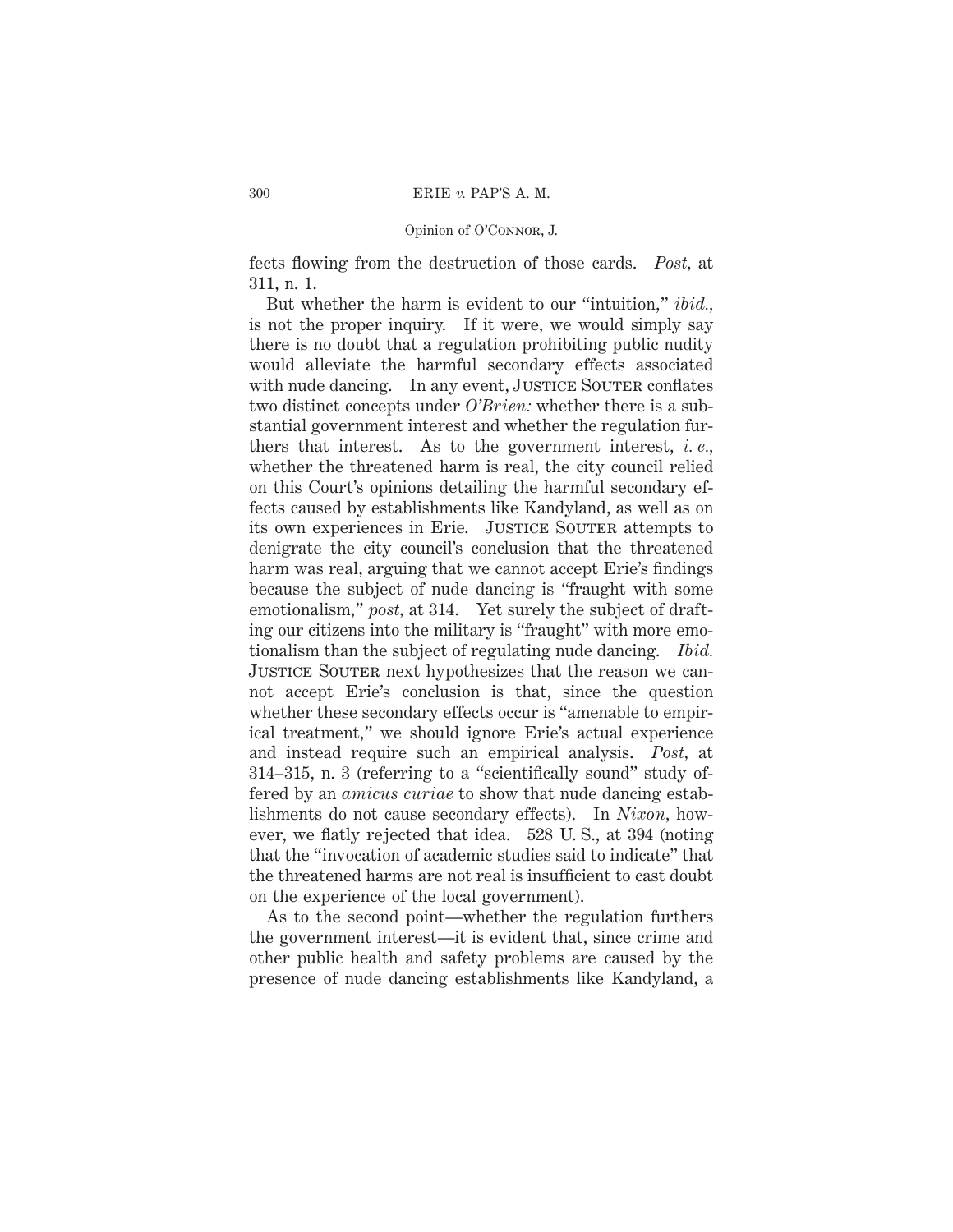ban on such nude dancing would further Erie's interest in preventing such secondary effects. To be sure, requiring dancers to wear pasties and G-strings may not greatly reduce these secondary effects, but *O'Brien* requires only that the regulation further the interest in combating such effects. Even though the dissent questions the wisdom of Erie's chosen remedy, *post,* at 323 (opinion of Stevens, J.), the " 'city must be allowed a reasonable opportunity to experiment with solutions to admittedly serious problems," Renton v. *Playtime Theatres, Inc.,* 475 U. S., at 52 (quoting *American Mini Theatres,* 427 U. S., at 71 (plurality opinion)). It also may be true that a pasties and G-string requirement would not be as effective as, for example, a requirement that the dancers be fully clothed, but the city must balance its efforts to address the problem with the requirement that the restriction be no greater than necessary to further the city's interest.

The ordinance also satisfies *O'Brien*'s third factor, that the government interest is unrelated to the suppression of free expression, as discussed *supra,* at 289–296. The fourth and final *O'Brien* factor—that the restriction is no greater than is essential to the furtherance of the government interest is satisfied as well. The ordinance regulates conduct, and any incidental impact on the expressive element of nude dancing is *de minimis*. The requirement that dancers wear pasties and G-strings is a minimal restriction in furtherance of the asserted government interests, and the restriction leaves ample capacity to convey the dancer's erotic message. See *Barnes* v. *Glen Theatre, Inc.,* 501 U. S., at 572 (plurality opinion of Rehnquist, C. J., joined by O'Connor and Kennedy, JJ.); *id.,* at 587 (Souter, J., concurring in judgment). JUSTICE SOUTER points out that zoning is an alternative means of addressing this problem. It is far from clear, however, that zoning imposes less of a burden on expression than the minimal requirement implemented here. In any event, since this is a content-neutral restriction, least restrictive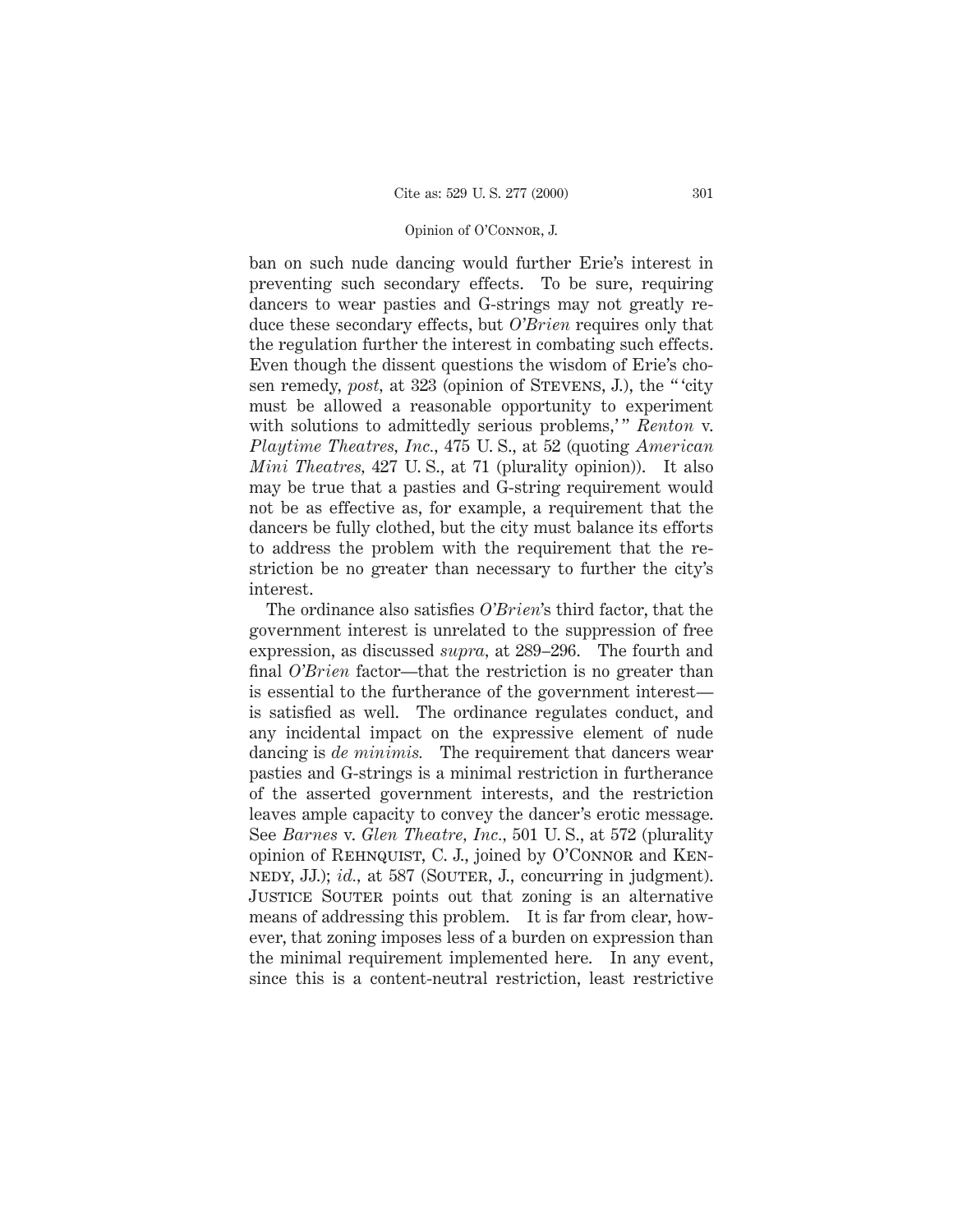means analysis is not required. See *Ward,* 491 U. S., at 798– 799, n. 6.

We hold, therefore, that Erie's ordinance is a contentneutral regulation that is valid under *O'Brien*. Accordingly, the judgment of the Pennsylvania Supreme Court is reversed, and the case is remanded for further proceedings.

*It is so ordered.*

Justice Scalia, with whom Justice Thomas joins, concurring in the judgment.

#### I

In my view, the case before us here is moot. The Court concludes that it is not because respondent could resume its nude dancing operations in the future, and because petitioners have suffered an ongoing, redressable harm consisting of the state court's invalidation of their public nudity ordinance.

As to the first point: Petitioners do not dispute that Kandyland no longer exists; the building in which it was located has been sold to a real estate developer, and the premises are currently being used as a comedy club. We have a sworn affidavit from respondent's sole shareholder, Nick Panos, to the effect that Pap's "operates no active business," and is "a 'shell' corporation." More to the point, Panos swears that neither Pap's nor Panos "employ[s] any individuals involved in the nude dancing business," "maintain[s] any contacts in the adult entertainment business," "has any current interest in any establishment providing nude dancing," or "has any intention to own or operate a nude dancing establishment in the future."<sup>1</sup> App. to Reply to Brief in Opposition to Motion to Dismiss 7–8.

<sup>1</sup> Curiously, the Court makes no mention of Panos' averment of no intention to operate a nude dancing establishment in the future, but discusses the issue as though the only factor suggesting mootness is the closing of Kandyland. *Ante,* at 287–288. I see no basis for ignoring this aver-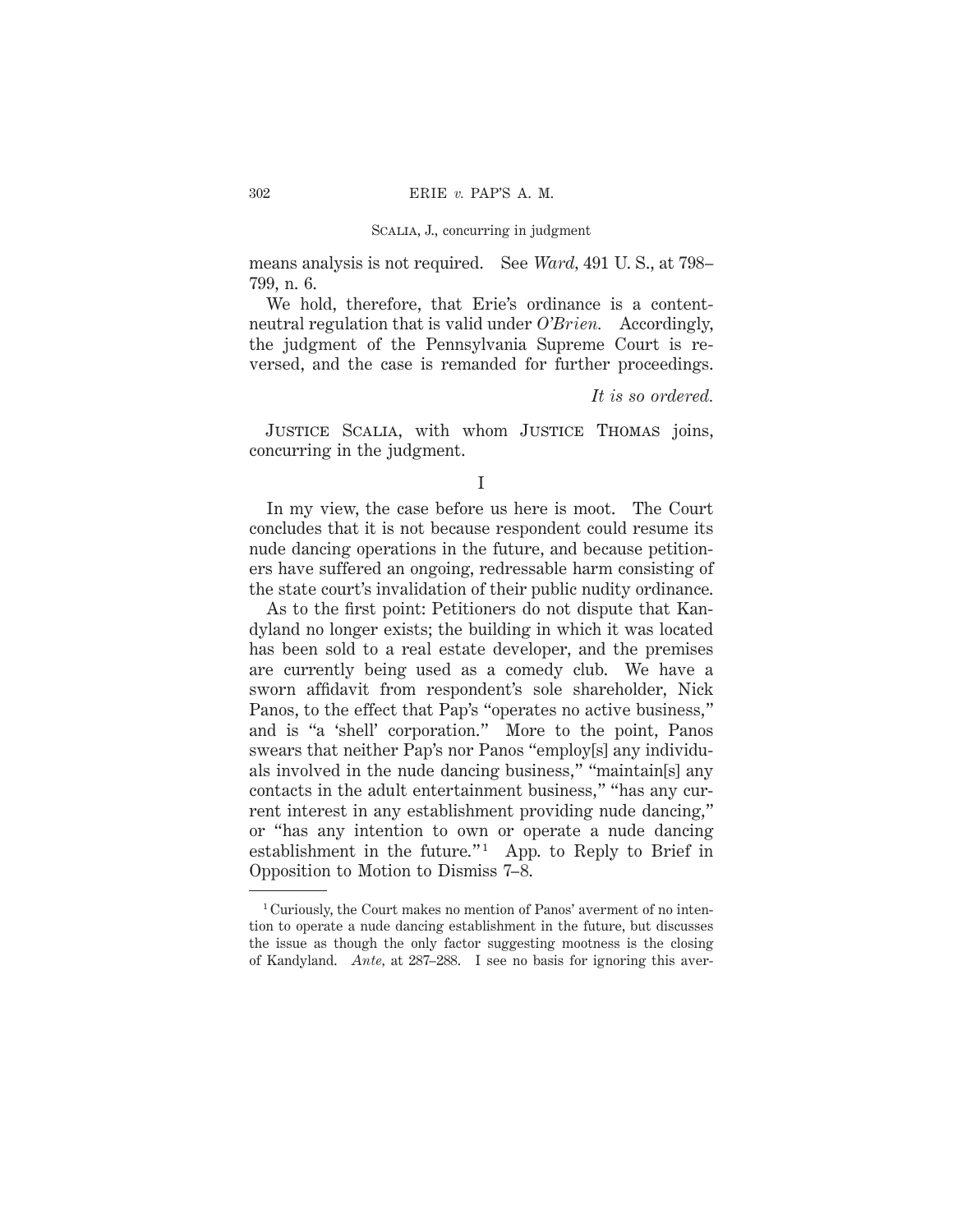Petitioners do not contest these representations, but offer in response only that Pap's *could* very easily get back into the nude dancing business. The Court adopts petitioners' line, concluding that because respondent is still incorporated in Pennsylvania, it "could again decide to operate a nude dancing establishment in Erie." *Ante,* at 287. That plainly does not suffice under our cases. The test for mootness we have applied in voluntary-termination cases is not whether the action originally giving rise to the controversy could not *conceivably* reoccur, but whether it is "absolutely clear that the . . . behavior could not *reasonably be expected to recur.*" *United States* v. *Concentrated Phosphate Export Assn., Inc.,* 393 U. S. 199, 203 (1968) (emphasis added). Here I think that test is met. According to Panos' uncontested sworn affidavit, Pap's ceased doing business at Kandyland, and the premises were sold to an independent developer, in 1998 the year before the petition for certiorari in this case was filed. It strains credulity to suppose that the 72-year-old Mr. Panos shut down his going business *after* securing his victory in the Pennsylvania Supreme Court, and before the city's petition for certiorari was even filed, in order to increase his chances of preserving his judgment in the statistically unlikely event that a (not yet filed) petition might be granted. Given the timing of these events, given the fact that respondent has no existing interest in nude dancing (or in any other business), given Panos' sworn representation that he does not intend to invest—through Pap's or otherwise—in any nude dancing business, and given Panos' ad-

ment. The only fact mentioned by the Court to justify regarding it as perjurious is that respondent failed to raise mootness in its brief in opposition to the petition for certiorari. That may be good basis for censure, but it is scant basis for suspicion of perjury—particularly since respondent, far from seeking to "insulate a favorable decision from review," *ante,* at 288, asks us in light of the mootness to vacate the judgment below. Reply to Brief in Opposition to Motion to Dismiss 5.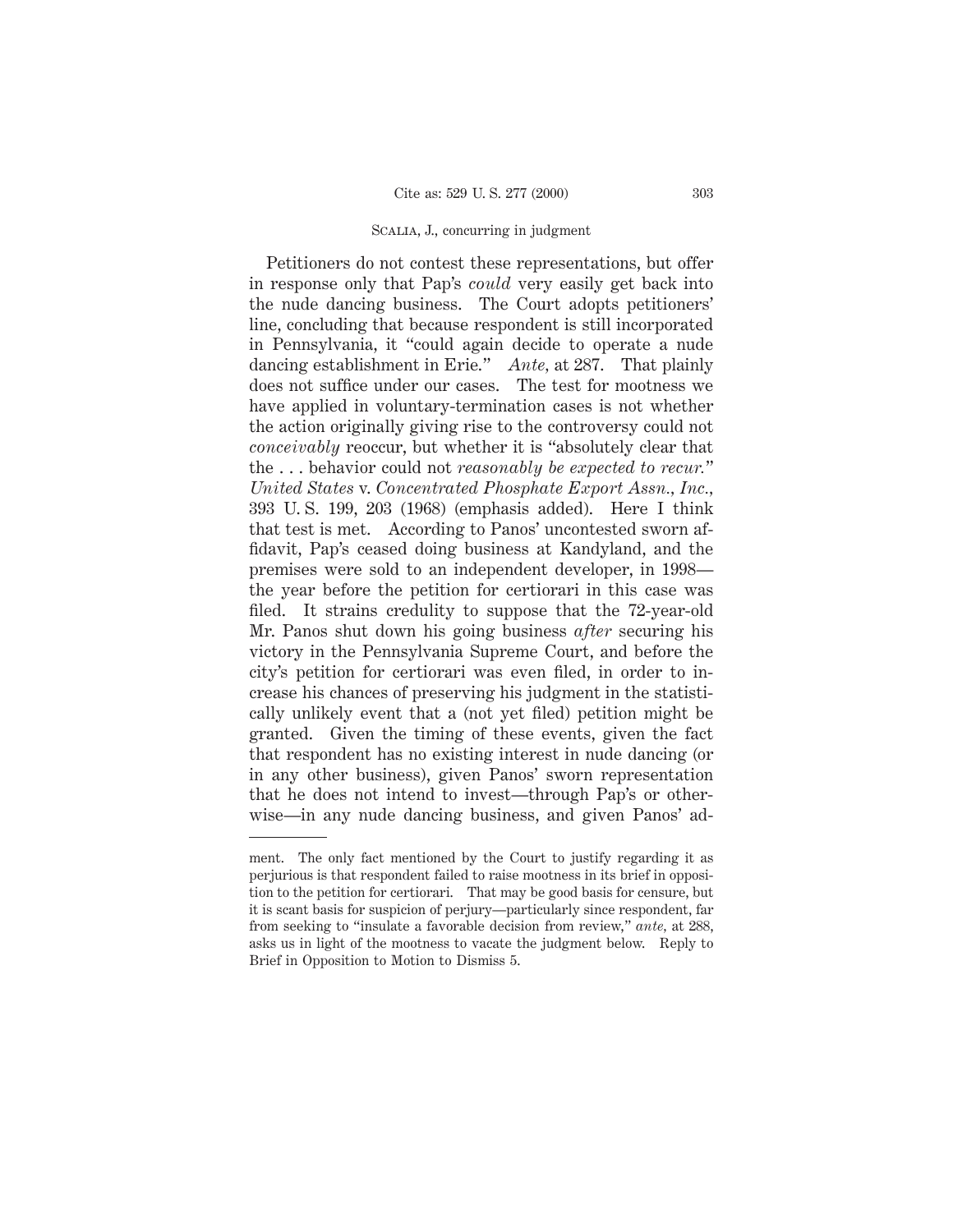vanced age, $2$  it seems to me that there is "no reasonable *expectation,*" even if there remains a theoretical possibility, that Pap's will resume nude dancing operations in the future.<sup>3</sup>

The situation here is indistinguishable from that which obtained in *Arizonans for Official English* v. *Arizona,* 520 U. S. 43 (1997), where the plaintiff-respondent, a state employee who had sued to enjoin enforcement of an amendment to the Arizona Constitution making English that State's official language, had resigned her public-sector employment. We held the case moot and, since the mootness was attributable to the " 'unilateral action of the party who prevailed in the lower court,'" we followed our usual practice of vacating the favorable judgment respondent had obtained in the

<sup>&</sup>lt;sup>2</sup>The Court asserts that "[s]everal Members of this Court can attest... that the 'advanced age' " of 72 "does not make it 'absolutely clear' that a life of quiet retirement is [one's] only reasonable expectation." *Ante,* at 288. That is *trés gallant*, but it misses the point. Now as heretofore, Justices in their seventies continue to do their work competently—indeed, perhaps better than their youthful colleagues because of the wisdom that age imparts. But to respond to my point, what the Court requires is citation of an instance in which a Member of this Court (or of any other court, for that matter) resigned at the age of 72 to begin a new career or more remarkable still (for this is what the Court suspects the young Mr. Panos is up to) resigned at the age of 72 to go judge on a different court, of no greater stature, and located in Erie, Pennsylvania, rather than Palm Springs. I base my assessment of reasonable expectations not upon Mr. Panos' age alone, but upon that combined with his sale of the business and his assertion, under oath, that he does not intend to enter another.

<sup>&</sup>lt;sup>3</sup>It is significant that none of the assertions of Panos' affidavit is contested. Those pertaining to the sale of Kandyland and the current noninvolvement of Pap's in any other nude dancing establishment would seem readily verifiable by petitioners. The statements regarding Pap's and Panos' intentions for the future are by their nature not verifiable, and it would be reasonable not to credit them if *either* petitioners asserted some reason to believe they were not true *or* they were not rendered highly plausible by Panos' age and his past actions. Neither condition exists here.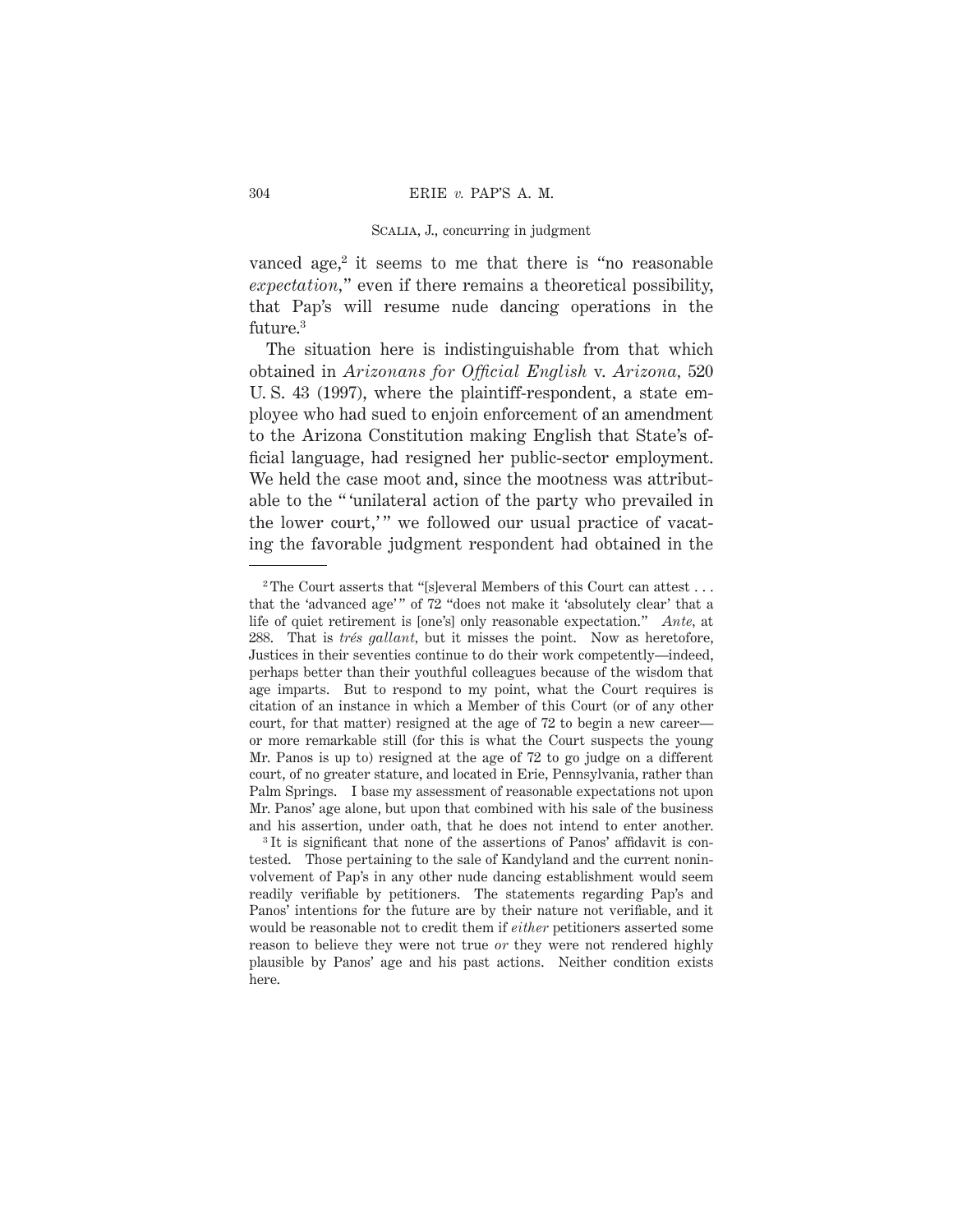Court of Appeals. *Id.,* at 72 (quoting *U. S. Bancorp Mortgage Co.* v. *Bonner Mall Partnership,* 513 U. S. 18, 23 (1994)).

The rub here is that this case comes to us on writ of certiorari to a state court, so that our lack of jurisdiction over the case also entails, according to our recent jurisprudence, a lack of jurisdiction to direct a vacatur. See *ASARCO Inc.* v. *Kadish,* 490 U. S. 605, 621, n. 1 (1989). The consequences of that limitation on our power are in this case significant: A dismissal for mootness caused by respondent's unilateral action would leave petitioners subject to an ongoing legal disability, and a large one at that. Because the Pennsylvania Supreme Court severed the public nudity provision from the ordinance, thus rendering it inoperative, the city would be prevented from enforcing its public nudity prohibition not only against respondent, should it decide to resume operations in the future, and not only against other nude dancing establishments, but against anyone who appears nude in public, regardless of the "expressiveness" of his conduct or his purpose in engaging in it.

That is an unfortunate consequence (which could be avoided, of course, if the Pennsylvania Supreme Court chose to vacate its judgments in cases that become moot during appeal). But it is not a consequence that authorizes us to entertain a suit the Constitution places beyond our power. And leaving in effect erroneous state determinations regarding the Federal Constitution is, after all, not unusual. It would have occurred here, even without the intervening mootness, if we had denied certiorari. And until the 1914 revision of the Judicial Code, it occurred *whenever* a state court erroneously sustained a federal constitutional challenge, since we did not even have *statutory* jurisdiction to entertain an appeal. Compare Judiciary Act of 1789, ch. 20, § 25, 1 Stat. 85–87, with Act of Dec. 23, 1914, ch. 2, 38 Stat. 790. In any event, the short of the matter is that we have no power to suspend the fundamental precepts that federal courts "are limited by the case-or-controversy requirement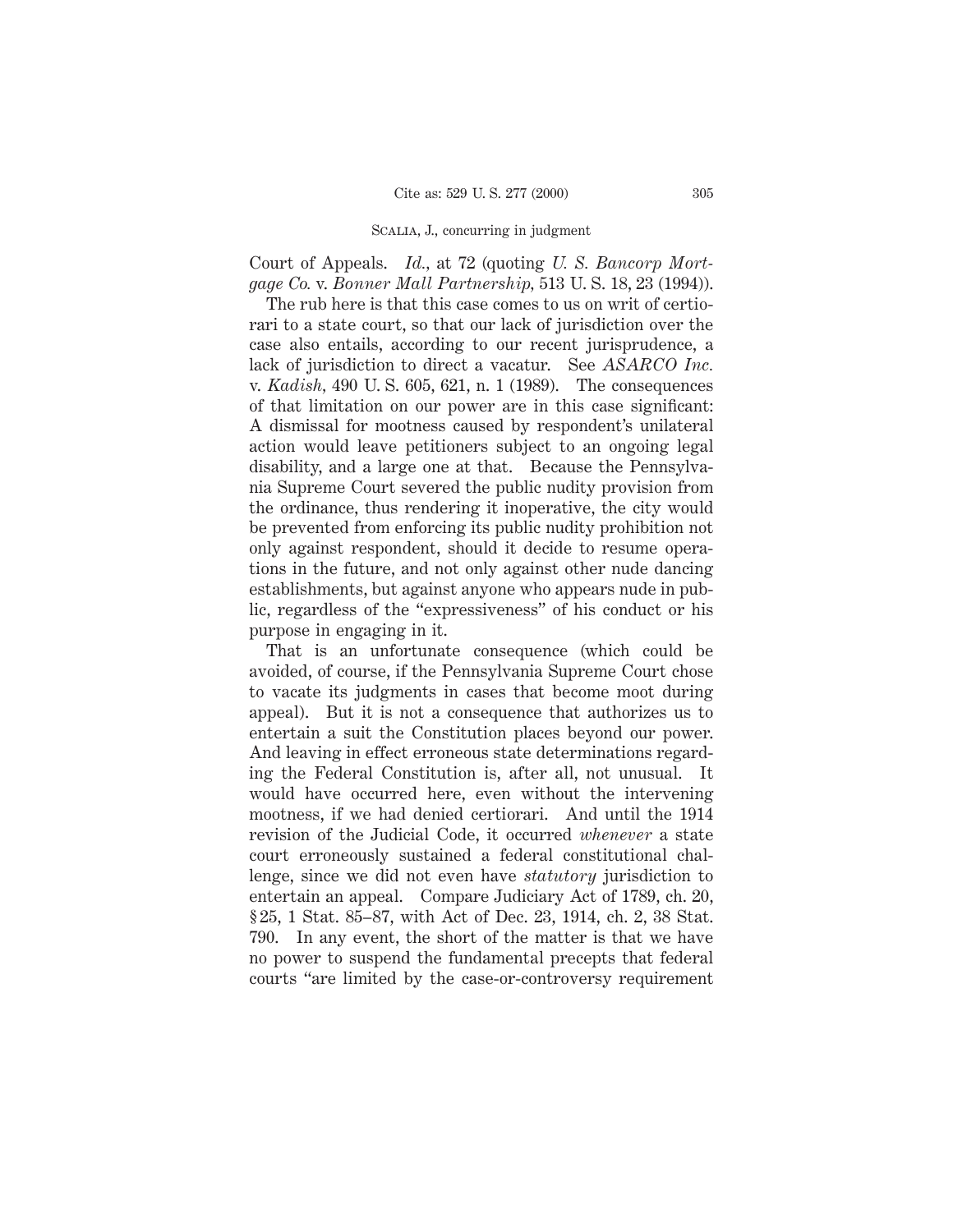of Art. III to adjudication of actual disputes between adverse parties," *Richardson* v. *Ramirez,* 418 U. S. 24, 36 (1974), and that this limitation applies "at all stages of review," *Preiser* v. *Newkirk,* 422 U. S. 395, 401 (1975) (quoting *Steffel* v. *Thompson,* 415 U. S. 452, 459, n. 10 (1974)) (internal quotation marks omitted).

Which brings me to the Court's second reason for holding that this case is still alive: The Court concludes that because petitioners have an "ongoing injury" caused by the state court's invalidation of its duly enacted public nudity provision, our ability to hear the case and reverse the judgment below is itself "sufficient to prevent the case from being moot." *Ante,* at 288. Although the Court does not cite any authority for the proposition that the burden of an adverse decision below suffices to keep a case alive, it is evidently relying upon our decision in *ASARCO,* which held that Article III's standing requirements were satisfied on writ of certiorari to a state court even though there would have been no Article III standing for the action producing the state judgment on which certiorari was sought. We assumed jurisdiction in the case because we concluded that the party seeking to invoke the federal judicial power had standing to challenge the adverse judgment entered against them by the state court. Because that judgment, if left undisturbed, would "caus[e] direct, specific, and concrete injury to the parties who petition for our review," *ASARCO,* 490 U. S., at 623–624, and because a decision by this Court to reverse the State Supreme Court would clearly redress that injury, we concluded that the original plaintiffs' lack of standing was not fatal to our jurisdiction, *id.,* at 624.

I dissented on this point in *ASARCO,* see *id.,* at 634 (Rehnquist, C. J., concurring in part and dissenting in part, joined by Scalia, J.), and remain of the view that it was incorrectly decided. But *ASARCO* at least did not purport to hold that the constitutional standing requirements of injury, causation, and redressability may be satisfied *solely* by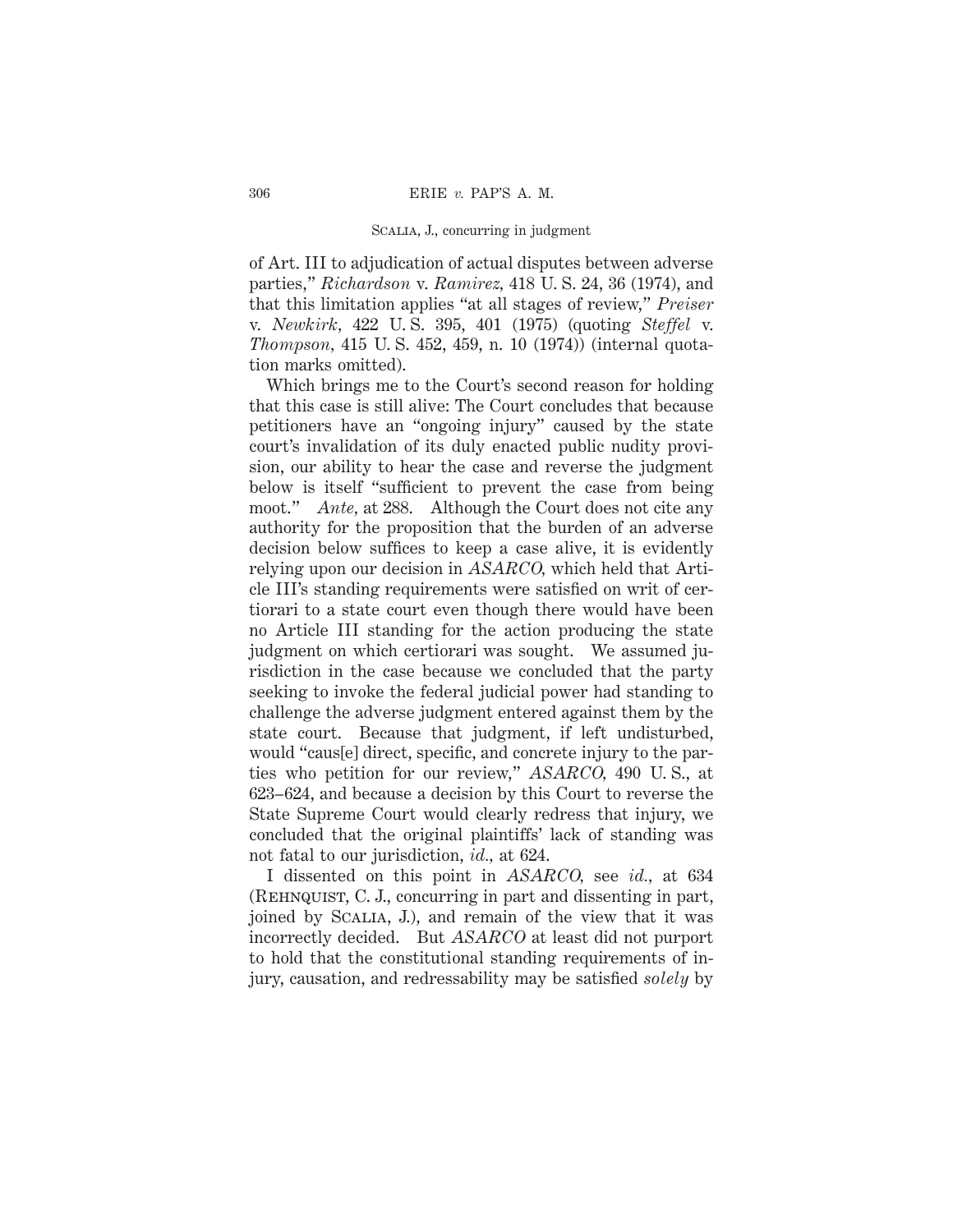reference to the lower court's adverse judgment. It was careful to note—however illogical that might have been, see *id.,* at 635—that the parties "remain[ed] adverse," and that jurisdiction was proper only so long as the "requisites of a case or controversy are also met," *id.,* at 619, 624. Today the Court would appear to drop even this fig leaf.<sup>4</sup> In concluding that the injury to *Erie* is "sufficient" to keep this case alive, the Court performs the neat trick of identifying a "case or controversy" that has only one interested party.

II

For the reasons set forth above, I would dismiss this case for want of jurisdiction. Because the Court resolves the threshold mootness question differently and proceeds to address the merits, I will do so briefly as well. I agree that the decision of the Pennsylvania Supreme Court must be reversed, but disagree with the mode of analysis the Court has applied.

The city of Erie self-consciously modeled its ordinance on the public nudity statute we upheld against constitutional challenge in *Barnes* v. *Glen Theatre, Inc.,* 501 U. S. 560 (1991), calculating (one would have supposed reasonably) that the courts of Pennsylvania would consider themselves bound by our judgment on a question of federal constitutional law. In *Barnes,* I voted to uphold the challenged Indiana statute "not because it survives some lower level of First Amendment scrutiny, but because, as a general law regulating conduct and not specifically directed at expression, it is not

<sup>4</sup> I say "appear" because although the Court states categorically that "the availability of . . . relief [from the judgment below] is sufficient to prevent the case from being moot," it follows this statement, in the next sentence, with the assertion that Pap's, the state-court plaintiff, retains a "concrete stake in the outcome of this case." *Ante,* at 288. Of course, if the latter were true a classic case or controversy existed, and resort to the exotic theory of "standing by virtue of adverse judgment below" was entirely unnecessary.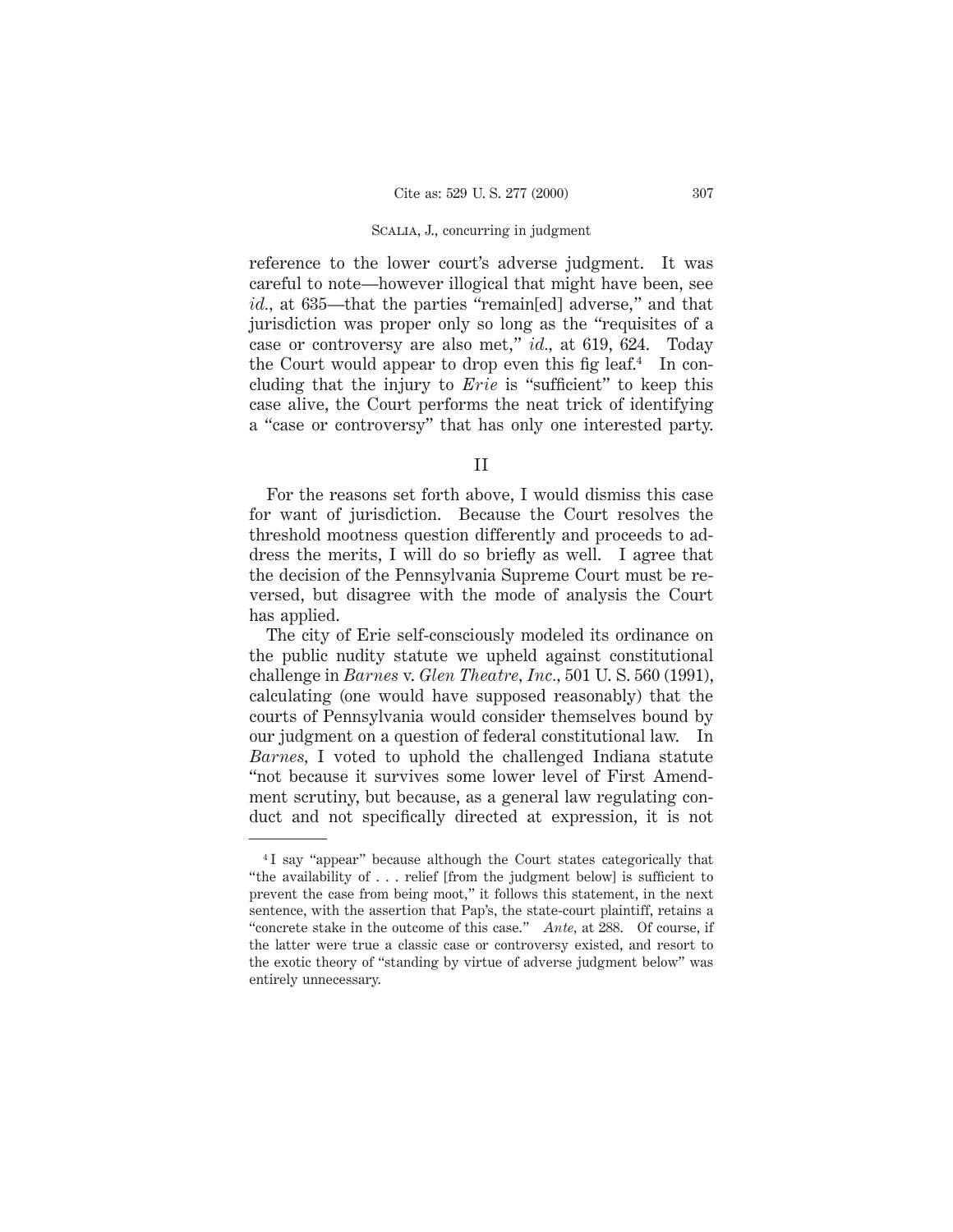subject to First Amendment scrutiny at all." *Id.,* at 572 (opinion concurring in judgment). Erie's ordinance, too, by its terms prohibits not merely nude dancing, but the act irrespective of whether it is engaged in for expressive purposes—of going nude in public. The facts that a preamble to the ordinance explains that its purpose, in part, is to "limi[t] a recent increase in nude live entertainment," App. to Pet. for Cert. 42a, that city councilmembers in supporting the ordinance commented to that effect, see *post,* at 329–330, and n. 16 (Stevens, J., dissenting), and that the ordinance includes in the definition of nudity the exposure of devices simulating that condition, see *post,* at 331, neither make the law any less general in its reach nor demonstrate that what the municipal authorities *really* find objectionable is expression rather than public nakedness. As far as appears (and as seems overwhelmingly likely), the preamble, the councilmembers' comments, and the chosen definition of the prohibited conduct simply reflect the fact that Erie had recently been having a public nudity problem not with streakers, sunbathers, or hot dog vendors, see *Barnes, supra,* at 574 (Scalia, J., concurring in judgment), but with lap dancers.

There is no basis for the contention that the ordinance does not apply to nudity in theatrical productions such as Equus or Hair. Its text contains no such limitation. It was stipulated in the trial court that no effort was made to enforce the ordinance against a production of Equus involving nudity that was being staged in Erie at the time the ordinance became effective. App. 84. Notwithstanding JUSTICE STEvens' assertion to the contrary, however, see *post,* at 328, neither in the stipulation, nor elsewhere in the record, does it appear that the city was aware of the nudity—and before this Court counsel for the city attributed nonenforcement not to a general exception for theatrical productions, but to the fact that no one had complained. Tr. of Oral Arg. 16. One instance of nonenforcement—against a play already in production that prosecutorial discretion might reasonably have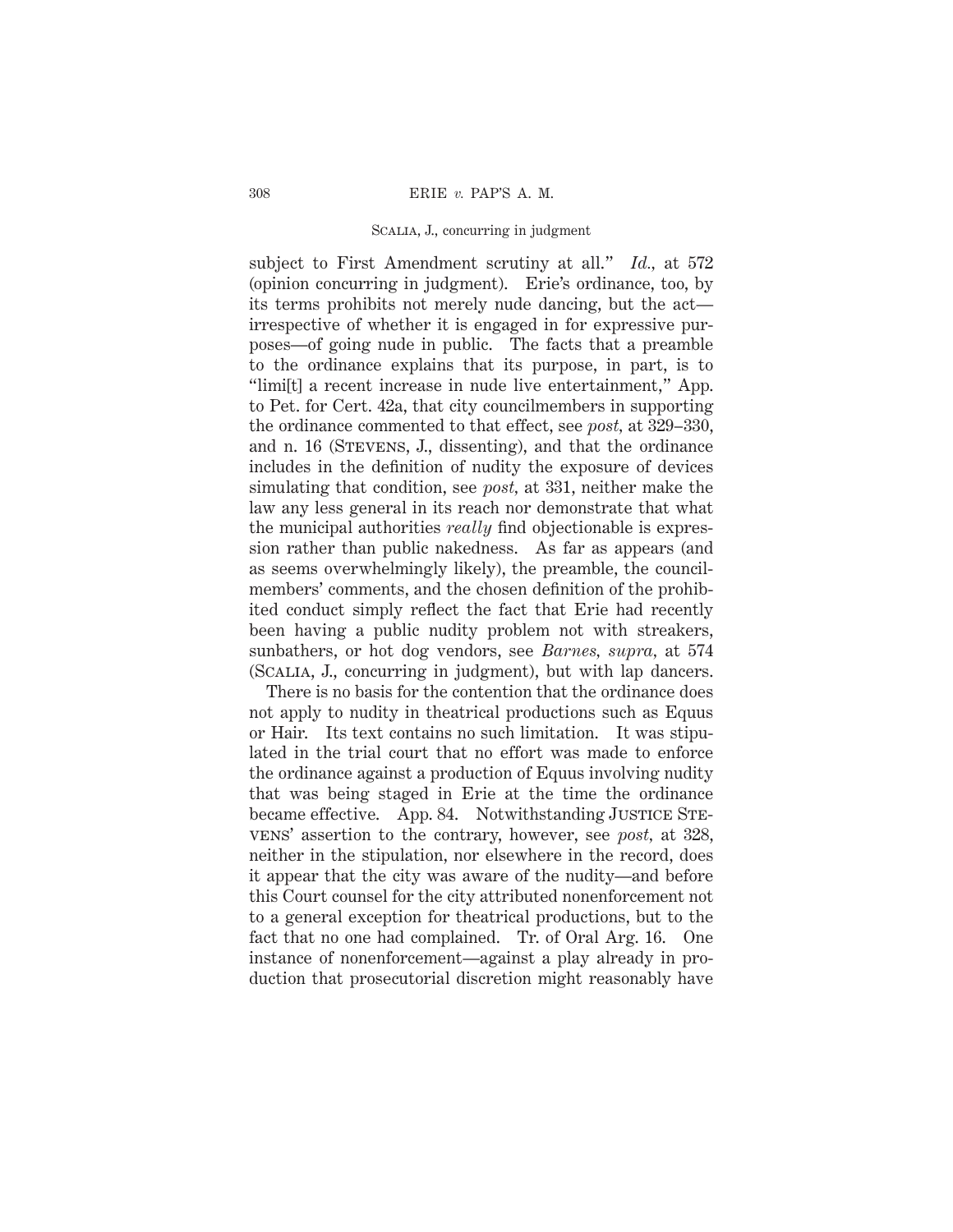"grandfathered"—does not render this ordinance discriminatory on its face. To be sure, in the trial court counsel for the city said that "[t]o the extent that the expressive activity that is contained in [such] productions rises to a higher level of protected expression, they would not be [covered]," App. 53—but he rested this assertion upon the provision in the preamble that expressed respect for "fundamental Constitutional guarantees of free speech and free expression," and the provision of Paragraph 6 of the ordinance that provided for severability of unconstitutional provisions, *id.,* at 53–54.5 What he was saying there (in order to fend off the overbreadth challenge of respondent, who was in no doubt that the ordinance *did* cover theatrical productions, see *id.,* at 55) was essentially what he said at oral argument before this Court: that the ordinance would not be enforceable against theatrical productions if the Constitution forbade it. Tr. of Oral Arg. 13. Surely that limitation does not cause the ordinance to be not generally applicable, in the relevant sense of being *targeted* against expressive conduct.6

<sup>&</sup>lt;sup>5</sup> This followup explanation rendered what JUSTICE STEVENS calls counsel's "categorical" assertion that such productions would be exempt, see *post,* at 328, n. 12, notably *un*categorical. Rather than accept counsel's explanation—in the trial court and here—that is compatible with the text of the ordinance, Justice Stevens rushes to assign the ordinance a meaning that its words cannot bear, on the basis of counsel's initial footfault. That is not what constitutional adjudication ought to be.

<sup>&</sup>lt;sup>6</sup>To correct JUSTICE STEVENS' characterization of my present point: I do not argue that Erie "carved out an exception" for Equus and Hair. *Post,* at 328, n. 14. Rather, it is my contention that the city attorney assured the trial court that the ordinance was susceptible of an interpretation that would carve out such exceptions to the extent the Constitution required them. Contrary to JUSTICE STEVENS' view, *ibid.*, I do not believe that a law directed against all public nudity ceases to be a "general law" (rather than one directed at expression) if it makes exceptions for nudity protected by decisions of this Court. To put it another way, I do not think a law contains the vice of being directed against expression if it bans all public nudity, except that public nudity which the Supreme Court has held cannot be banned because of its expressive content.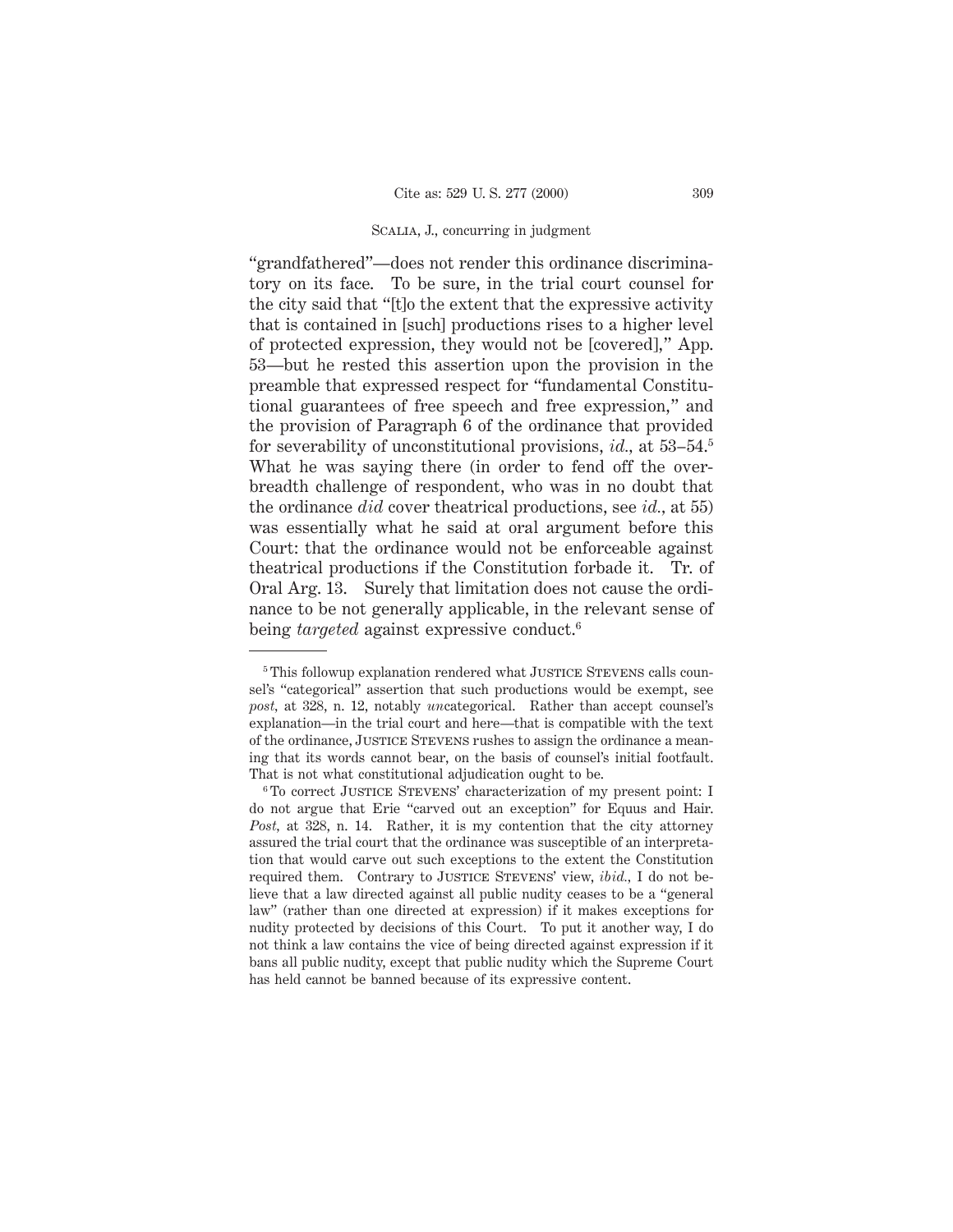Moreover, even were I to conclude that the city of Erie had specifically singled out the activity of nude dancing, I still would not find that this regulation violated the First Amendment unless I could be persuaded (as on this record I cannot) that it was the communicative character of nude dancing that prompted the ban. When conduct other than speech itself is regulated, it is my view that the First Amendment is violated only "[w]here the government prohibits conduct precisely because of its communicative attributes." *Barnes,* 501 U. S., at 577 (emphasis deleted). Here, even if one hypothesizes that the city's object was to suppress only nude dancing, that would not establish an intent to suppress what (if anything) nude dancing communicates. I do not feel the need, as the Court does, to identify some "secondary effects" associated with nude dancing that the city could properly seek to eliminate. (I am highly skeptical, to tell the truth, that the addition of pasties and G-strings will at all reduce the tendency of establishments such as Kandyland to attract crime and prostitution, and hence to foster sexually transmitted disease.) The traditional power of government to foster good morals *(bonos mores*), and the acceptability of the traditional judgment (if Erie wishes to endorse it) that nude public dancing *itself* is immoral, have not been repealed by the First Amendment.

JUSTICE SOUTER, concurring in part and dissenting in part.

I join Parts I and II of the Court's opinion and agree with the analytical approach that the plurality employs in deciding this case. Erie's stated interest in combating the secondary effects associated with nude dancing establishments is an interest unrelated to the suppression of expression under *United States* v. *O'Brien,* 391 U. S. 367 (1968), and the city's regulation is thus properly considered under the *O'Brien* standards. I do not believe, however, that the current record allows us to say that the city has made a suffi-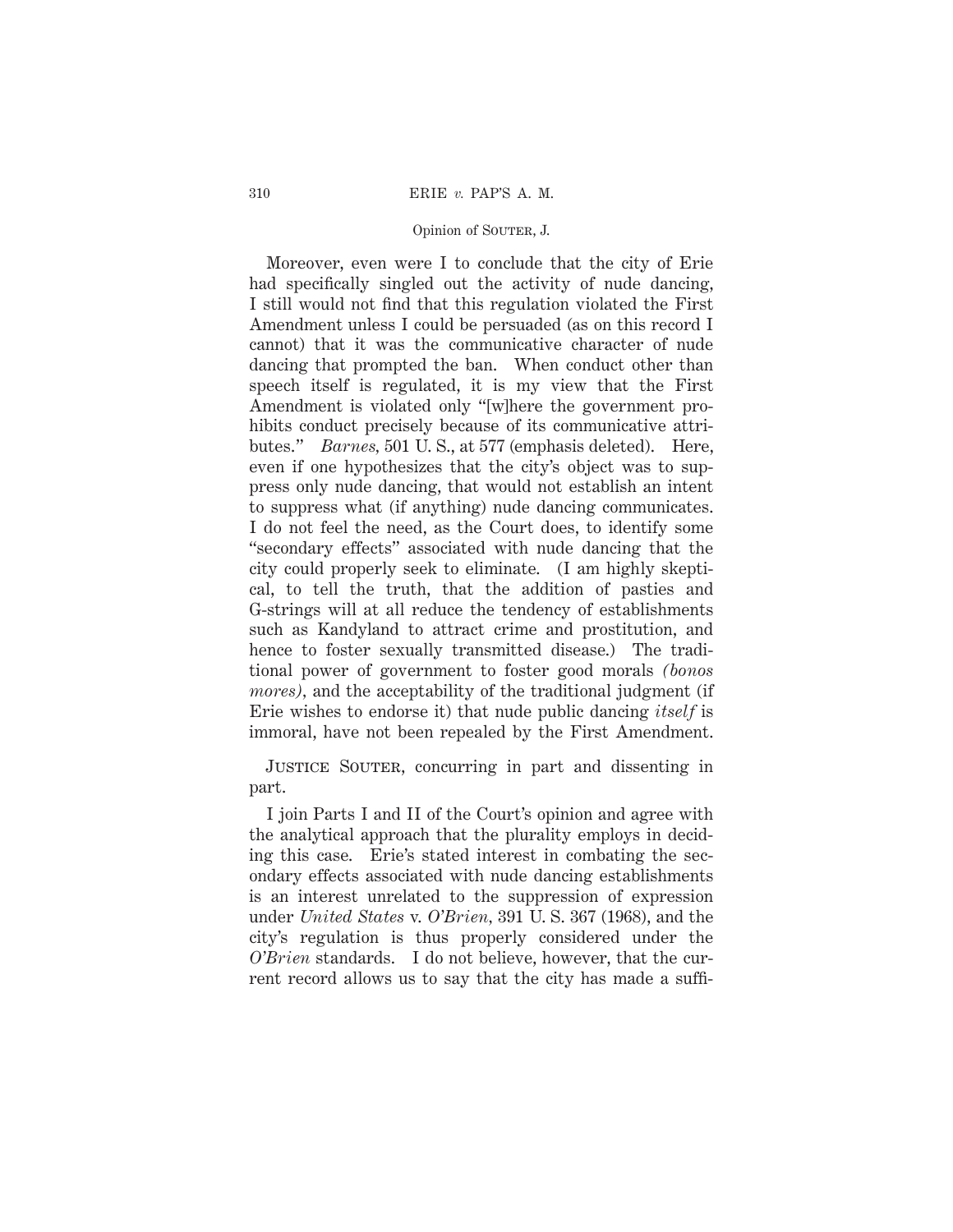cient evidentiary showing to sustain its regulation, and I would therefore vacate the decision of the Pennsylvania Supreme Court and remand the case for further proceedings.

# I

In several recent cases, we have confronted the need for factual justifications to satisfy intermediate scrutiny under the First Amendment. See, *e. g., Nixon* v. *Shrink Missouri Government PAC,* 528 U. S. 377 (2000); *Turner Broadcasting System, Inc.* v. *FCC,* 520 U. S. 180 (1997) *(Turner II); Turner Broadcasting System, Inc.* v. *FCC,* 512 U. S. 622 (1994) *(Turner I).* Those cases do not identify with any specificity a particular quantum of evidence, nor do I seek to do so in this brief concurrence.1 What the cases do make plain, however, is that application of an intermediate scrutiny test to a government's asserted rationale for regulation of expressive activity demands some factual justification to connect that rationale with the regulation in issue.

<sup>&</sup>lt;sup>1</sup> As explained below, *infra*, at 316, the issue of evidentiary justification was never joined, and with a multiplicity of factors affecting the analysis, a general formulation of the quantum required under *United States* v. *O'Brien,* 391 U. S. 367 (1968), will at best be difficult. A lesser showing may suffice when the means-end fit is evident to the untutored intuition. As we said in *Nixon,* "The quantum of empirical evidence needed to satisfy heightened judicial scrutiny of legislative judgments will vary up or down with the novelty and plausibility of the justification raised." 528 U. S., at 391. (In *O'Brien,* for example, the secondary effects that the Government identified flowed from the destruction of draft cards, and there could be no doubt that a regulation prohibiting that destruction would alleviate the concomitant harm.) The nature of the legislating institution might also affect the calculus. We do not require Congress to create a record in the manner of an administrative agency, see *Turner II,* 520 U. S. 180, 213 (1997), and we accord its findings greater respect than those of agencies. See *id.,* at 195. We might likewise defer less to a city council than we would to Congress. The need for evidence may be especially acute when a regulation is content based on its face and is analyzed as content neutral only because of the secondary effects doctrine. And it may be greater when the regulation takes the form of a ban, rather than a time, place, or manner restriction.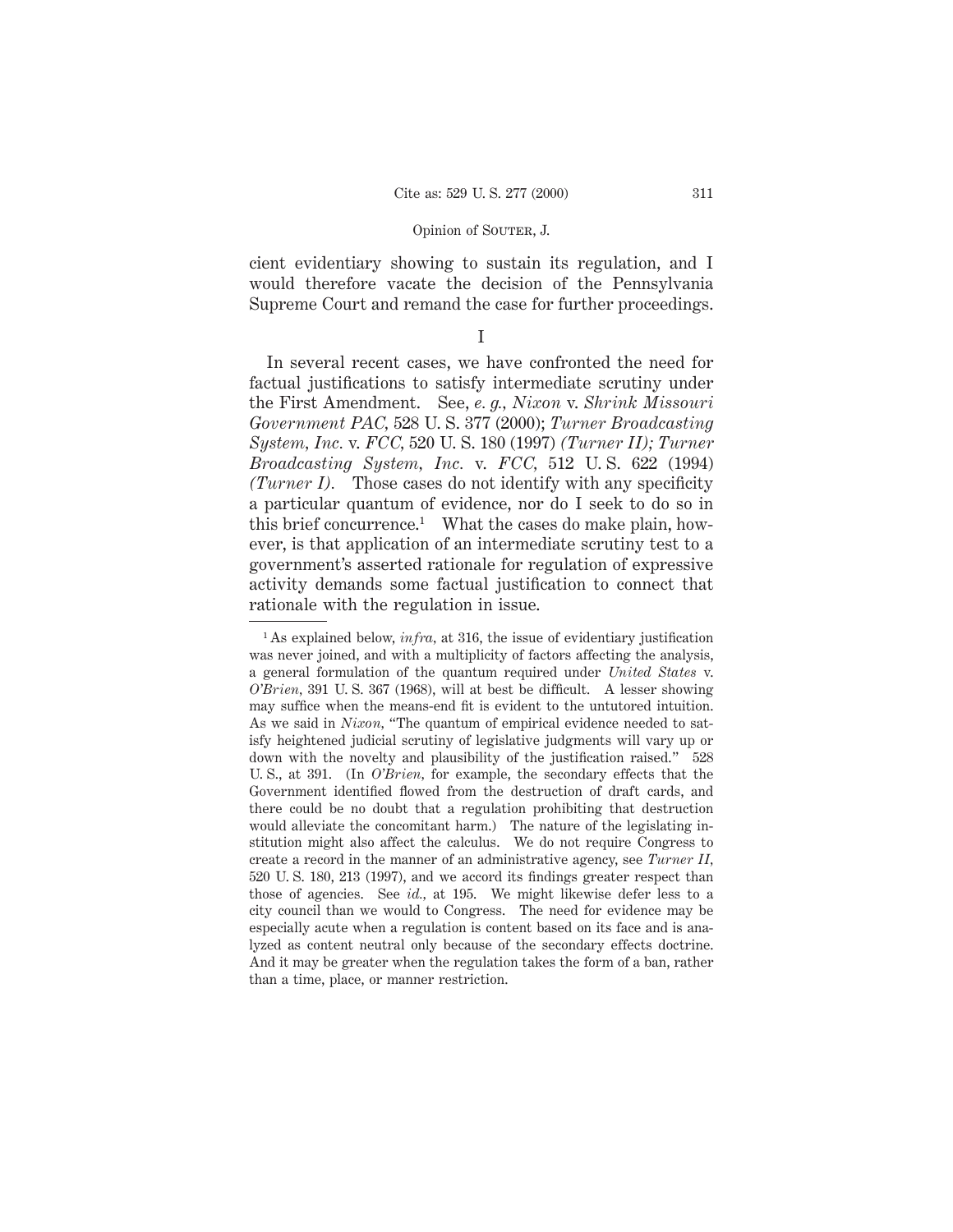### In *Turner I,* for example, we stated that

"[w]hen the Government defends a regulation on speech as a means to redress past harms or prevent anticipated harms, it must do more than simply 'posit the existence of the disease sought to be cured.' *Quincy Cable TV, Inc.* v. *FCC,* 768 F. 2d 1434, 1455 (CADC 1985). It must demonstrate that the recited harms are real, not merely conjectural, and that the regulation will in fact alleviate these harms in a direct and material way." *Id.,* at 664 (plurality opinion).

The plurality concluded there, of course, that the record, though swollen by three years of hearings on the Cable Television Consumer Protection and Competition Act of 1992, was insufficient to permit the necessary determinations and remanded for a more thorough factual development. When the case came back to us, in *Turner II,* a majority of the Court reiterated those requirements, characterizing the enquiry into the acceptability of the Government's regulations as one that turned on whether they "were designed to address a real harm, and whether those provisions will alleviate it in a material way." 520 U. S., at 195. Most recently, in *Nixon,* we repeated that "[w]e have never accepted mere conjecture as adequate to carry a First Amendment burden," 528 U. S., at 392, and we examined the "evidence introduced into the record by petitioners or cited by the lower courts in this action . . . ," *id.,* at 393.

The focus on evidence appearing in the record is consistent with the approach earlier applied in *Young* v. *American Mini Theatres, Inc.,* 427 U. S. 50 (1976), and *Renton* v. *Playtime Theatres, Inc.,* 475 U. S. 41 (1986). In *Young,* Detroit adopted a zoning ordinance requiring dispersal of adult theaters through the city and prohibiting them within 500 feet of a residential area. Urban planners and real estate experts attested to the harms created by clusters of such theaters, see 427 U. S., at 55, and we found that "[t]he record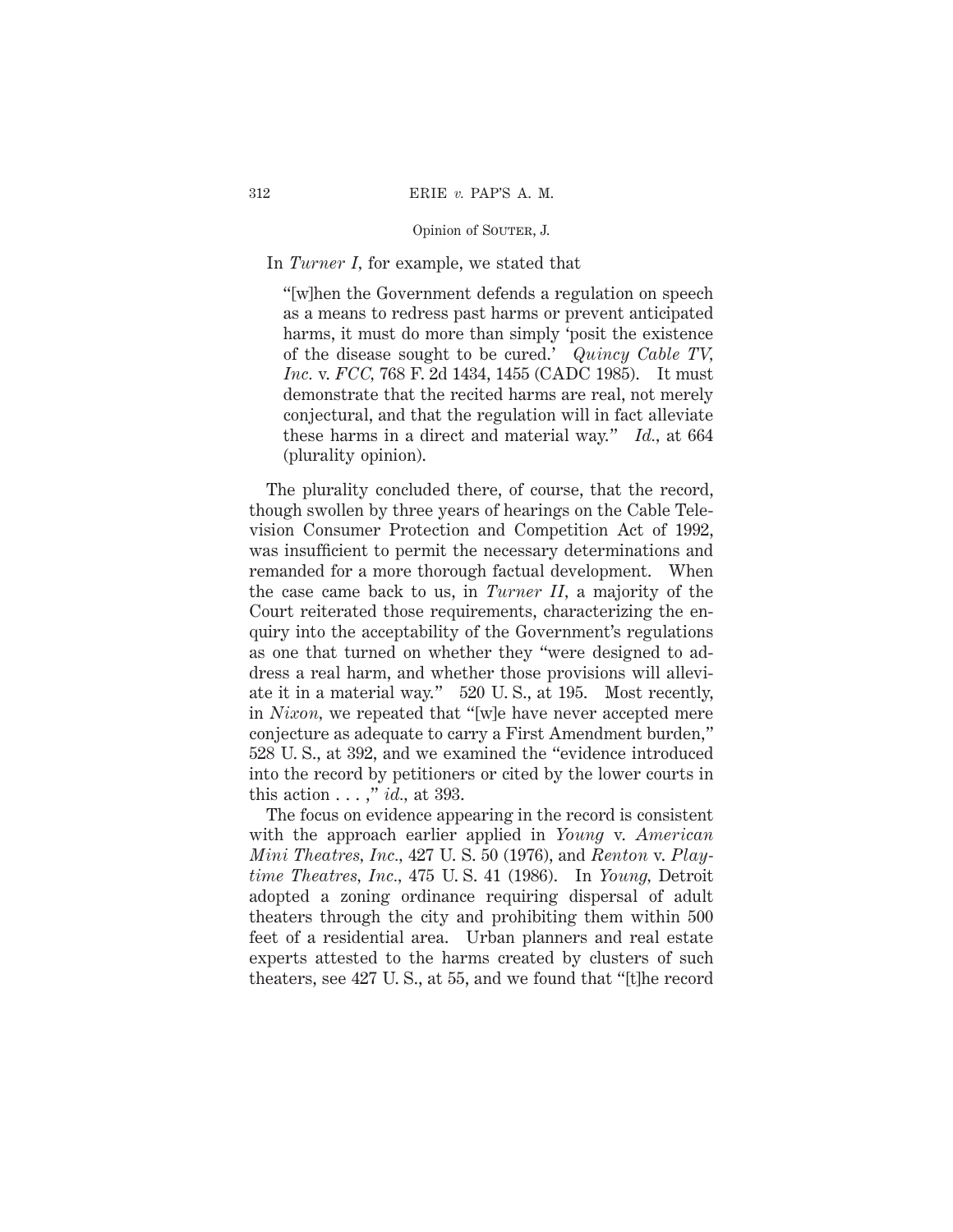discloses a factual basis" supporting the efficacy of Detroit's chosen remedy, *id.,* at 71. In *Renton,* the city similarly enacted a zoning ordinance requiring specified distances between adult theaters and residential zones, churches, parks, or schools. See 475 U. S., at 44. The city "held public hearings, reviewed the experiences of Seattle and other cities, and received a report from the City Attorney's Office advising as to developments in other cities." *Ibid.* We found that Renton's failure to conduct its own studies before enacting the ordinance was not fatal; "[t]he First Amendment does not require a city . . . to conduct new studies or produce evidence independent of that already generated by other cities, so long as whatever evidence the city relies upon is reasonably believed to be relevant to the problem that the city addresses." *Id.,* at 51–52.

The upshot of these cases is that intermediate scrutiny requires a regulating government to make some demonstration of an evidentiary basis for the harm it claims to flow from the expressive activity, and for the alleviation expected from the restriction imposed.2 See, *e. g., Edenfield* v. *Fane,* 507 U. S. 761, 770–773 (1993) (striking down regulation of commercial speech for failure to show direct and material efficacy). That evidentiary basis may be borrowed from the records made by other governments if the experience elsewhere is germane to the measure under consideration and actually relied upon. I will assume, further, that the reliance may be shown by legislative invocation of a judicial opinion that accepted an evidentiary foundation as sufficient

<sup>&</sup>lt;sup>2</sup>The plurality excuses Erie from this requirement with the simple observation that "it is evident" that the regulation will have the required efficacy. *Ante,* at 300. The *ipse dixit* is unconvincing. While I do agree that evidentiary demands need not ignore an obvious fit between means and ends, see n. 1, *supra,* it is not obvious that this is such a case. It is not apparent to me as a matter of common sense that establishments featuring dancers with pasties and G-strings will differ markedly in their effects on neighborhoods from those whose dancers are nude. If the plurality does find it apparent, we may have to agree to disagree.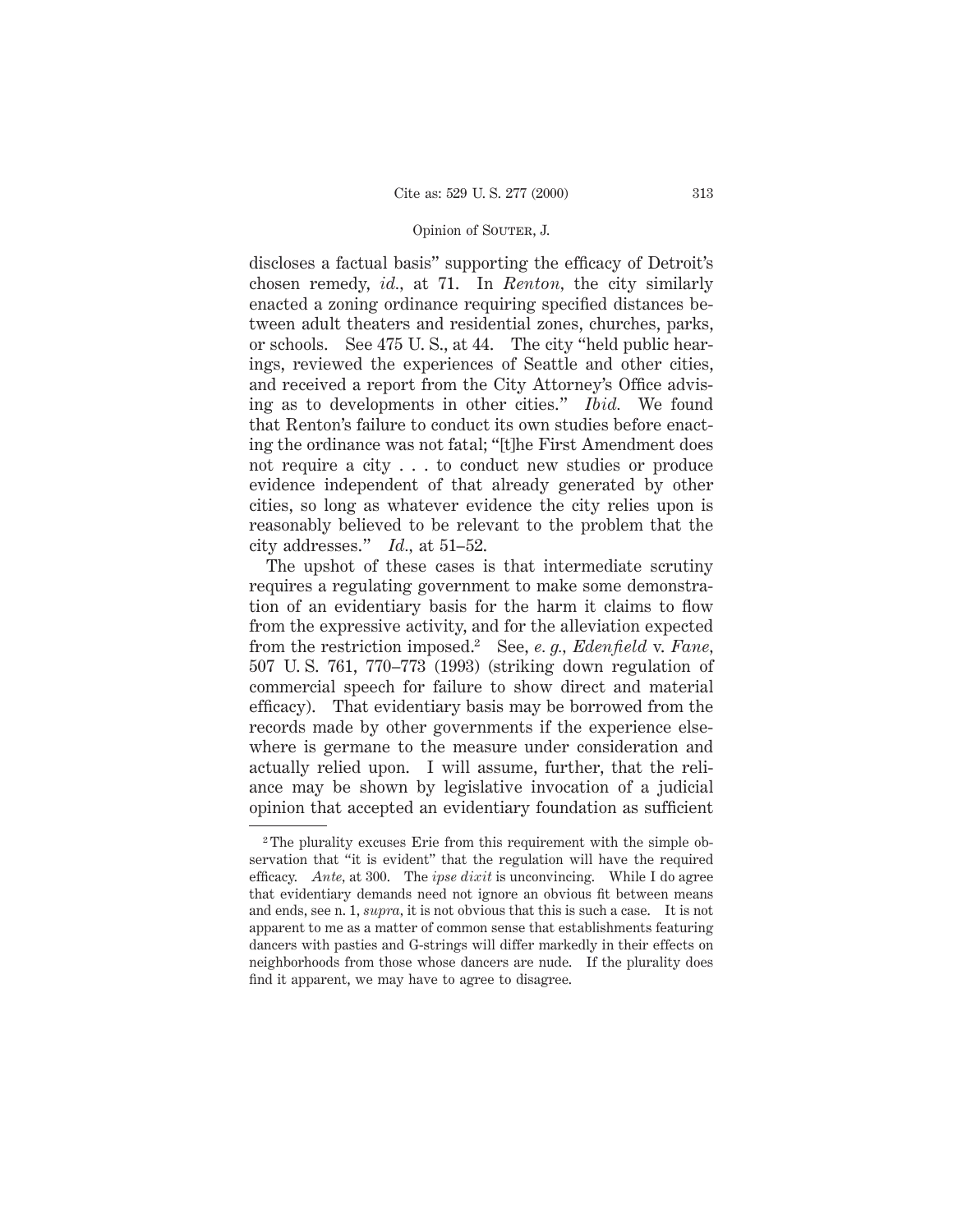for a similar regulation. What is clear is that the evidence of reliance must be a matter of demonstrated fact, not speculative supposition.

By these standards, the record before us today is deficient in its failure to reveal any evidence on which Erie may have relied, either for the seriousness of the threatened harm or for the efficacy of its chosen remedy. The plurality does the best it can with the materials to hand, see *ante,* at 297–298, but the pickings are slim. The plurality quotes the ordinance's preamble asserting that over the course of more than a century the city council had expressed "findings" of detrimental secondary effects flowing from lewd and immoral profitmaking activity in public places. But however accurate the recital may be and however honestly the councilors may have held those conclusions to be true over the years, the recitation does not get beyond conclusions on a subject usually fraught with some emotionalism. The plurality recognizes this, of course, but seeks to ratchet up the value of mere conclusions by analogizing them to the legislative facts within an administrative agency's special knowledge, on which action is adequately premised in the absence of evidentiary challenge. *Ante,* at 298. The analogy is not obvious; agencies are part of the executive branch and we defer to them in part to allow them the freedom necessary to reconcile competing policies. See *Chevron U. S. A. Inc.* v. *Natural Resources Defense Council, Inc.,* 467 U. S. 837, 843–845 (1984). That aside, it is one thing to accord administrative leeway as to predictive judgments in applying " 'elusive concepts' " to circumstances where the record is inconclusive and "evidence . . . is difficult to compile," *FCC* v. *National Citizens Comm. for Broadcasting,* 436 U. S. 775, 796–797 (1978), and quite another to dispense with evidence of current fact as a predicate for banning a subcategory of expression.3 As

<sup>&</sup>lt;sup>3</sup>The proposition that the presence of nude dancing establishments increases the incidence of prostitution and violence is amenable to empirical treatment, and the city councilors who enacted Erie's ordinance are in a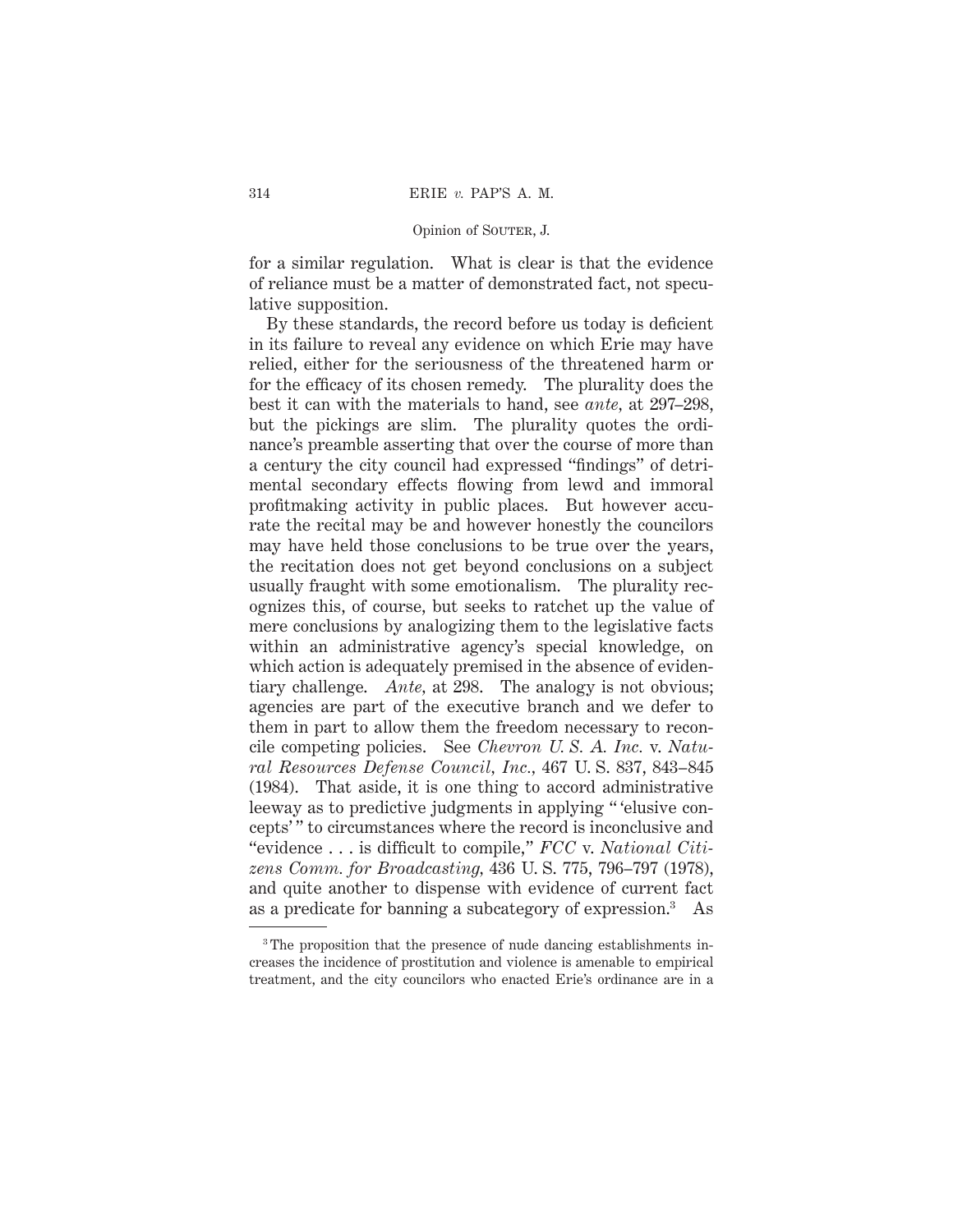to current fact, the city council's closest approach to an evidentiary record on secondary effects and their causes was the statement of one councilor, during the debate over the ordinance, who spoke of increases in sex crimes in a way that might be construed as a reference to secondary effects. See App. 44. But that reference came at the end of a litany of concerns ("free condoms in schools, drive-by shootings, abortions, suicide machines," and declining student achievement test scores) that do not seem to be secondary effects of nude dancing. *Ibid.* Nor does the invocation of *Barnes* v. *Glen Theatre, Inc.,* 501 U. S. 560 (1991), in one paragraph of the preamble to Erie's ordinance suffice. App. to Pet. for Cert. 42a. The plurality opinion in *Barnes* made no mention of evidentiary showings at all, and though my separate opinion did make a pass at the issue, I did not demand reliance on germane evidentiary demonstrations, whether specific to the statute in question or developed elsewhere. To invoke *Barnes,* therefore, does not indicate that the issue of evidence has been addressed.

There is one point, however, on which an evidentiary record is not quite so hard to find, but it hurts, not helps, the city. The final *O'Brien* requirement is that the incidental speech restriction be shown to be no greater than essential to achieve the government's legitimate purpose. 391 U. S., at 377. To deal with this issue, we have to ask what basis there is to think that the city would be unsuccessful in countering any secondary effects by the significantly lesser restriction of zoning to control the location of nude dancing, thus allowing for efficient law enforcement, restricting effects on property values, and limiting exposure of the public.

position to look to the facts of their own community's experience as well as to experiences elsewhere. Their failure to do so is made all the clearer by one of the *amicus* briefs, largely devoted to the argument that scientifically sound studies show no such correlation. See Brief for First Amendment Lawyers Association as *Amicus Curiae* 16–23; *id.,* at App. 1–29.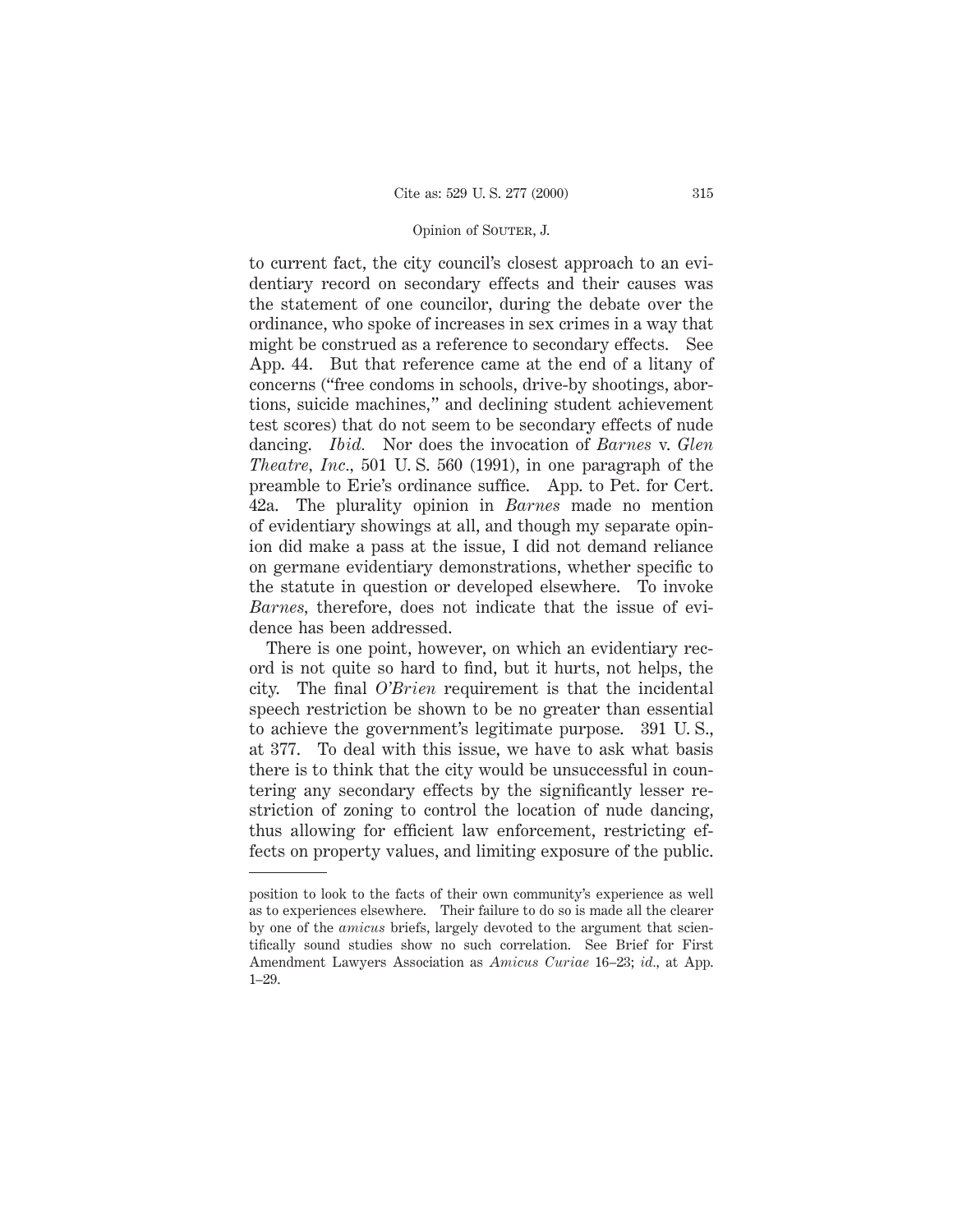The record shows that for 23 years there has been a zoning ordinance on the books to regulate the location of establishments like Kandyland, but the city has not enforced it. One councilor remarked that "I think there's one of the problems. The ordinances are on the books and not enforced. Now this takes place. You really didn't need any other ordinances." App. 43. Another commented, "I felt very, very strongly, and I feel just as strongly right now, that this is a zoning matter." *Id.*, at 45. Even on the plurality's view of the evidentiary burden, this hurdle to the application of *O'Brien* requires an evidentiary response.

The record suggests that Erie simply did not try to create a record of the sort we have held necessary in other cases, and the suggestion is confirmed by the course of this litigation. The evidentiary question was never decided (or, apparently, argued) below, nor was the issue fairly joined before this Court. While respondent did claim that the evidence before the city council was insufficient to support the ordinance, see Brief for Respondent 44–49, Erie's reply urged us not to consider the question, apparently assuming that *Barnes* authorized us to disregard it. See Reply Brief for Petitioners 6–8. The question has not been addressed, and in that respect this case has come unmoored from the general standards of our First Amendment jurisprudence.4

Careful readers, and not just those on the Erie City Council, will of course realize that my partial dissent rests on a demand for an evidentiary basis that I failed to make when I concurred in *Barnes, supra.* I should have demanded the evidence then, too, and my mistake calls to mind Justice Jackson's foolproof explanation of a lapse of his own, when he quoted Samuel Johnson, "'Ignorance, sir, ignorance.'" *McGrath* v. *Kristensen,* 340 U. S. 162, 178 (1950) (concurring

<sup>4</sup> By contrast, federal courts in other cases have frequently demanded evidentiary showings. See, *e. g., Phillips* v. *Keyport,* 107 F. 3d 164, 175 (CA3 1997) (en banc); *J&B Entertainment, Inc.* v. *Jackson,* 152 F. 3d 362, 370–371 (CA5 1998).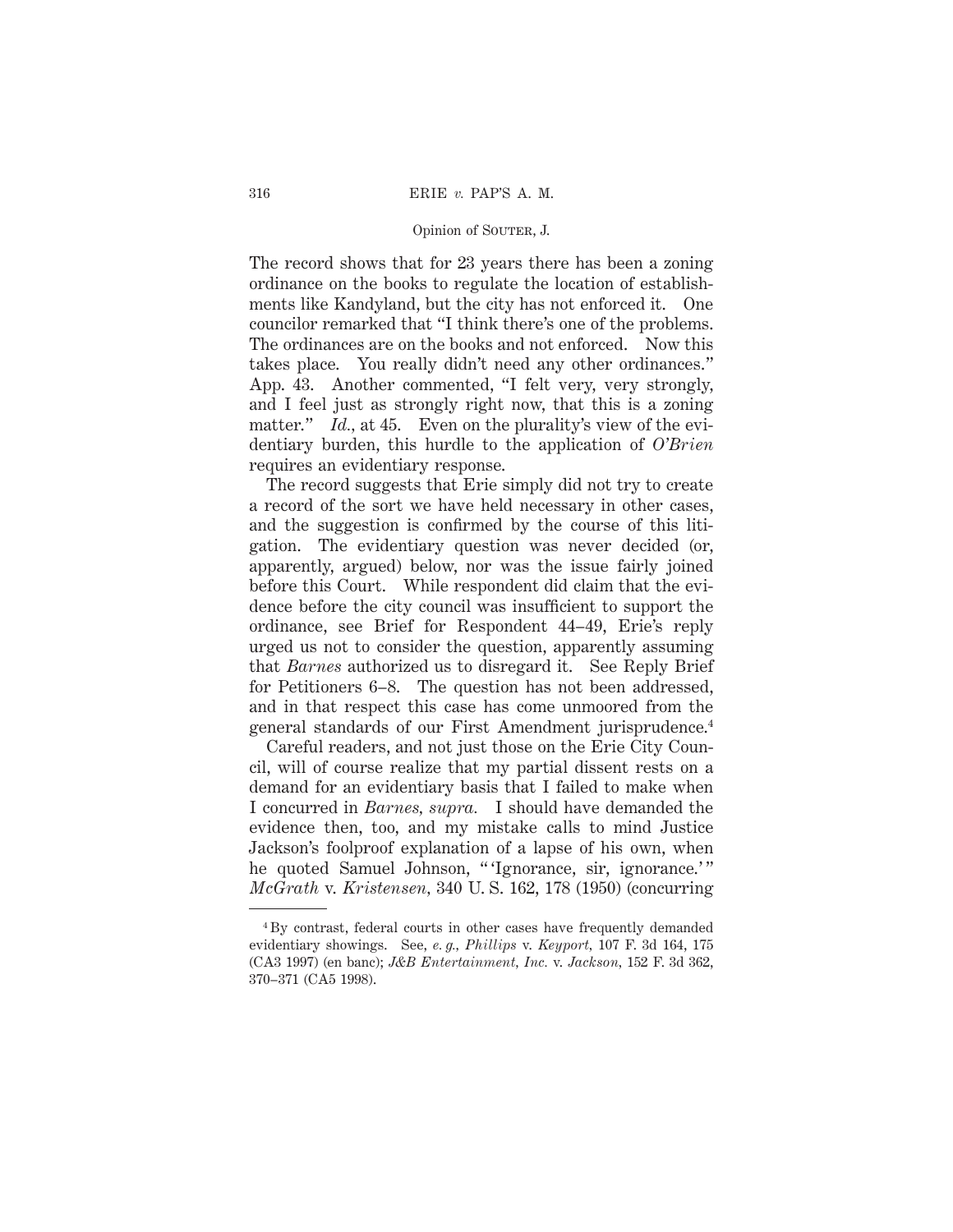opinion).5 I may not be less ignorant of nude dancing than I was nine years ago, but after many subsequent occasions to think further about the needs of the First Amendment, I have come to believe that a government must toe the mark more carefully than I first insisted. I hope it is enlightenment on my part, and acceptable even if a little late. See *Henslee* v. *Union Planters Nat. Bank & Trust Co.,* 335 U. S. 595, 600 (1949) *(per curiam)* (Frankfurter, J., dissenting).

II

The record before us now does not permit the conclusion that Erie's ordinance is reasonably designed to mitigate real harms. This does not mean that the required showing cannot be made, only that, on this record, Erie has not made it. I would remand to give it the opportunity to do so.6 Accordingly, although I join with the plurality in adopting the *O'Brien* test, I respectfully dissent from the Court's disposition of the case.

Justice Stevens, with whom Justice Ginsburg joins, dissenting.

Far more important than the question whether nude dancing is entitled to the protection of the First Amendment are the dramatic changes in legal doctrine that the Court endorses today. Until now, the "secondary effects" of commercial enterprises featuring indecent entertainment have justified only the regulation of their location. For the first time, the Court has now held that such effects may justify

<sup>5</sup> See Boswell, Life of Samuel Johnson, in 44 Great Books of the Western World 82 (R. Hutchins & M. Adler eds. 1952).

<sup>&</sup>lt;sup>6</sup>This suggestion does not, of course, bar the Pennsylvania Supreme Court from choosing simpler routes to disposition of the case if they exist. Respondent mounted a federal overbreadth challenge to the ordinance; it also asserted a violation of the Pennsylvania Constitution. Either one of these arguments, if successful, would obviate the need for the factual development that is a prerequisite to *O'Brien* analysis.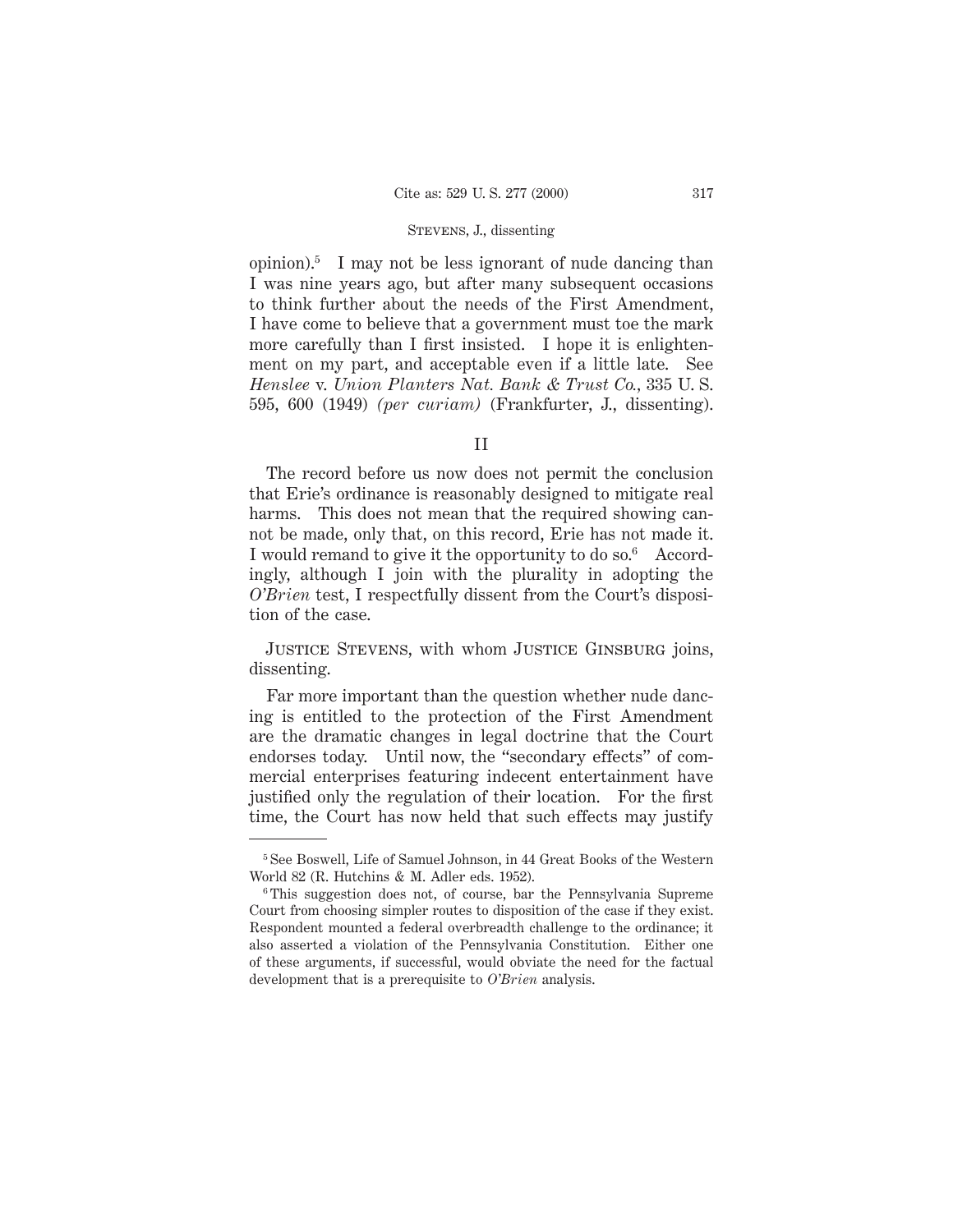the total suppression of protected speech. Indeed, the plurality opinion concludes that admittedly trivial advancements of a State's interests may provide the basis for censorship. The Court's commendable attempt to replace the fractured decision in *Barnes* v. *Glen Theatre, Inc.,* 501 U. S. 560 (1991), with a single coherent rationale is strikingly unsuccessful; it is supported neither by precedent nor by persuasive reasoning.

I

As the preamble to Ordinance No. 75–1994 candidly acknowledges, the council of the city of Erie enacted the restriction at issue "for the purpose of limiting a recent increase in nude live entertainment within the City." *Ante,* at 290 (internal quotation marks omitted). Prior to the enactment of the ordinance, the dancers at Kandyland performed in the nude. As the Court recognizes, after its enactment they can perform precisely the same dances if they wear "pasties and G-strings." *Ante,* at 294; see also *ante,* at 313, n. 2 (Souter, J., concurring in part and dissenting in part). In both instances, the erotic messages conveyed by the dancers to a willing audience are a form of expression protected by the First Amendment. *Ante,* at 289.1 Despite the similarity between the messages conveyed by the two forms of dance, they are not identical.

If we accept Chief Judge Posner's evaluation of this art form, see *Miller* v. *South Bend,* 904 F. 2d 1081, 1089–1104 (CA7 1990) (en banc), the difference between the two messages is significant. The plurality assumes, however, that the difference in the content of the message resulting from

<sup>1</sup> Respondent does not contend that there is a constitutional right to engage in conduct such as lap dancing. The message of eroticism conveyed by the nudity aspect of the dance is quite different from the issue of the proximity between dancer and audience. Respondent's contention is not that Erie has focused on lap dancers, see *ante,* at 308 (Scalia, J., concurring in judgment), but that it has focused on the message conveyed by nude dancing.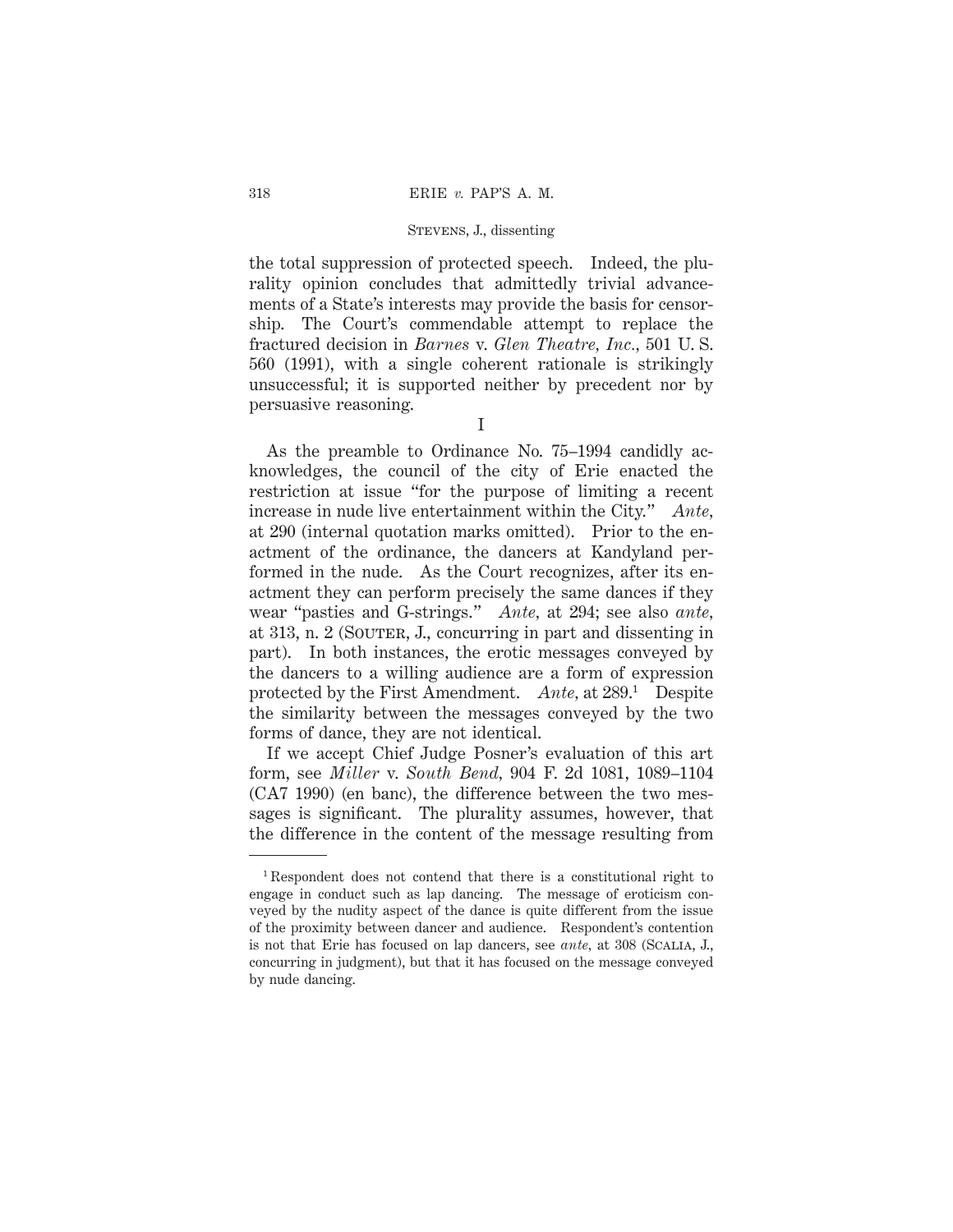the mandated costume change is "*de minimis.*" *Ante,* at 294. Although I suspect that the patrons of Kandyland are more likely to share Chief Judge Posner's view than the plurality's, for present purposes I shall accept the assumption that the difference in the message is small. The crucial point to remember, however, is that whether one views the difference as large or small, nude dancing still receives First Amendment protection, even if that protection lies only in the "outer ambit" of that Amendment. *Ante,* at 289. Erie's ordinance, therefore, burdens a message protected by the First Amendment. If one assumes that the same erotic message is conveyed by nude dancers as by those wearing miniscule costumes, one means of expressing that message is banned; $2$  if one assumes that the messages are different, one of those messages is banned. In either event, the ordinance is a total ban.

The plurality relies on the so-called "secondary effects" test to defend the ordinance. *Ante,* at 290–296. The present use of that rationale, however, finds no support whatsoever in our precedents. Never before have we approved the use of that doctrine to justify a total ban on protected First Amendment expression. On the contrary, we have been quite clear that the doctrine would not support that end.

In *Young* v. *American Mini Theatres, Inc.,* 427 U. S. 50 (1976), we upheld a Detroit zoning ordinance that placed special restrictions on the location of motion picture theaters that exhibited "adult" movies. The "secondary effects" of the adult theaters on the neighborhoods where they were located—lower property values and increases in crime (especially prostitution) to name a few—justified the burden im-

<sup>2</sup> Although nude dancing might be described as one protected "means" of conveying an erotic message, it does not follow that a protected message has not been totally banned simply because there are other, similar ways to convey erotic messages. See *ante,* at 292–293. A State's prohibition of a particular book, for example, does not fail to be a total ban simply because other books conveying a similar message are available.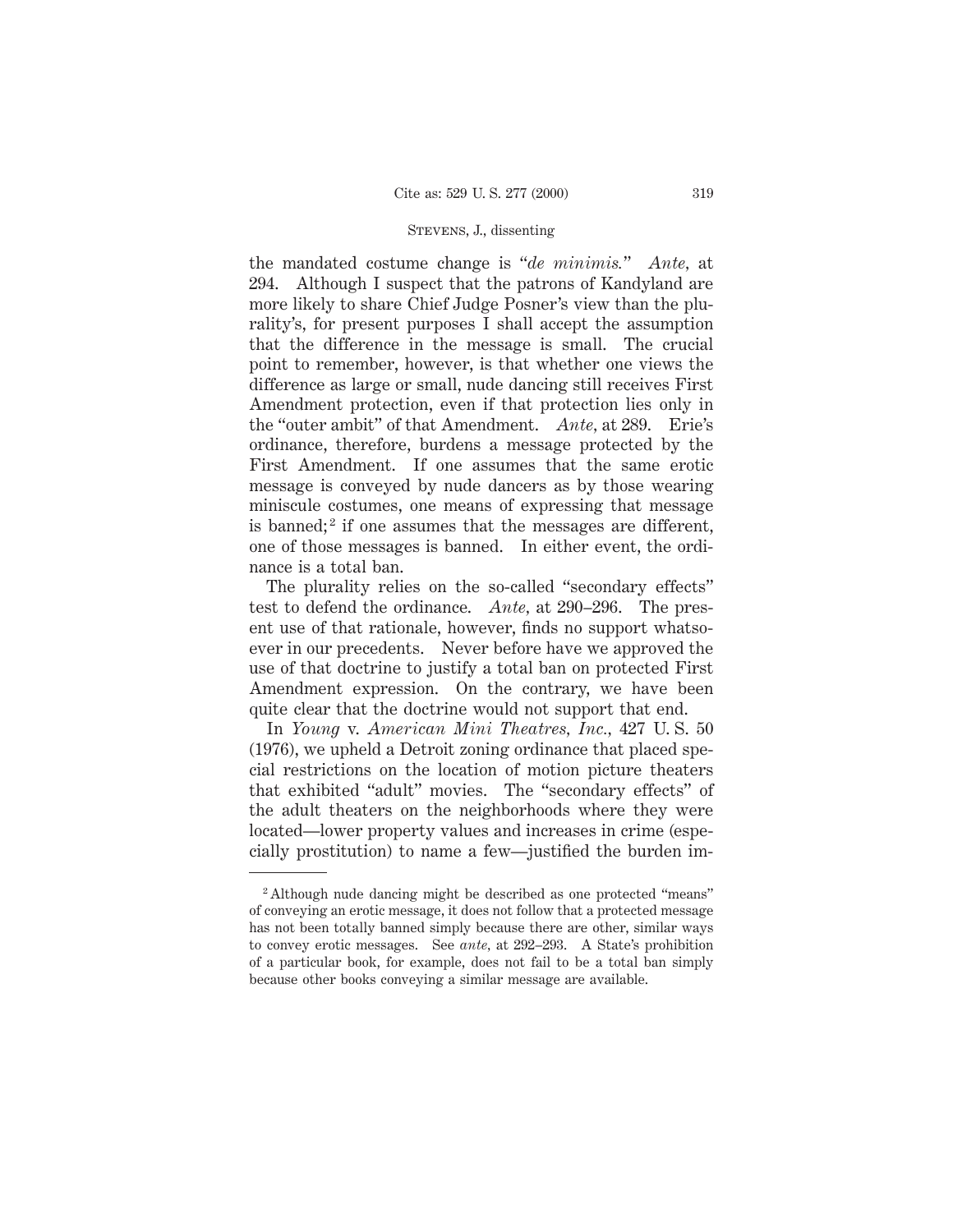posed by the ordinance. *Id.,* at 54, 71, and n. 34 (plurality opinion). Essential to our holding, however, was the fact that the ordinance was "nothing more than a limitation on the place where adult films may be exhibited" and did not limit the size of the market in such speech. *Id.,* at 71; see also *id.,* at 61, 63, n. 18, 70, 71, n. 35. As Justice Powell emphasized in his concurrence:

"At most the impact of the ordinance on [the First Amendment] interests is incidental and minimal. Detroit has silenced no message, has invoked no censorship, and has imposed no limitation upon those who wish to view them. The ordinance is addressed only to the places at which this type of expression may be presented, a restriction that does not interfere with content. Nor is there any significant overall curtailment of adult movie presentations, or the opportunity for a message to reach an audience." *Id.,* at 78–79.

See also *id.,* at 81, n. 4 ("[A] zoning ordinance that merely specifies where a theater may locate, and that does not reduce significantly the number or accessibility of theaters presenting particular films, stifles no expression").

In *Renton* v. *Playtime Theatres, Inc.,* 475 U. S. 41 (1986), we upheld a similar ordinance, again finding that the "secondary effects of such theaters on the surrounding community" justified a restrictive zoning law. *Id.,* at 47 (emphasis deleted). We noted, however, that "[t]he Renton ordinance, like the one in *American Mini Theatres,* does not ban adult theaters altogether," but merely "circumscribe[s] their choice as to location." *Id.,* at 46, 48; see also *id.,* at 54 ("In our view, the First Amendment requires... that Renton refrain from effectively denying respondents a reasonable opportunity to open and operate an adult theater within the city . . ."). Indeed, in both *Renton* and *American Mini Theatres,* the zoning ordinances were analyzed as mere "time,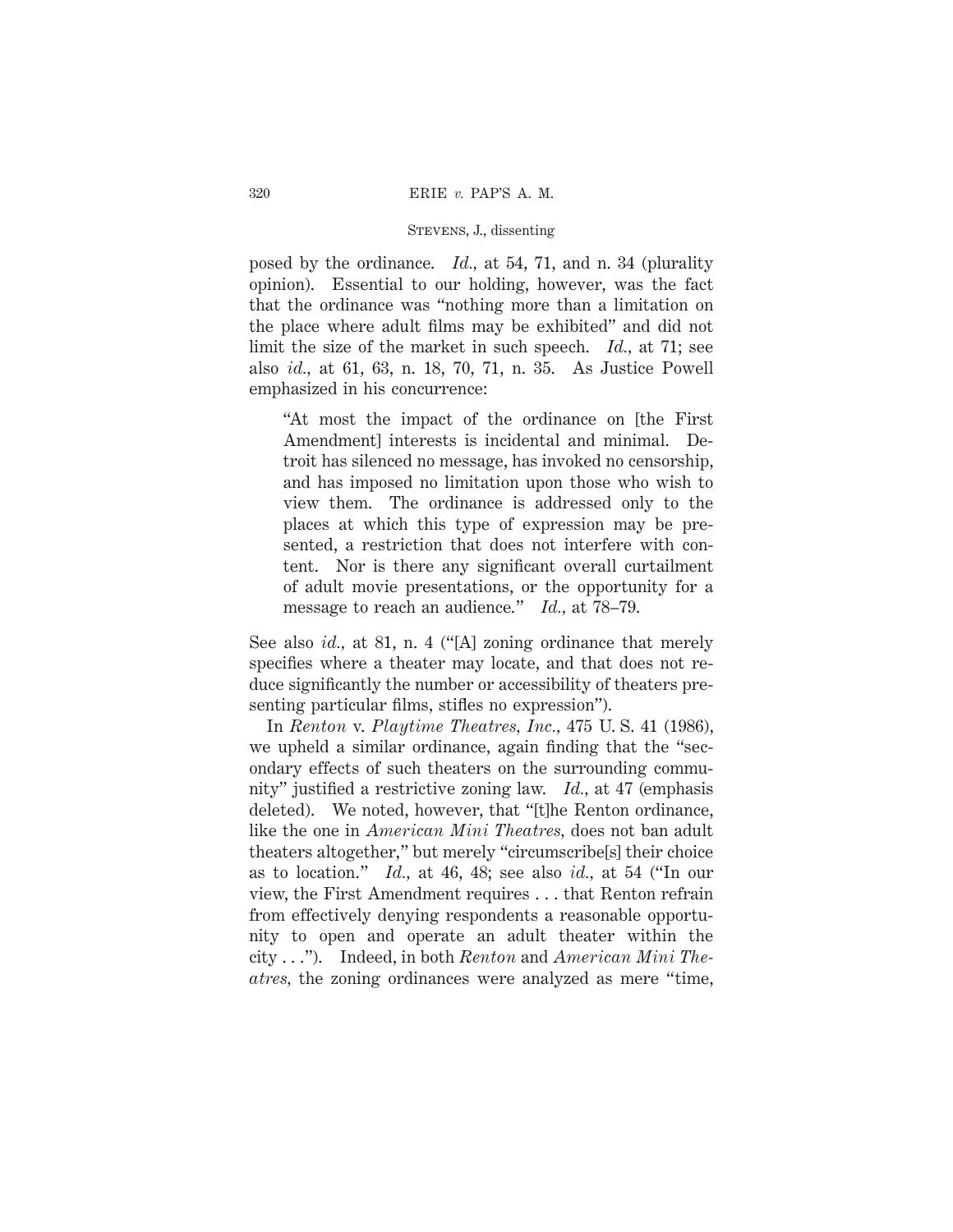place, and manner" regulations.3 See *Renton,* 475 U. S., at 46; *American Mini Theatres,* 427 U. S., at 63, and n. 18; *id.,* at 82, n. 6. Because time, place, and manner regulations must "leave open ample alternative channels for communication of the information," *Ward* v. *Rock Against Racism,* 491 U. S. 781, 791 (1989), a total ban would necessarily fail that test.4

And we so held in *Schad* v. *Mount Ephraim,* 452 U. S. 61 (1981). There, we addressed a zoning ordinance that did not merely require the dispersal of adult theaters, but prohibited

<sup>3</sup> The plurality contends, *ante,* at 295, that *Ward* v. *Rock Against Racism,* 491 U. S. 781 (1989), shows that we have used the secondary effects rationale to justify more burdensome restrictions than those approved in *Renton* and *American Mini Theatres.* That argument is unpersuasive for two reasons. First, as in the two cases just mentioned, the regulation in *Ward* was as a time, place, and manner restriction. See 491 U. S., at 791; *id.,* at 804 (Marshall, J., dissenting). Second, as discussed below, *Ward* is not a secondary effects case. See *infra,* at 325–326.

<sup>4</sup> We also held in *Renton* that in enacting its adult theater zoning ordinance, the city of Renton was permitted to rely on a detailed study conducted by the city of Seattle that examined the relationship between zoning controls and the secondary effects of adult theaters. (It was permitted to rely as well on "the 'detailed findings' summarized" in an opinion of the Washington Supreme Court to the same effect.) 475 U. S., at 51–52. Renton, having identified the same problem in its own city as that experienced in Seattle, quite logically drew on Seattle's experience and adopted a similar solution. But if Erie is relying on the Seattle study as well (as the plurality suggests, *ante,* at 296–297), its use of that study is most peculiar. After identifying a problem in its own city similar to that in Seattle, Erie has implemented a solution (pasties and G-strings) bearing no relationship to the efficacious remedy identified by the Seattle study (dispersal through zoning).

But the city of Erie, of course, has not in fact pointed to any study by anyone suggesting that the adverse secondary effects of commercial enterprises featuring erotic dancing depends in the slightest on the precise costume worn by the performers—it merely assumes it to be so. See *infra,* at 323–324. If the city is permitted simply to assume that a slight addition to the dancers' costumes will sufficiently decrease secondary effects, then presumably the city can require more and more clothing as long as any danger of adverse effects remains.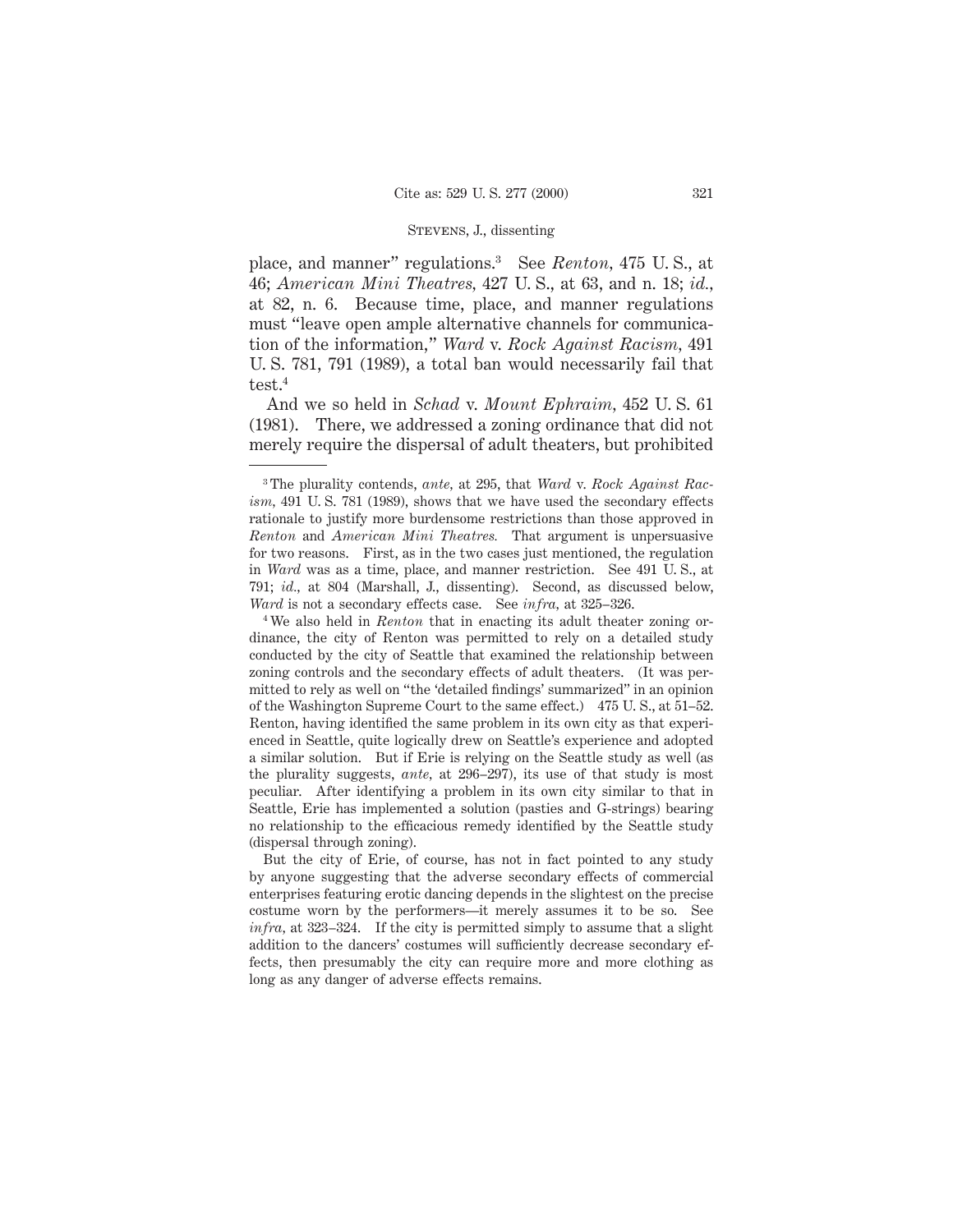them altogether. In striking down that law, we focused precisely on that distinction, holding that the secondary effects analysis endorsed in the past did not apply to an ordinance that totally banned nude dancing: "The restriction [in *Young* v. *American Mini Theatres*] did not affect the number of adult movie theaters that could operate in the city; it merely dispersed them. The Court did not imply that a municipality could ban all adult theaters—much less all live entertainment or all nude dancing—from its commercial districts citywide." *Id.,* at 71 (plurality opinion); see also *id.,* at 76; *id.,* at 77 (Blackmun, J., concurring) (joining plurality); *id.,* at 79 (Powell, J., concurring) (same).

The reason we have limited our secondary effects cases to zoning and declined to extend their reasoning to total bans is clear and straightforward: A dispersal that simply limits the places where speech may occur is a minimal imposition, whereas a total ban is the most exacting of restrictions. The State's interest in fighting presumed secondary effects is sufficiently strong to justify the former, but far too weak to support the latter, more severe burden.5 Yet it is perfectly clear that in the present case—to use Justice Powell's metaphor in *American Mini Theatres*—the city of Erie has totally silenced a message the dancers at Kandyland want to convey. The fact that this censorship may have a laudable ulterior purpose cannot mean that censorship is not censorship. For these reasons, the Court's holding rejects the explicit reasoning in *American Mini Theatres* and *Renton* and the express holding in *Schad.*

The Court's use of the secondary effects rationale to permit a total ban has grave implications for basic free speech principles. Ordinarily, laws regulating the primary effects of speech, *i. e.,* the intended persuasive effects caused by the

<sup>5</sup> As the plurality recognizes by quoting my opinion in *Young* v. *American Mini Theatres, Inc.,* 427 U. S. 50, 70 (1976), see *ante,* at 294, "the First Amendment will not tolerate the total suppression of erotic materials that have some artistic value," though it will permit zoning regulations.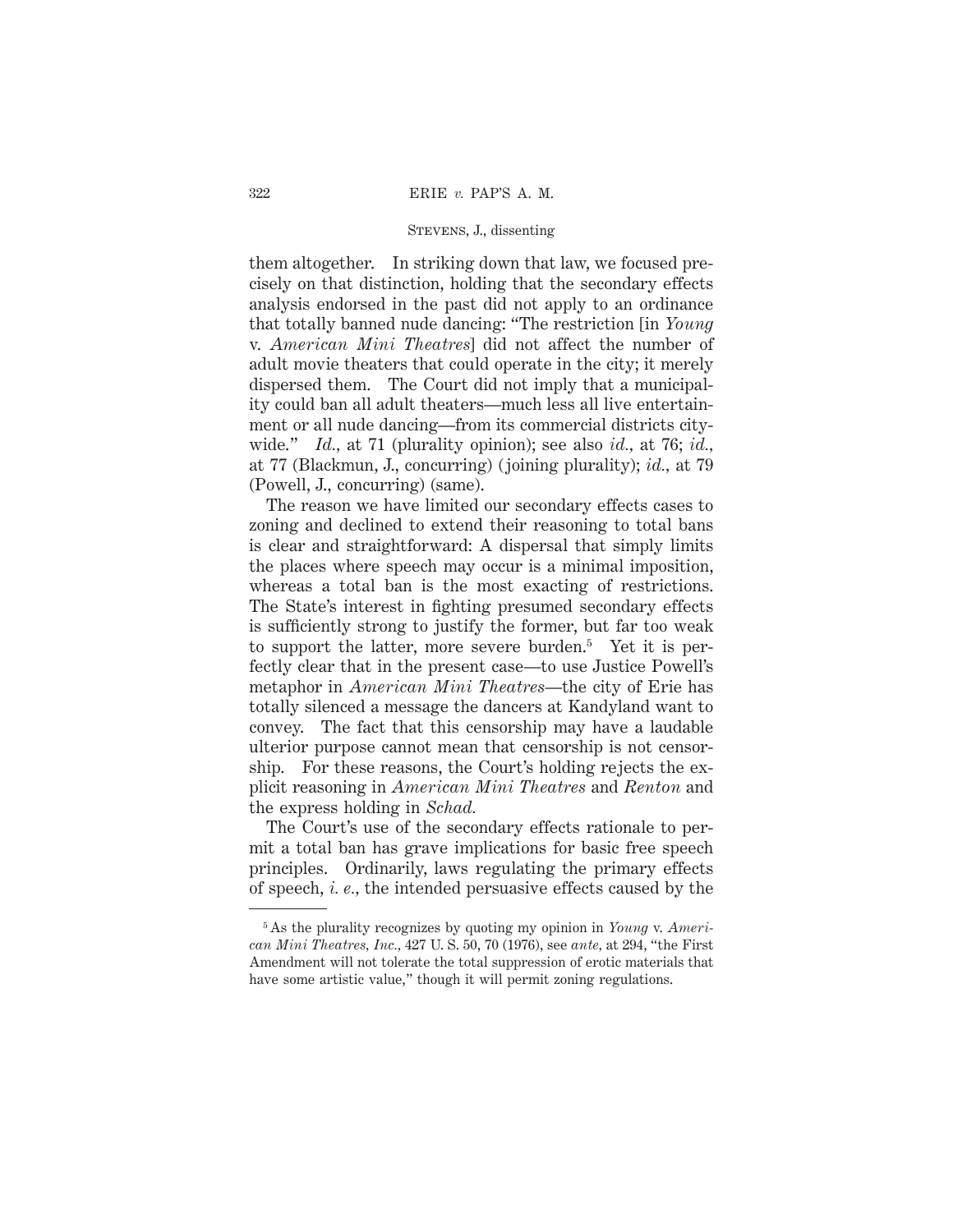speech, are presumptively invalid. Under today's opinion, a State may totally ban speech based on its secondary effects—which are defined as those effects that "happen to be associated" with speech, *Boos* v. *Barry,* 485 U. S. 312, 320– 321 (1988); see *ante,* at 291—yet the regulation is not presumptively invalid. Because the category of effects that "happen to be associated" with speech includes the narrower subset of effects caused by speech, today's holding has the effect of swallowing whole a most fundamental principle of First Amendment jurisprudence.

II

The plurality's mishandling of our secondary effects cases is not limited to its approval of a total ban. It compounds that error by dramatically reducing the degree to which the State's interest must be furthered by the restriction imposed on speech, and by ignoring the critical difference between secondary effects caused by speech and the incidental effects on speech that may be caused by a regulation of conduct.

In what can most delicately be characterized as an enormous understatement, the plurality concedes that "requiring dancers to wear pasties and G-strings may not greatly reduce these secondary effects." *Ante,* at 301. To believe that the mandatory addition of pasties and a G-string will have *any* kind of noticeable impact on secondary effects requires nothing short of a titanic surrender to the implausible. It would be more accurate to acknowledge, as JUSTICE SCALIA does, that there is no reason to believe that such a requirement "will at all reduce the tendency of establishments such as Kandyland to attract crime and prostitution, and hence to foster sexually transmitted disease." *Ante,* at 310 (opinion concurring in judgment); see also *ante*, at 313, n. 2 (SOUTER, J., concurring in part and dissenting in part). Nevertheless, the plurality concludes that the "less stringent" test announced in *United States* v. *O'Brien,* 391 U. S. 367 (1968), "requires only that the regulation further the interest in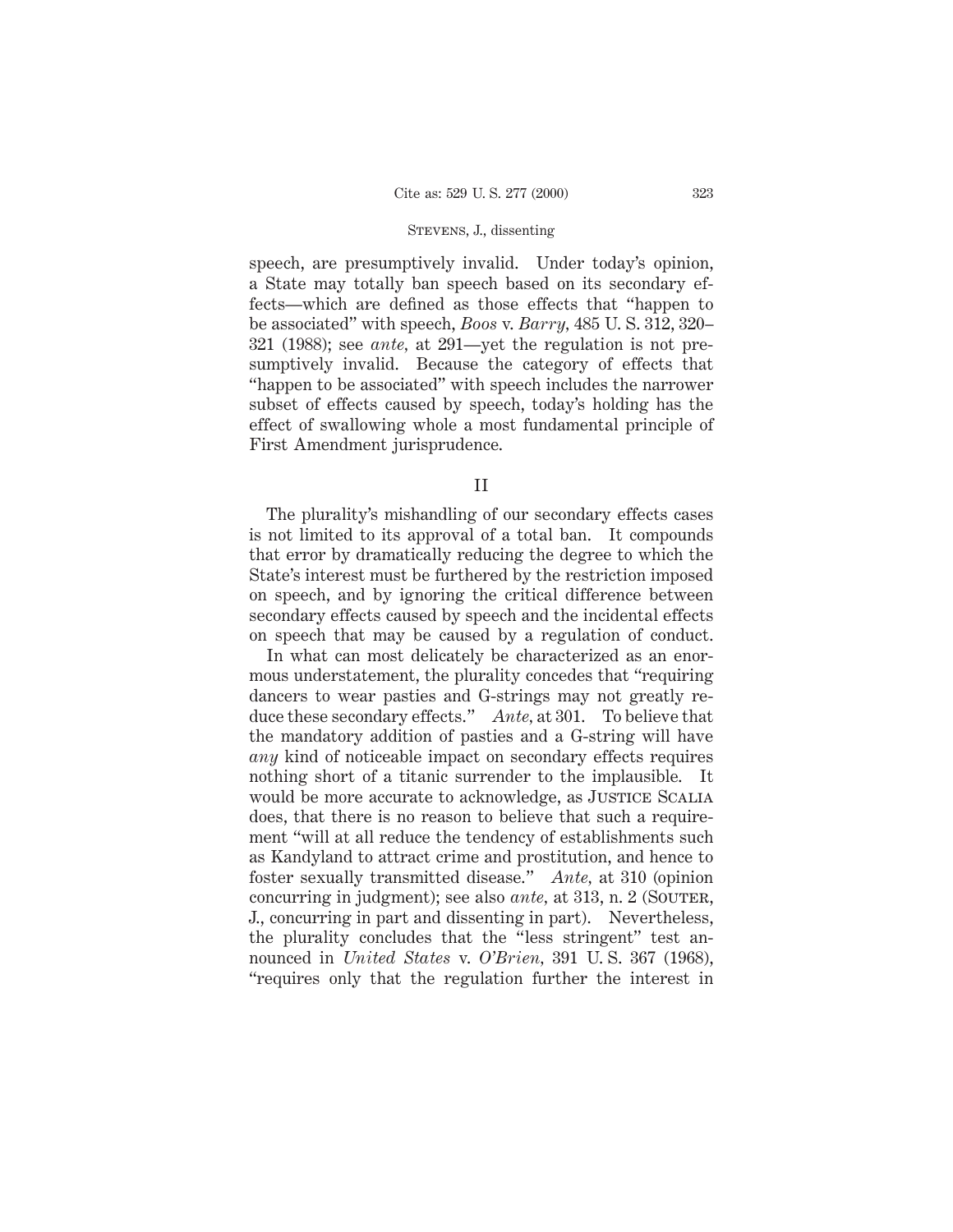combating such effects," *ante,* at 301; see also *ante,* at 289. It is one thing to say, however, that *O'Brien* is more lenient than the "more demanding standard" we have imposed in cases such as *Texas* v. *Johnson,* 491 U. S. 397 (1989). See *ante,* at 289. It is quite another to say that the test can be satisfied by nothing more than the mere possibility of *de minimis* effects on the neighborhood.

The plurality is also mistaken in equating our secondary effects cases with the "incidental burdens" doctrine applied in cases such as *O'Brien;* and it aggravates the error by invoking the latter line of cases to support its assertion that Erie's ordinance is unrelated to speech*.* The incidental burdens doctrine applies when "'speech' and 'nonspeech' elements are combined in the same course of conduct," and the government's interest in regulating the latter justifies incidental burdens on the former. *O'Brien,* 391 U. S., at 376. Secondary effects, on the other hand, are indirect consequences of protected speech and may justify regulation of the places where that speech may occur. See *American Mini Theatres,* 427 U. S., at 71, n. 34 ("[A] concentration of 'adult' movie theaters causes the area to deteriorate and become a focus of crime"). $6$  When a State enacts a regulation, it might focus on the secondary effects of speech as its aim, or it might concentrate on nonspeech related concerns, having no thoughts at all with respect to how its regulation will affect speech—and only later, when the regulation is found to burden speech, justify the imposition as an unintended incidental consequence.7 But those interests are not the

<sup>&</sup>lt;sup>6</sup> A secondary effect on the neighborhood that "happen[s] to be associated with" a form of speech is, of course, critically different from "the direct impact of speech on its audience." *Boos* v. *Barry,* 485 U. S. 312, 320–321 (1988). The primary effect of speech is the persuasive effect of the message itself.

<sup>&</sup>lt;sup>7</sup> In fact, the very notion of focusing in on incidental burdens at the time of enactment appears to be a contradiction in terms. And if it were not the case that there is a difference between laws aimed at secondary effects and general bans incidentally burdening speech, then one wonders why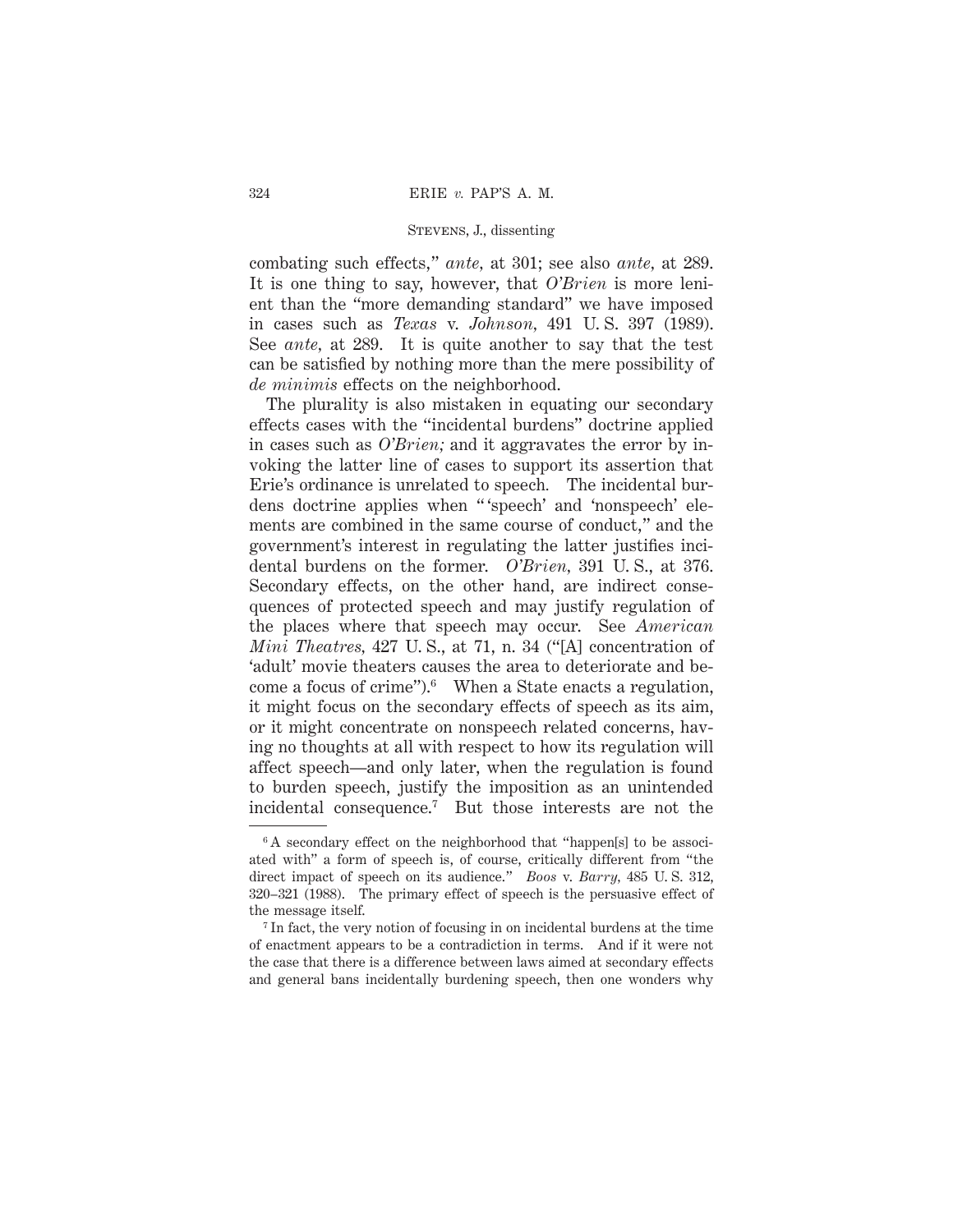same, and the plurality cannot ignore their differences and insist that both aims are equally unrelated to speech simply because Erie might have "recogniz[ed]" that it could possibly have had either aim in mind. See *ante*, at 295.<sup>8</sup> One can think of an apple and an orange at the same time; that does not turn them into the same fruit.

Of course, the line between governmental interests aimed at conduct and unrelated to speech, on the one hand, and interests arising out of the effects of the speech, on the other, may be somewhat imprecise in some cases. In this case, however, we need not wrestle with any such difficulty because Erie has expressly justified its ordinance with reference to secondary effects. Indeed, if Erie's concern with the effects of the message were unrelated to the message itself, it is strange that the only means used to combat those effects is the suppression of the message.9 For these reasons, the plurality's argument that "this case is similar to *O'Brien,*" *ante,* at 291; see also *ante,* at 294, is quite wrong, as are its

JUSTICES SCALIA and SOUTER adopted such strikingly different approaches in *Barnes* v. *Glen Theatre, Inc.,* 501 U. S. 560 (1991).

<sup>8</sup> I frankly do not understand the plurality's declaration that a State's interest in the secondary effects of speech that are "associated" with the speech are not "related" to the speech. *Ante,* at 296. See, *e. g.,* Webster's Third New International Dictionary 132 (1966) (defining "associate" as "closely related"). Sometimes, though, the plurality says that the secondary effects are "caused" by the speech, rather than merely "associated with" the speech. See, *e. g., ante,* at 291, 293, 297, 300. If that is the definition of secondary effects the plurality adopts, then it is even more obvious that an interest in secondary effects is related to the speech at issue. See *Barnes,* 501 U. S., at 585–586 (Souter, J., concurring in judgment) (secondary effects are not related to speech because their connection to speech is only one of correlation, not causation).

<sup>9</sup> As Justice Powell said in his concurrence in *Young* v. *American Mini Theatres,* 427 U. S., at 82, n. 4: "[H]ad [Detroit] been concerned with restricting the message purveyed by adult theaters, it would have tried to close them or restrict their number rather than circumscribe their choice as to location." Quite plainly, Erie's total ban evinces its concern with the message being regulated.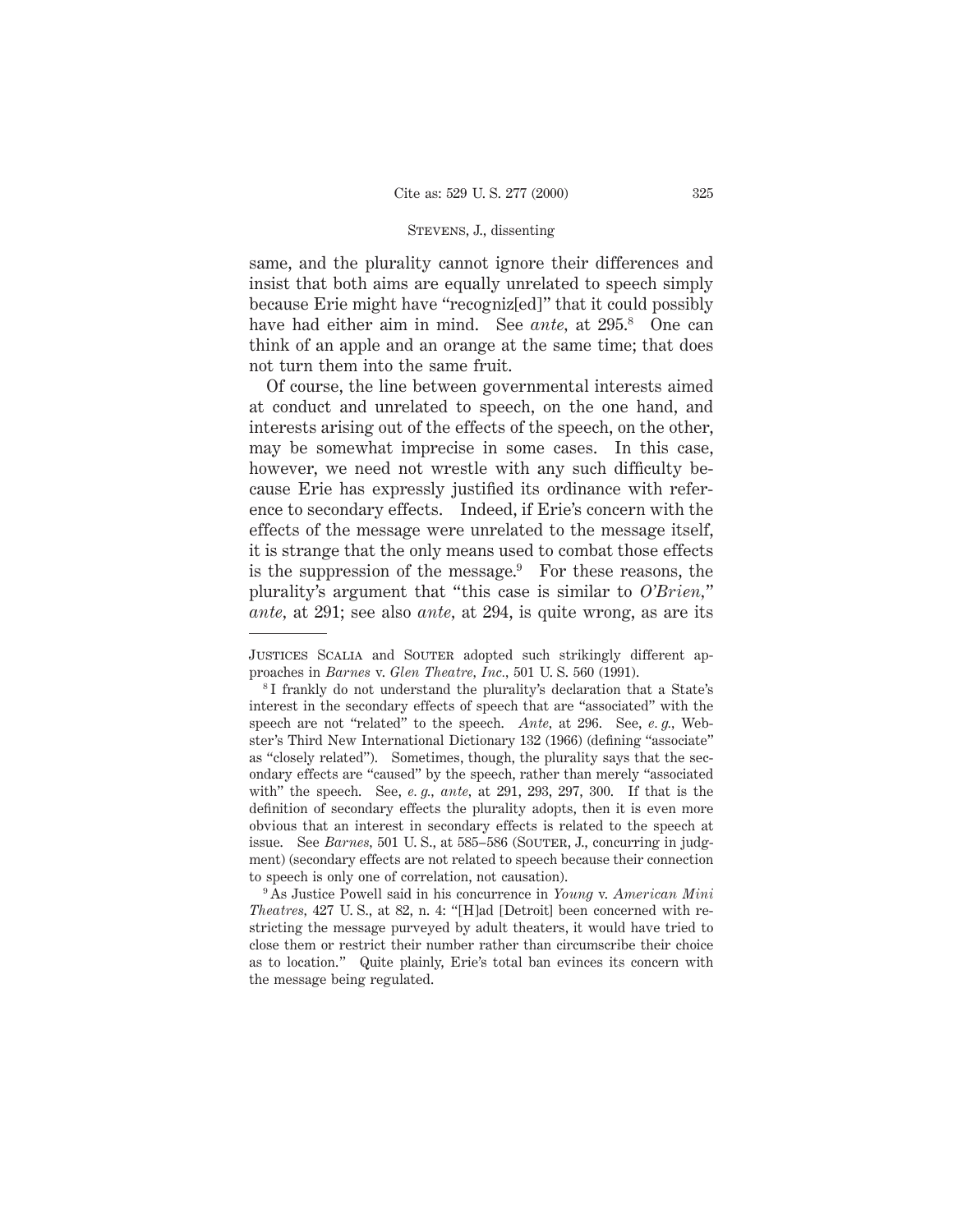citations to *Clark* v. *Community for Creative Non-Violence,* 468 U. S. 288 (1984), and *Ward* v. *Rock Against Racism,* 491 U. S. 781 (1989), *ante,* at 293–295, neither of which involved secondary effects. The plurality cannot have its cake and eat it too—either Erie's ordinance was not aimed at speech and the plurality may attempt to justify the regulation under the incidental burdens test, or Erie has aimed its law at the secondary effects of speech, and the plurality can try to justify the law under that doctrine. But it cannot conflate the two with the expectation that Erie's interests aimed at secondary effects will be rendered unrelated to speech by virtue of this doctrinal polyglot.

Correct analysis of the issue in this case should begin with the proposition that nude dancing is a species of expressive conduct that is protected by the First Amendment. As Chief Judge Posner has observed, nude dancing fits well within a broad, cultural tradition recognized as expressive in nature and entitled to First Amendment protection. See 904 F. 2d, at 1089–1104; see also Note, 97 Colum. L. Rev. 1844 (1997). The nudity of the dancer is both a component of the protected expression and the specific target of the ordinance. It is pure sophistry to reason from the premise that the regulation of the nudity component of nude dancing is unrelated to the message conveyed by nude dancers. Indeed, both the text of the ordinance and the reasoning in the plurality's opinion make it pellucidly clear that the city of Erie has prohibited nude dancing *"precisely because of its communicative attributes." Barnes,* 501 U. S., at 577 (Scalia, J., concurring in judgment) (emphasis in original); see *id.,* at 596 (White, J., dissenting).

### III

The censorial purpose of Erie's ordinance precludes reliance on the judgment in *Barnes* as sufficient support for the Court's holding today. Several differences between the Erie ordinance and the statute at issue in *Barnes* belie the plurality's assertion that the two laws are "almost identical."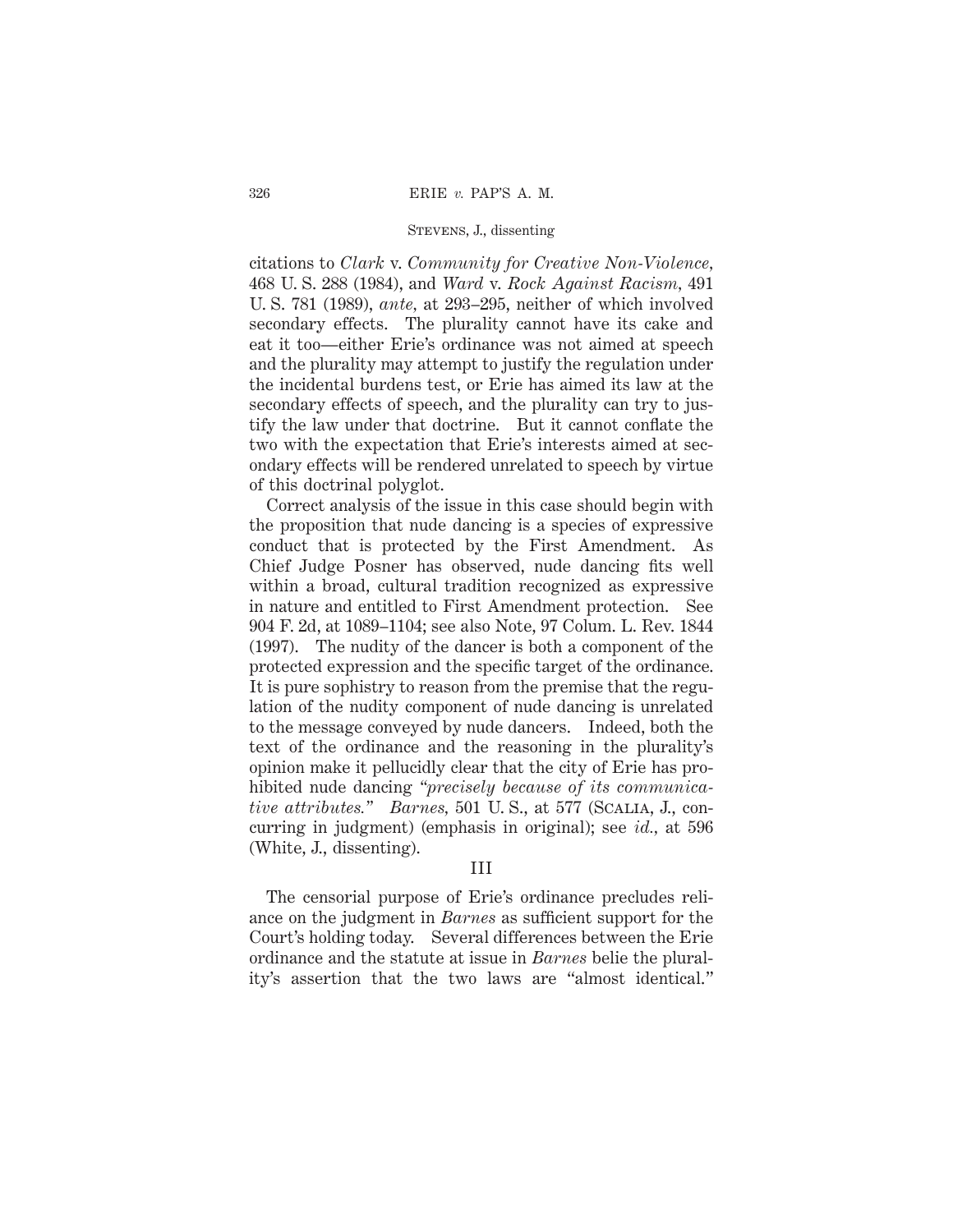*Ante,* at 289. To begin with, the preamble to Erie's ordinance candidly articulates its agenda, declaring:

"Council specifically wishes to adopt the concept of Public Indecency prohibited by the laws of the State of Indiana, which was approved by the U. S. Supreme Court in *Barnes vs. Glen Theatre Inc.,* ... *for the purpose of limiting a recent increase in nude live entertainment within the City.*" App. to Pet. for Cert. 42a (emphasis added); see also *ante,* at 290.10

As its preamble forthrightly admits, the ordinance's "purpose" is to "limi[t]" a protected form of speech; its invocation of *Barnes* cannot obliterate that professed aim.11

Erie's ordinance differs from the statute in *Barnes* in another respect. In *Barnes,* the Court expressly observed that the Indiana statute had not been given a limiting construction by the Indiana Supreme Court. As presented to this Court, there was nothing about the law itself that would confine its application to nude dancing in adult entertainment establishments. See 501 U. S., at 564, n. 1 (discussing Indiana Supreme Court's lack of a limiting construction); see also *id.*, at 585, n. 2 (SOUTER, J., concurring in judgment).

<sup>10</sup> The preamble also states: "[T]he Council of the City of Erie has [found]... that certain lewd, immoral activities carried on in public places for profit . . . lead to the debasement of both women and men . . . ." App. to Pet. for Cert. 41a.

<sup>&</sup>lt;sup>11</sup> Relying on five words quoted from the Supreme Court of Pennsylvania, the plurality suggests that I have misinterpreted that court's reading of the preamble. *Ante,* at 290. What follows, however, is a more complete statement of what that court said on this point:

<sup>&</sup>quot;We acknowledge that one of the purposes of the Ordinance is to combat negative secondary effects. That, however, is not its only goal. Inextricably bound up with this stated purpose is an unmentioned purpose that directly impacts on the freedom of expression: that purpose is to impact negatively on the erotic message of the dance. . . . We believe . . . that the stated purpose for promulgating the Ordinance is inextricably linked with the content-based motivation to suppress the expressive nature of nude dancing." 553 Pa. 348, 359, 719 A. 2d 273, 279 (1998).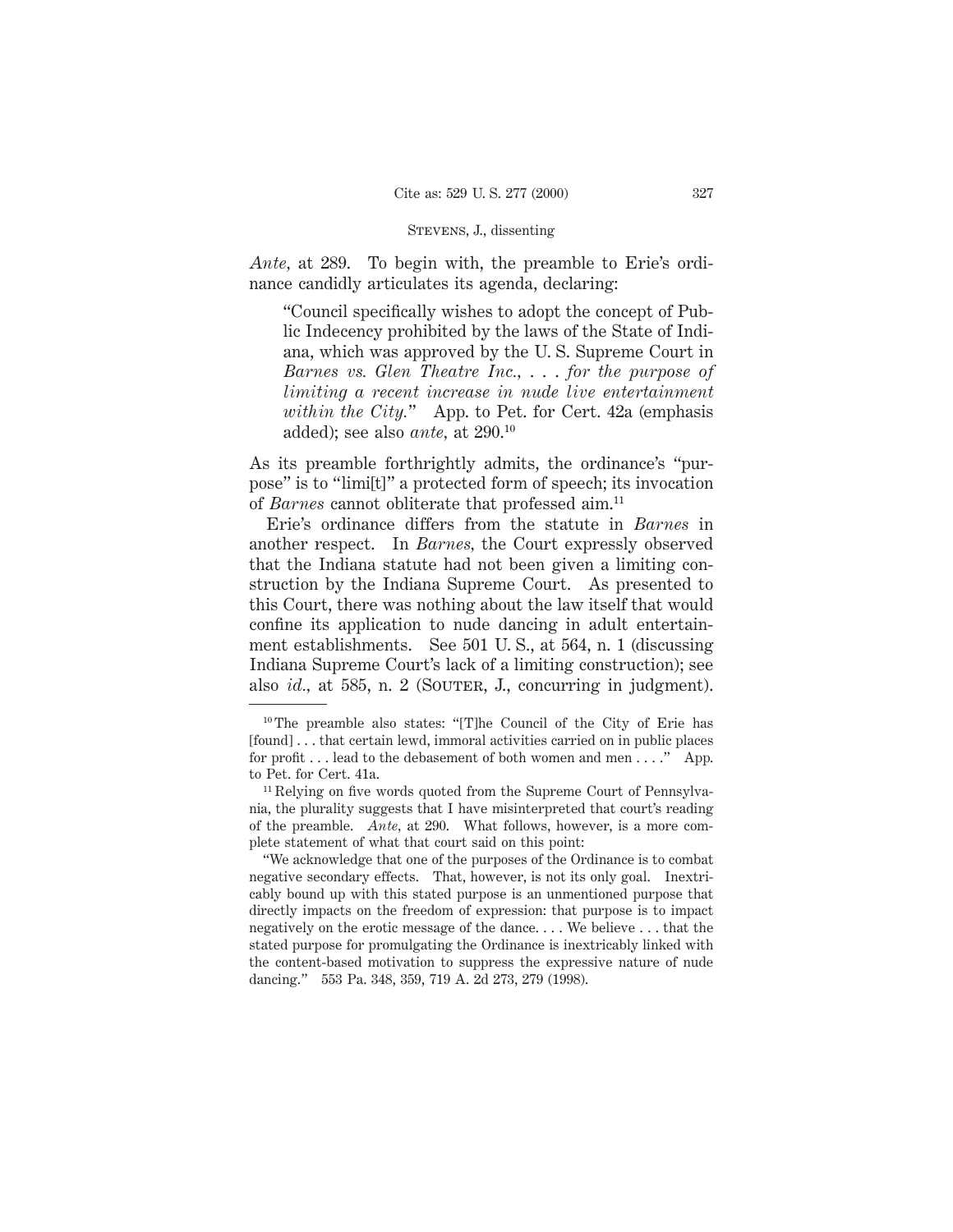Erie's ordinance, however, comes to us in a much different posture. In an earlier proceeding in this case, the Court of Common Pleas asked Erie's counsel "what effect would this ordinance have on theater . . . productions such as Equus, Hair, O[h!] Calcutta[!]? Under your ordinance would these things be prevented . . . ?" Counsel responded: "No, they wouldn't, Your Honor." App. 53.12 Indeed, as *stipulated* in the record, the city permitted a production of Equus to proceed without prosecution, even after the ordinance was in effect, and despite its awareness of the nudity involved in the production. *Id.,* at 84.13 Even if, in light of its broad applicability, the statute in *Barnes* was not aimed at a particular form of speech, Erie's ordinance is quite different. As presented to us, the ordinance is deliberately targeted at Kandyland's type of nude dancing (to the exclusion of plays like Equus), in terms of both its applicable scope and the city's enforcement.14

<sup>13</sup> The stipulation read: "The play, 'Equus' featured frontal nudity and was performed for several weeks in October/November 1994 at the Roadhouse Theater in downtown Erie with no efforts to enforce the nudity prohibition which became effective during the run of the play."

<sup>14</sup> JUSTICE SCALIA argues that Erie might have carved out an exception for Equus and Hair because it guessed that this Court would consider them protected forms of expression, see *Southeastern Promotions, Ltd.* v. *Conrad,* 420 U. S. 546, 550, 557–558 (1975) (holding that Hair, including the "group nudity and simulated sex" involved in the production, is protected speech); in his view, that makes the distinction unobjectionable and renders the ordinance no less of a general law. *Ante,* at 309 (opinion concurring in judgment). This argument appears to contradict his earlier definition of a general law: "A law is 'general' . . . if it regulates conduct

 $12$  In my view, Erie's categorical response forecloses JUSTICE SCALIA's assertion that the city's position on Equus and Hair was limited to "[o]ne instance," where "the city was [not] aware of the nudity," and "no one had complained." *Ante,* at 308 (opinion concurring in judgment). Nor could it be contended that selective applicability by stipulated enforcement should be treated differently from selective applicability by statutory text. See *Barnes,* 501 U. S., at 574 (Scalia, J., concurring in judgment) (selective enforcement may affect a law's generality). Were it otherwise, constitutional prohibitions could be circumvented with impunity.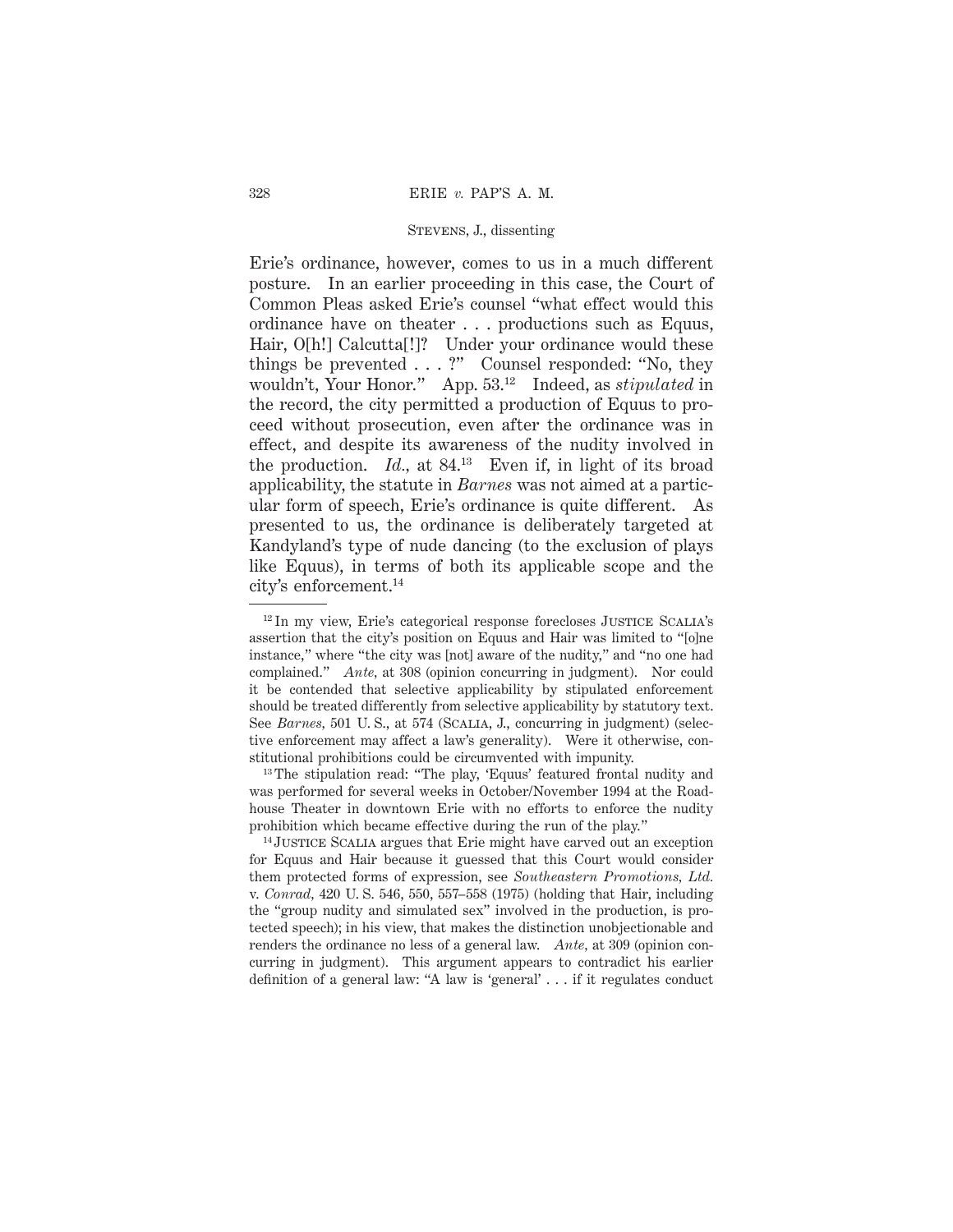This narrow aim is confirmed by the expressed views of the Erie City Councilmembers who voted for the ordinance. The four city councilmembers who approved the measure (of the six total councilmembers) each stated his or her view that the ordinance was aimed specifically at nude adult entertainment, and not at more mainstream forms of entertainment that include total nudity, nor even at nudity in general. One lawmaker observed: "We're not talking about nudity. We're not talking about the theater or  $art \ldots$ . We're talking about what is indecent and immoral. . . . We're not prohibiting nudity, we're prohibiting nudity when it's used in a lewd and immoral fashion." App. 39. Though not quite as succinct, the other councilmembers expressed similar convictions. For example, one member illustrated his understanding of the aim of the law by contrasting it with his recollection about high school students swimming in the nude in the school's pool. The ordinance was not intended to cover those incidents of nudity: "But what I'm getting at is [the swimming] wasn't indecent, it wasn't an immoral thing, and

without regard to whether that conduct is expressive." *Barnes* v. *Glen Theatre, Inc.,* 501 U.S., at 576, n. 3 (opinion concurring in judgment). If the ordinance regulates conduct (public nudity), it does not do so without regard to whether the nudity is expressive if it exempts the public nudity in Hair *precisely* "because of its expressive content." *Ante,* at 309, n. 6 (opinion concurring in judgment). Moreover, if Erie exempts Hair because it wants to avoid a conflict with the First Amendment (rather than simply to exempt instances of nudity it finds inoffensive), that rationale still does not explain why Hair is exempted but Kandyland is not, since *Barnes* held that both are constitutionally protected.

Justice Scalia also states that even if the ordinance singled out nude dancing, he would not strike down the law unless the dancing was singled out because of its message. *Ante,* at 310. He opines that here, the basis for singling out Kandyland is morality. *Ibid.* But since the "morality" of the public nudity in Hair is left untouched by the ordinance, while the "immorality" of the public nudity in Kandyland is singled out, the distinction cannot be that "nude public dancing *itself* is immoral." *Ibid.* (emphasis in original). Rather, the only arguable difference between the two is that one's message is more immoral than the other's.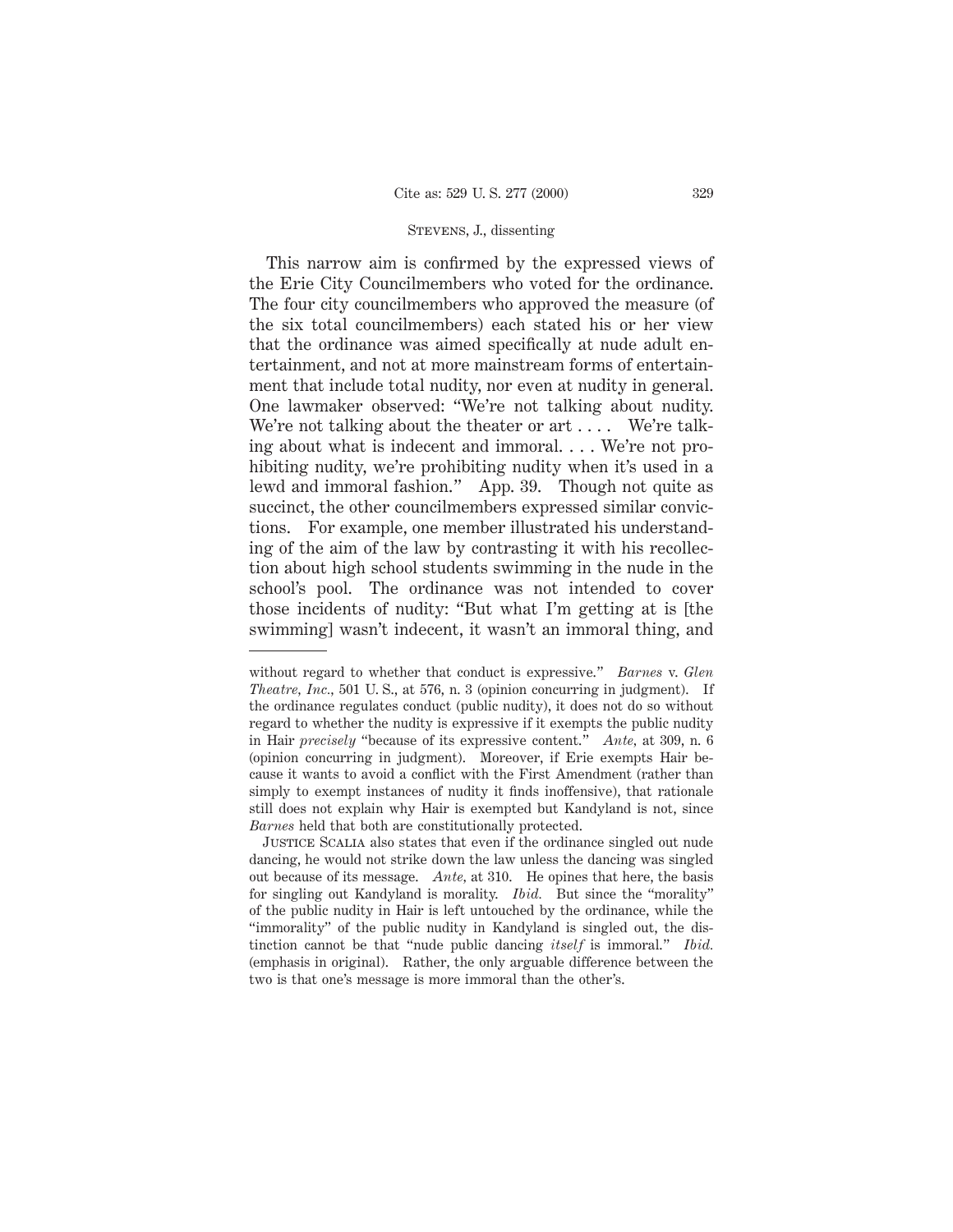yet there was nudity." *Id.,* at 42. The same lawmaker then disfavorably compared the nude swimming incident to the activities that occur in "some of these clubs" that exist in Erie—clubs that would be covered by the law. *Ibid.*<sup>15</sup> Though such comments could be consistent with an interest in a general prohibition of nudity, the complete absence of commentary on that broader interest, and the councilmembers' exclusive focus on adult entertainment, is evidence of the ordinance's aim. In my view, we need not strain to find consistency with more general purposes when the most natural reading of the record reflects a near obsessive preoccupation with a single target of the law.16

The text of Erie's ordinance is also significantly different from the law upheld in *Barnes.* In *Barnes,* the statute defined "nudity" as "the showing of the human male or female

<sup>&</sup>lt;sup>15</sup> Other members said their focus was on "bottle clubs," and the like, App. 43, and attempted to downplay the effect of the ordinance by acknowledging that "the girls can wear thongs or a G-string and little pasties that are smaller than a diamond." *Ibid.* Echoing that focus, another member stated that "[t]here still will be adult entertainment in this town, only it will be in a little different form." *Id.,* at 47.

<sup>&</sup>lt;sup>16</sup> The plurality dismisses this evidence, declaring that it "will not strike" down an otherwise constitutional statute on the basis of an alleged illicit motive." *Ante,* at 292 (citing *United States* v. *O'Brien,* 391 U. S. 367, 382– 383 (1968); *Renton* v. *Playtime Theatres, Inc.,* 475 U. S. 41, 47–48 (1986)). First, it is worth pointing out that this doctrinaire formulation of *O'Brien*'s cautionary statement is overbroad. See generally L. Tribe, American Constitutional Law § 12–5, pp. 819–820 (2d ed. 1988). Moreover, *O'Brien* itself said only that we would not strike down a law "on the *assumption* that a wrongful purpose or motive has caused the power to be exerted," 391 U. S., at 383 (emphasis added; internal quotation marks omitted), and that statement was due to our recognition that it is a "hazardous matter" to determine the actual intent of a body as large as Congress "on the basis of what fewer than a handful of Congressmen said about [a law]," *id.,* at 384. Yet neither consideration is present here. We need not base our inquiry on an "assumption," nor must we infer the collective intent of a large body based on the statements of a few, for we have in the record the actual statements of all the city councilmembers who voted in favor of the ordinance.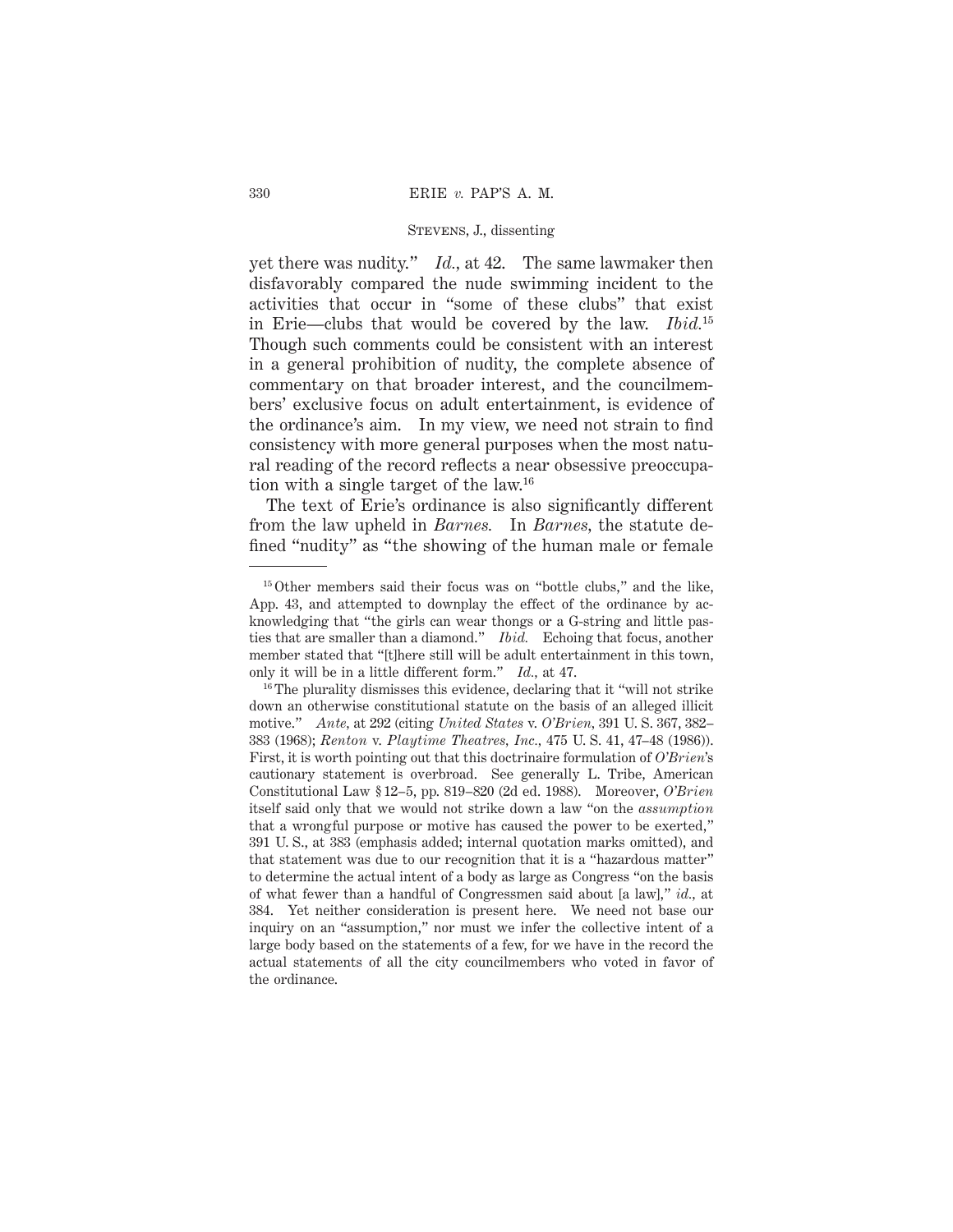genitals" (and certain other regions of the body) "with less than a fully opaque covering." 501 U. S., at 569, n. 2. The Erie ordinance duplicates that definition in all material respects, but adds the following to its definition of "[n]udity":

" '[T]he exposure of any device, costume, or covering *which gives the appearance of or simulates* the genitals, pubic hair, natal cleft, perineum anal region or pubic hair region; or the exposure of any device worn as a cover over the nipples and/or areola of the female breast, *which device simulates and gives the realistic* appearance of nipples and/or areola.'" Ante, at 283-284, n. (emphasis added).

Can it be doubted that this out-of-the-ordinary definition of "nudity" is aimed directly at the dancers in establishments such as Kandyland? Who else is likely to don such garments? <sup>17</sup> We should not stretch to embrace fanciful explanations when the most natural reading of the ordinance unmistakably identifies its intended target.

It is clear beyond a shadow of a doubt that the Erie ordinance was a response to a more specific concern than nudity in general, namely, nude dancing of the sort found in Kandyland.18 Given that the Court has not even tried to defend

<sup>18</sup> The plurality states that Erie's ordinance merely "replaces and updates provisions of an 'Indecency and Immorality' ordinance" from the mid-19th century, just as the statute in *Barnes* did. *Ante,* at 290. First of all, it is not clear that this is correct. The record does indicate that

<sup>&</sup>lt;sup>17</sup> Is it seriously contended (as would be necessary to sustain the ordinance as a general prohibition) that, when crafting this bizarre definition of "nudity," Erie's concern was with the use of simulated nipple covers on "nude beaches and [by otherwise] unclothed purveyors of hot dogs and machine tools"? *Barnes*, 501 U.S., at 574 (SCALIA, J., concurring in judgment); see also *ante,* at 308 (Scalia, J., concurring in judgment). It is true that one might *conceivably* imagine that is Erie's aim. But it is far more likely that this novel definition was written with the Kandyland dancers and the like in mind, since they are the only ones covered by the law (recall that plays like Equus are exempted from coverage) who are likely to utilize such unconventional clothing.